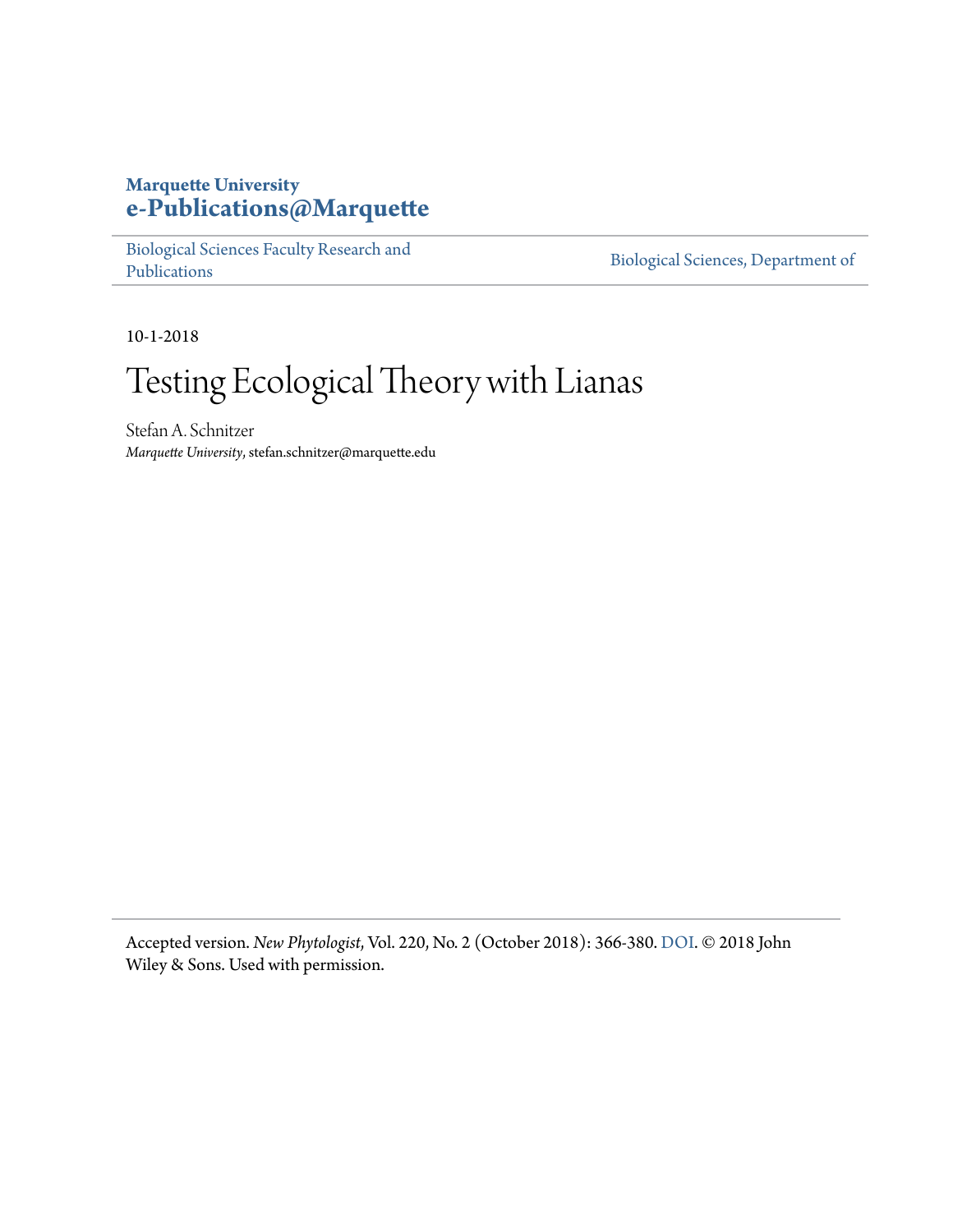**Marquette University**

# **e-Publications@Marquette**

## *Biology Faculty Research and Publications/College of Arts and Sciences*

*This paper is NOT THE PUBLISHED VERSION;* **but the author's final, peer-reviewed manuscript.** The published version may be accessed by following the link in th citation below.

*New Phytologist*, Vol. 220, No. 2 (October 2018): 366-380. [DOI.](https://doi.org/10.1111/nph.15431) This article is © John Wiley & Sons and permission has been granted for this version to appear in [e-Publications@Marquette.](http://epublications.marquette.edu/) John Wiley & Sons does not grant permission for this article to be further copied/distributed or hosted elsewhere without the express permission from John Wiley & Sons.

# Testing Ecological Theory with Lianas

### Stefan A. Schnitzer

Department of Biological Sciences, Marquette University, Milwaukee, WI Smithsonian Tropical Research Institute, Balboa, Republica de Panama

### Summary

Lianas constitute a diverse polyphyletic plant group that is advancing our understanding of ecological theory. Specifically, lianas are providing new insights into the mechanisms that control plant distribution and diversity maintenance. For example, there is now evidence that a single, scalable mechanism may explain local, regional, and pan-tropical distribution of lianas, as well as the maintenance of liana species diversity. The ability to outcompete trees under dry, stressful conditions in seasonal forests provides lianas a growth advantage that, over time, results in relatively high abundance in seasonal forests and low abundance in aseasonal forests. Lianas may also gain a similar growth advantage following disturbance, thus explaining why liana density and diversity peak following disturbance at the local, forest scale. The study of ecology, however, is more than the effect of the environment on organisms; it also includes the effects of organisms on the environment. Considerable empirical evidence now indicates that lianas substantially alter their environment by consuming resources, suppressing tree performance, and influencing emergent properties of forests, such as ecosystem functioning, plant and animal diversity, and community composition. These recent studies using lianas are transcending classical tropical ecology research and are now providing novel insights into fundamental ecological theory.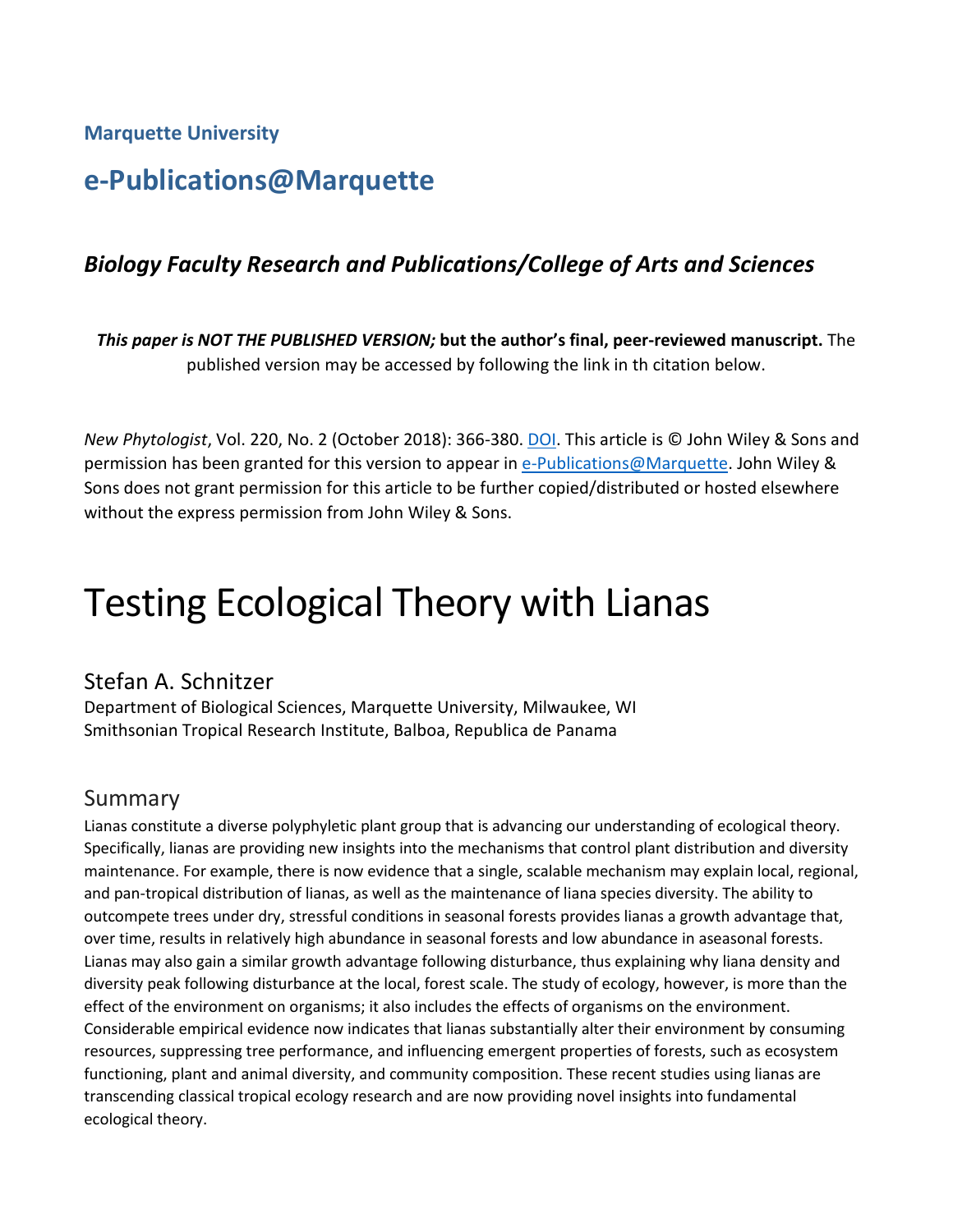# I. Introduction

One of the fundamental and even definitional goals in ecology is to formulate mechanistic explanations for the abundance and distribution of organisms (e.g. Andrewartha & Birch, **[1954](https://nph.onlinelibrary.wiley.com/doi/full/10.1111/nph.15431#nph15431-bib-0005)**; Brown, **[1984](https://nph.onlinelibrary.wiley.com/doi/full/10.1111/nph.15431#nph15431-bib-0016)**). This definition of ecology incorporates both the biotic and abiotic forces that determine the diversity, composition, structure, and functioning of Earth's ecosystems. Two goals that are integral to understanding the abundance and distribution of organisms are to determine the mechanisms responsible first for the distribution of organisms across multiple spatial scales, from local to global (e.g. Brown, **[1984](https://nph.onlinelibrary.wiley.com/doi/full/10.1111/nph.15431#nph15431-bib-0016)**) and second for the maintenance of the diversity of those organisms in any given ecosystem (e.g. Tilman, **[1982](https://nph.onlinelibrary.wiley.com/doi/full/10.1111/nph.15431#nph15431-bib-0140)**). An even more ambitious goal in ecology is to formulate and test a single unifying mechanistic theory for both the distribution of organisms and the maintenance of diversity across multiple spatial scales (*sensu* Whittaker *et al*., **[2001](https://nph.onlinelibrary.wiley.com/doi/full/10.1111/nph.15431#nph15431-bib-0150)**).

Most tests of ecological theory to explain the distribution of organisms and the maintenance of their diversity have been, perhaps by necessity, narrowly focused. For example, in forests, particularly in tropical forests, the vast majority of the tests of theory utilized trees exclusively (e.g. Harms *et al*., **[2001](https://nph.onlinelibrary.wiley.com/doi/full/10.1111/nph.15431#nph15431-bib-0054)**; Potts *et al*., **[2004](https://nph.onlinelibrary.wiley.com/doi/full/10.1111/nph.15431#nph15431-bib-0105)**; John *et al*., **[2007](https://nph.onlinelibrary.wiley.com/doi/full/10.1111/nph.15431#nph15431-bib-0071)**; Mangan *et al*., **[2010](https://nph.onlinelibrary.wiley.com/doi/full/10.1111/nph.15431#nph15431-bib-0086)**; LaManna *et al*., **[2017](https://nph.onlinelibrary.wiley.com/doi/full/10.1111/nph.15431#nph15431-bib-0080)**). The use of trees to test theory in ecology has led to major advances in our understanding of the distribution and abundance of organisms (e.g. Johnson *et al*., **[2017](https://nph.onlinelibrary.wiley.com/doi/full/10.1111/nph.15431#nph15431-bib-0072)**; Chen *et al*., **[2018](https://nph.onlinelibrary.wiley.com/doi/full/10.1111/nph.15431#nph15431-bib-0025)**; Turner *et al*., **[2018](https://nph.onlinelibrary.wiley.com/doi/full/10.1111/nph.15431#nph15431-bib-0145)**). However, testing key ecological theory exclusively with a single growth form fails to provide a general test due to the convergent life-history characteristics within growth forms. Trees in particular tend to converge on similar traits: they are tall in stature and commonly have animal-dispersed seeds. Thus, trees may rely more on dispersal-based theories for their distribution and the maintenance of their diversity compared with short-statured or wind-dispersed plants (Barry & Schnitzer, **[2016](https://nph.onlinelibrary.wiley.com/doi/full/10.1111/nph.15431#nph15431-bib-0012)**; Clark *et al*., **[2018](https://nph.onlinelibrary.wiley.com/doi/full/10.1111/nph.15431#nph15431-bib-0028)**). Therefore, testing ecological theory solely with trees limits our understanding of the generality of these theories. Testing ecological theory with co-occurring tree and nontree plant groups is a way to redress this omission.

Lianas are an iconic, easily recognizable, abundant, and taxonomically diverse nontree component of many forest communities that are now being used to test ecological theory (Fig. **[1](https://nph.onlinelibrary.wiley.com/doi/full/10.1111/nph.15431#nph15431-fig-0001)**; Box **[1](https://nph.onlinelibrary.wiley.com/doi/full/10.1111/nph.15431#nph15431-fea-0001)**). There are three main reasons why testing ecological theory with lianas can advance the field of ecology. First, lianas provide an ideal complement and contrast to trees to test the generality of ecological theory. Both lianas and trees are diverse polyphyletic plant groups with an overlapping range of functional characteristics (e.g. Gilbert *et al*., **[2006](https://nph.onlinelibrary.wiley.com/doi/full/10.1111/nph.15431#nph15431-bib-0049)**; Asner & Martin, **[2015](https://nph.onlinelibrary.wiley.com/doi/full/10.1111/nph.15431#nph15431-bib-0008)**; Isnard & Feild, **[2015](https://nph.onlinelibrary.wiley.com/doi/full/10.1111/nph.15431#nph15431-bib-0066)**). Lianas are similar to trees taxonomically (Gianoli, 2004, **[2015](https://nph.onlinelibrary.wiley.com/doi/full/10.1111/nph.15431#nph15431-bib-0048)**), and many congeneric and confamilial liana and tree species coexist in the same forest (e.g. Schnitzer *et al*., **[2012](https://nph.onlinelibrary.wiley.com/doi/full/10.1111/nph.15431#nph15431-bib-0129)**, **[2015a](https://nph.onlinelibrary.wiley.com/doi/full/10.1111/nph.15431#nph15431-bib-0130)**). As a group, however, lianas differ from trees in key life-history strategies, which are expressed through differences in their anatomical, physiological, and chemical attributes (Zhu & Cao, **[2009](https://nph.onlinelibrary.wiley.com/doi/full/10.1111/nph.15431#nph15431-bib-0156)**, 2010; Wyka *et al*., **[2013](https://nph.onlinelibrary.wiley.com/doi/full/10.1111/nph.15431#nph15431-bib-0153)**; Angyalossy *et al*., **[2015](https://nph.onlinelibrary.wiley.com/doi/full/10.1111/nph.15431#nph15431-bib-0006)**; Asner & Martin, **[2015](https://nph.onlinelibrary.wiley.com/doi/full/10.1111/nph.15431#nph15431-bib-0008)**; Isnard & Feild, **[2015](https://nph.onlinelibrary.wiley.com/doi/full/10.1111/nph.15431#nph15431-bib-0066)**; Rowe & Speck, **[2015](https://nph.onlinelibrary.wiley.com/doi/full/10.1111/nph.15431#nph15431-bib-0116)**; Santiago *et al*., **[2015](https://nph.onlinelibrary.wiley.com/doi/full/10.1111/nph.15431#nph15431-bib-0117)**; Maréchaux *et al*., **[2017](https://nph.onlinelibrary.wiley.com/doi/full/10.1111/nph.15431#nph15431-bib-0088)**). Therefore, if the same mechanisms that maintain species diversity and control distributions apply to both lianas and trees, we are closer to formulating a general understanding of the fundamental questions in ecology. Second, lianas may be the first diverse and broadly distributed plant group for which we can formulate a scalable mechanistic explanation for both their distribution and the maintenance of their species diversity. Below, I argue that the same underlying mechanism to explain the maintenance of liana diversity at the local scale may also explain the distribution of lianas from local to regional to pantropical scales, and can even be extended to latitudinal and altitudinal scales. Thus, lianas may provide key insights into formulating a single unifying explanation for organismal distribution and diversity. Third, understanding the ecology of lianas themselves is key to understanding the ecology of most tropical and many temperate forests. Lianas have myriad effects on plant and animal communities, as well as on emergent properties of forests, such as carbon and nutrient cycling (e.g. van der Heijden *et al*., **[2013](https://nph.onlinelibrary.wiley.com/doi/full/10.1111/nph.15431#nph15431-bib-0058)**, **[2015](https://nph.onlinelibrary.wiley.com/doi/full/10.1111/nph.15431#nph15431-bib-0057)**; Schnitzer *et al*., **[2015b](https://nph.onlinelibrary.wiley.com/doi/full/10.1111/nph.15431#nph15431-bib-0132)**,**[c](https://nph.onlinelibrary.wiley.com/doi/full/10.1111/nph.15431#nph15431-bib-0123)**). Therefore, by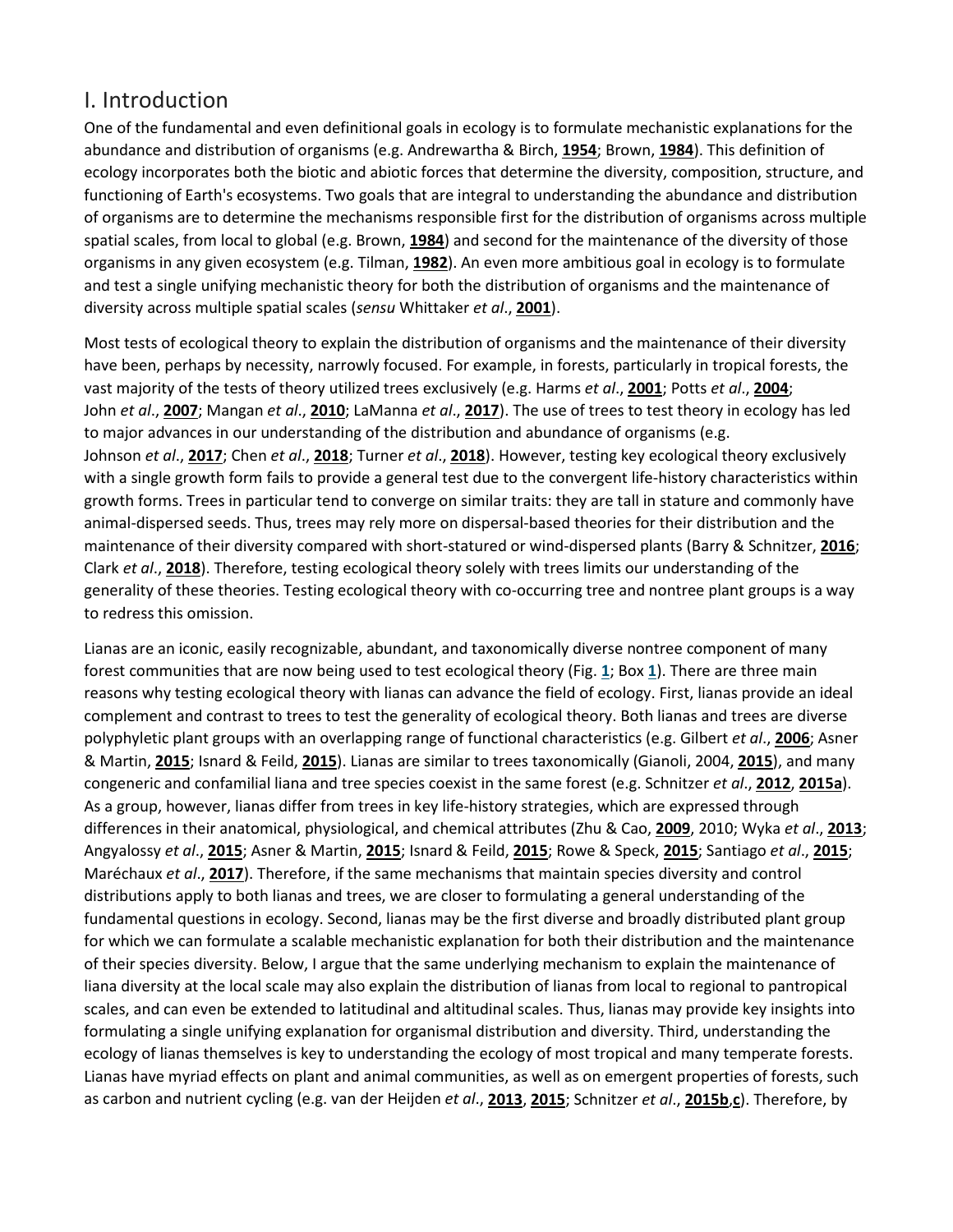including lianas in the study of tropical forest ecology we gain insight into the ecology and functioning of the entire ecosystem.



**Figure 1**. Lianas climbing into the canopy (a, b) and lianas in the forest understory of a seasonal tropical forest in central Panama (c, d).

#### Box 1. What are lianas?

Lianas are woody vines that, similar to trees (and unlike epiphytes and hemi-epiphytes), remain rooted in the ground their entire lives (Schnitzer & Bongers, **[2002](https://nph.onlinelibrary.wiley.com/doi/full/10.1111/nph.15431#nph15431-bib-0122)**). Lianas are characterized primarily by their use of trees and other lianas to ascend to the forest canopy (Fig. **[1](https://nph.onlinelibrary.wiley.com/doi/full/10.1111/nph.15431#nph15431-fig-0001)**). Lianas are particularly abundant and diverse in tropical forests, where they commonly compose 25% of the rooted woody stems and 35% of the woody plant species (Schnitzer *et al*., **[2012](https://nph.onlinelibrary.wiley.com/doi/full/10.1111/nph.15431#nph15431-bib-0129)**, **[2015a](https://nph.onlinelibrary.wiley.com/doi/full/10.1111/nph.15431#nph15431-bib-0130)**). In terms of biomass, however, lianas contribute very little compared with trees (< 5%), presumably because of their slender stems and low wood volume (e.g. Schnitzer *et al*., **[2014](https://nph.onlinelibrary.wiley.com/doi/full/10.1111/nph.15431#nph15431-bib-0134)**). Lianas and climbing plants are present in one-third of all angiosperm orders and in > 40% of angiosperm families worldwide (Gianoli, 2004, **[2015](https://nph.onlinelibrary.wiley.com/doi/full/10.1111/nph.15431#nph15431-bib-0048)**). They are often called one of the most apparent physiognomical differences between tropical and temperate forests because of their prevalence in tropical forests and relative paucity in temperate forests (Schnitzer & Bongers, **[2002](https://nph.onlinelibrary.wiley.com/doi/full/10.1111/nph.15431#nph15431-bib-0122)**).

Although there are exceptions, lianas prefer high-light conditions, such as those found at the top of the forest canopy, where they deploy the majority of their leaves above those of their host trees (Avalos & Mulkey, **[1999](https://nph.onlinelibrary.wiley.com/doi/full/10.1111/nph.15431#nph15431-bib-0009)**; Rodriguez-Ronderos *et al*., **[2016](https://nph.onlinelibrary.wiley.com/doi/full/10.1111/nph.15431#nph15431-bib-0115)**). Lianas also capitalize on the high-light environments after land abandonment, in treefall gaps, and at forest edges, where they are found in unusually high densities (Barry *et al*., **[2015](https://nph.onlinelibrary.wiley.com/doi/full/10.1111/nph.15431#nph15431-bib-0013)**;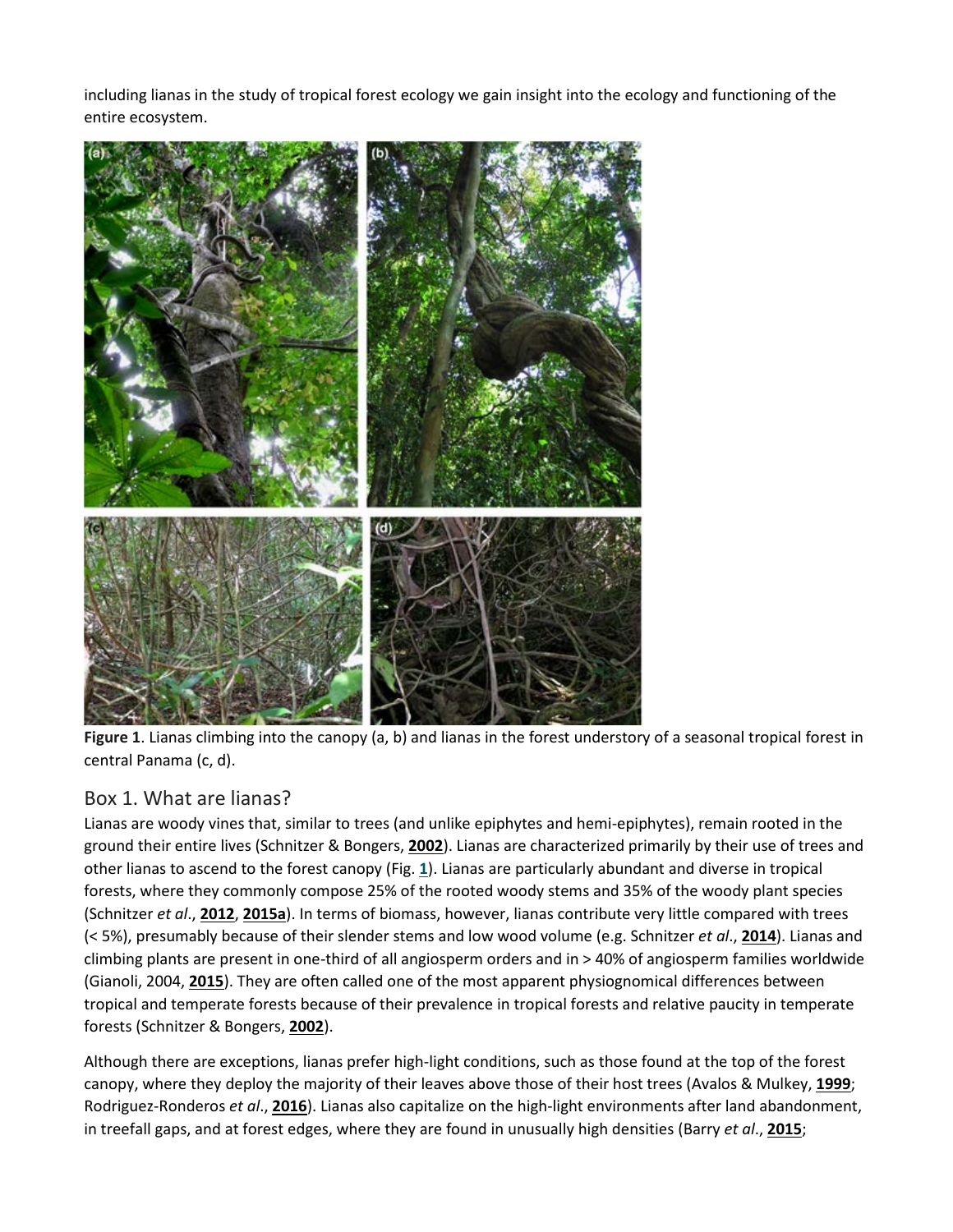Schnitzer, **[2015b](https://nph.onlinelibrary.wiley.com/doi/full/10.1111/nph.15431#nph15431-bib-0121)**; Campbell *et al*., **[2018](https://nph.onlinelibrary.wiley.com/doi/full/10.1111/nph.15431#nph15431-bib-0021)**). Compared with trees, lianas have thin stems and support a large amount of leaves per stem diameter, and thus lianas need a relatively large and efficient vascular system to supply water and nutrients to those leaves (Wyka *et al*., **[2013](https://nph.onlinelibrary.wiley.com/doi/full/10.1111/nph.15431#nph15431-bib-0153)**; Isnard & Feild, 2015). Lianas are therefore accurately depicted as relatively slender-stemmed plants that climb host trees to the top of the forest canopy where they deploy their relatively large mass of leaves.

The study of ecology, however, is more than the effect of the environment on an organism (*sensu* Grinnell, **[1917](https://nph.onlinelibrary.wiley.com/doi/full/10.1111/nph.15431#nph15431-bib-0051)**); it also includes the effects of organisms on their environment (*sensu*Elton, **[1927](https://nph.onlinelibrary.wiley.com/doi/full/10.1111/nph.15431#nph15431-bib-0040)**). By understanding how an organism affects its environment we gain insight into that organism's resource requirements, consumption rates, and the identity of interacting organisms (e.g. competitors, mutualists, parasites), information that is critical for testing a wide range of theory in population, community, and ecosystem ecology. Though this aspect of ecology has been tested extensively in grassland ecosystems (e.g. Tilman *et al*., **[2014](https://nph.onlinelibrary.wiley.com/doi/full/10.1111/nph.15431#nph15431-bib-0141)**), in forests it remains poorly tested experimentally for most plant groups except for lianas. To date, there have been at least 64 liana removal studies, which have quantified the effects of lianas on tree performance, forest diversity, and ecosystem-level carbon uptake and storage (Estrada-Villegas & Schnitzer, **[2018](https://nph.onlinelibrary.wiley.com/doi/full/10.1111/nph.15431#nph15431-bib-0041)**). Many of these studies also have addressed theory on plant population demography, the evolution and maintenance of animal diversity, and liana-mediated trophic interactions among producers, herbivores, and predators (e.g. Lambert & Halsey, **[2015](https://nph.onlinelibrary.wiley.com/doi/full/10.1111/nph.15431#nph15431-bib-0081)**; Schnitzer *et al*., **[2015b](https://nph.onlinelibrary.wiley.com/doi/full/10.1111/nph.15431#nph15431-bib-0132)**,**[c](https://nph.onlinelibrary.wiley.com/doi/full/10.1111/nph.15431#nph15431-bib-0123)**; Yanoviak, **[2015](https://nph.onlinelibrary.wiley.com/doi/full/10.1111/nph.15431#nph15431-bib-0154)**; Adams *et al*., **[2017](https://nph.onlinelibrary.wiley.com/doi/full/10.1111/nph.15431#nph15431-bib-0001)**; García León *et al*., **[2018](https://nph.onlinelibrary.wiley.com/doi/full/10.1111/nph.15431#nph15431-bib-0043)**; Visser *et al*., **[2018a](https://nph.onlinelibrary.wiley.com/doi/full/10.1111/nph.15431#nph15431-bib-0149)**).

In this review, I synthesize the exciting new findings in liana ecology. I emphasize select recent publications that pertain to the use of lianas to test ecological theory, rather than an exhaustive literature review, which can be found elsewhere (e.g. Schnitzer & Bongers, **[2002](https://nph.onlinelibrary.wiley.com/doi/full/10.1111/nph.15431#nph15431-bib-0122)**; Isnard & Silk, **[2009](https://nph.onlinelibrary.wiley.com/doi/full/10.1111/nph.15431#nph15431-bib-0067)**; Paul & Yavitt, **[2011](https://nph.onlinelibrary.wiley.com/doi/full/10.1111/nph.15431#nph15431-bib-0101)**; Wyka *et al*., **[2013](https://nph.onlinelibrary.wiley.com/doi/full/10.1111/nph.15431#nph15431-bib-0153)**; Schnitzer *et al*., **[2015c](https://nph.onlinelibrary.wiley.com/doi/full/10.1111/nph.15431#nph15431-bib-0123)**; Estrada-Villegas & Schnitzer, **[2018](https://nph.onlinelibrary.wiley.com/doi/full/10.1111/nph.15431#nph15431-bib-0041)**). I begin the review by first defining lianas (Box **[1](https://nph.onlinelibrary.wiley.com/doi/full/10.1111/nph.15431#nph15431-fea-0001)**) and then including a brief history of liana ecology (Box **[2](https://nph.onlinelibrary.wiley.com/doi/full/10.1111/nph.15431#nph15431-fea-0002)**), with the purpose of providing a historical context for the study of lianas, as well as confirming common perceptions and dispelling common misconceptions about liana ecology. In Section **[II.](https://nph.onlinelibrary.wiley.com/doi/full/10.1111/nph.15431#nph15431-sec-0003-title)**, I discuss how fundamental theories in ecology are being tested with lianas, particularly the maintenance of species diversity and the distribution of plants. Lianas appear to respond differently than trees to abiotic and biotic drivers of plant abundance and distribution (e.g. Ledo & Schnitzer, **[2014](https://nph.onlinelibrary.wiley.com/doi/full/10.1111/nph.15431#nph15431-bib-0084)**), and thus recent studies in liana ecology are providing new insights into the mechanisms that explain the abundance and distribution of plant species. Ultimately, I suggest that a single, scalable mechanism can explain both the distribution of lianas and the maintenance of their diversity (Section **[III.](https://nph.onlinelibrary.wiley.com/doi/full/10.1111/nph.15431#nph15431-sec-0006-title)**).

### Box 2. A brief history of the study of liana ecology

Scientific interest in lianas can be traced back to early explorers and naturalists, such as Alexander von Humboldt, Charles Darwin, and Richard Spruce. In contemporary forest ecology, however, the study of trees has remained the central focus, while liana ecology has often ignored (Schnitzer & Bongers, **[2002](https://nph.onlinelibrary.wiley.com/doi/full/10.1111/nph.15431#nph15431-bib-0122)**; Isnard & Silk, **[2009](https://nph.onlinelibrary.wiley.com/doi/full/10.1111/nph.15431#nph15431-bib-0067)**; Wyka *et al*., **[2013](https://nph.onlinelibrary.wiley.com/doi/full/10.1111/nph.15431#nph15431-bib-0153)**; Schnitzer *et al*., **[2015c](https://nph.onlinelibrary.wiley.com/doi/full/10.1111/nph.15431#nph15431-bib-0123)**). For example, of the dozens of 50-ha forest plots established worldwide over the past 35 yr (Anderson-Teixeira *et al*., **[2015](https://nph.onlinelibrary.wiley.com/doi/full/10.1111/nph.15431#nph15431-bib-0003)**), all have focused on trees. Only the study on Barro Colorado Island in Panama included lianas ≥ 1 cm diameter across the entire 50 ha (Schnitzer *et al*., **[2012](https://nph.onlinelibrary.wiley.com/doi/full/10.1111/nph.15431#nph15431-bib-0129)**, **[2015a](https://nph.onlinelibrary.wiley.com/doi/full/10.1111/nph.15431#nph15431-bib-0130)**), with a few other large plots including lianas at more restricted spatial scales (Bongers & Ewango, **[2015](https://nph.onlinelibrary.wiley.com/doi/full/10.1111/nph.15431#nph15431-bib-0014)**; Burnham & Romero-Saltos, **[2015](https://nph.onlinelibrary.wiley.com/doi/full/10.1111/nph.15431#nph15431-bib-0018)**; Thomas *et al*., **[2015](https://nph.onlinelibrary.wiley.com/doi/full/10.1111/nph.15431#nph15431-bib-0139)**). The omission of lianas in these studies has also omitted their contribution to the study of fundamental ecological theory. Thus, the common perception that lianas are vastly understudied compared with trees has merit. Nonetheless, recent decades have seen a surge in studies on liana ecology (Schnitzer *et al*., **[2015b](https://nph.onlinelibrary.wiley.com/doi/full/10.1111/nph.15431#nph15431-bib-0132)**), including in-depth investigations of ecological theory (e.g. Schnitzer & Carson, **[2001](https://nph.onlinelibrary.wiley.com/doi/full/10.1111/nph.15431#nph15431-bib-0125)**; Dalling *et al*., **[2012](https://nph.onlinelibrary.wiley.com/doi/full/10.1111/nph.15431#nph15431-bib-0030)**; Ledo & Schnitzer, **[2014](https://nph.onlinelibrary.wiley.com/doi/full/10.1111/nph.15431#nph15431-bib-0084)**; Muller-Landau & Pacala, **[2018](https://nph.onlinelibrary.wiley.com/doi/full/10.1111/nph.15431#nph15431-bib-0094)**; Visser *et al*., **[2018a](https://nph.onlinelibrary.wiley.com/doi/full/10.1111/nph.15431#nph15431-bib-0149)**,**[b](https://nph.onlinelibrary.wiley.com/doi/full/10.1111/nph.15431#nph15431-bib-0148)**).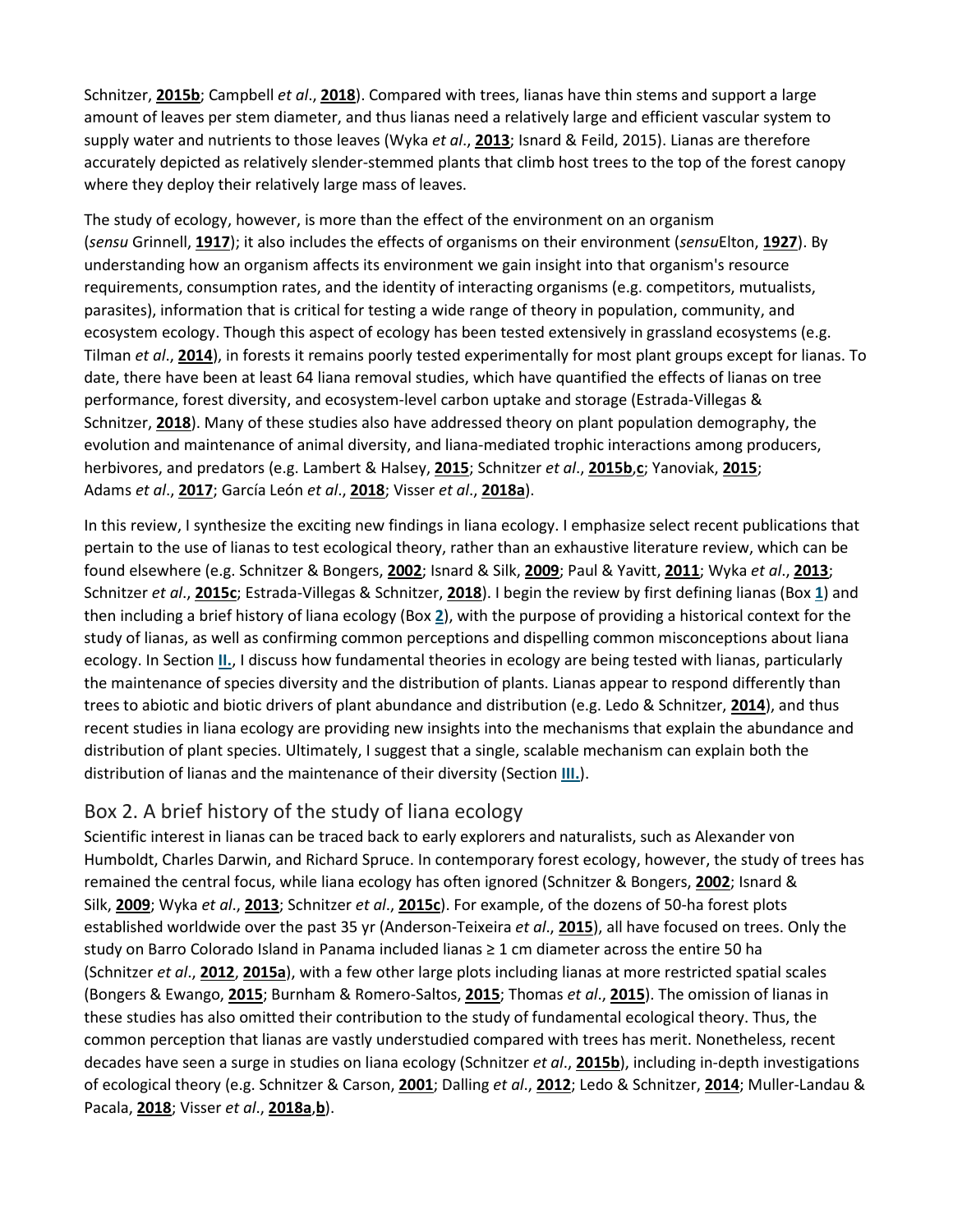By contrast, the effects of lianas on their environment is exceptionally well studied. Over the past 90 yr, at least 64 published liana-cutting experiments have been published, making lianas one the most commonly manipulated elements in tropical forest ecology (Estrada-Villegas & Schnitzer, **[2018](https://nph.onlinelibrary.wiley.com/doi/full/10.1111/nph.15431#nph15431-bib-0041)**). Collectively, these studies demonstrate both the overwhelmingly negative effects of lianas on nearly all metrics of tree performance (recruitment, growth, survival, reproduction), and the direct and indirect positive effects on forest plant and animal communities (e.g. Schnitzer *et al*., **[2015b](https://nph.onlinelibrary.wiley.com/doi/full/10.1111/nph.15431#nph15431-bib-0132)**; Adams *et al*., **[2017](https://nph.onlinelibrary.wiley.com/doi/full/10.1111/nph.15431#nph15431-bib-0001)**). Thus, contemporary studies on lianas are advancing our understanding of ecological theory in terms of the effects of the environment on lianas, and especially the effects of lianas on their environment.

In Section **[IV.](https://nph.onlinelibrary.wiley.com/doi/full/10.1111/nph.15431#nph15431-sec-0009-title)**, I review the effects of lianas on their environment, which is a uniquely well-developed area of tropical forest research. I discuss the effects of lianas on key forest resources, as well as on tree growth and performance, and how lianas influence whole-forest carbon dynamics. In Section **[V.](https://nph.onlinelibrary.wiley.com/doi/full/10.1111/nph.15431#nph15431-sec-0013-title)**, I discuss how lianas have the potential to stabilize or destabilize tree species coexistence by having a stronger negative effect on some tree species than others. In Section **[VI.](https://nph.onlinelibrary.wiley.com/doi/full/10.1111/nph.15431#nph15431-sec-0015-title)**, I review the potentially important role of lianas in complex trophic interactions, which is a nascent area of study that may reveal positive contributions of lianas to tropical forests. In particular, lianas may maintain animal diversity by increasing the structural complexity of the environment (*sensu* Huffaker, **[1958](https://nph.onlinelibrary.wiley.com/doi/full/10.1111/nph.15431#nph15431-bib-0062)**), as well as potentially mediating competitive and trophic interactions (*sensu* Paine, **[1966](https://nph.onlinelibrary.wiley.com/doi/full/10.1111/nph.15431#nph15431-bib-0098)**). In the final section (Section **[VII.](https://nph.onlinelibrary.wiley.com/doi/full/10.1111/nph.15431#nph15431-sec-0016-title)**), I explore some of the next big challenges in liana ecology, emphasizing why these challenges are of interest to all ecologists. My ultimate goal is to persuade ecologists to move beyond thinking about lianas as a unique tropical curiosity and to recognize lianas as a diverse polyphyletic plant group that is advancing our understanding of fundamental ecological theory.

### II. Testing ecological theory: effects of the environment on lianas

#### 1. The maintenance of liana species diversity

Multiple theories have been investigated to explain the maintenance of liana species diversity; to date, however, strong support has been found only for disturbance (e.g. Putz, **[1984a](https://nph.onlinelibrary.wiley.com/doi/full/10.1111/nph.15431#nph15431-bib-0109)**; Schnitzer & Carson, **[2000](https://nph.onlinelibrary.wiley.com/doi/full/10.1111/nph.15431#nph15431-bib-0124)**, **[2001](https://nph.onlinelibrary.wiley.com/doi/full/10.1111/nph.15431#nph15431-bib-0125)**; Babweteera *et al*., **[2001](https://nph.onlinelibrary.wiley.com/doi/full/10.1111/nph.15431#nph15431-bib-0010)**; Dalling *et al*., **[2012](https://nph.onlinelibrary.wiley.com/doi/full/10.1111/nph.15431#nph15431-bib-0030)**; Ledo & Schnitzer, **[2014](https://nph.onlinelibrary.wiley.com/doi/full/10.1111/nph.15431#nph15431-bib-0084)**; Campbell *et al*., **[2018](https://nph.onlinelibrary.wiley.com/doi/full/10.1111/nph.15431#nph15431-bib-0021)**). For example, in a Malaysian tropical forest, Magrach *et al*. (**[2016](https://nph.onlinelibrary.wiley.com/doi/full/10.1111/nph.15431#nph15431-bib-0085)**) reported that liana species richness was higher in disturbed forests than in primary forests (see also DeWalt *et al*., **[2000](https://nph.onlinelibrary.wiley.com/doi/full/10.1111/nph.15431#nph15431-bib-0036)**). Two recent studies from Barro Colorado Island (BCI) in Panama compared the relative strength of multiple putative diversity-maintenance theories and found strong support only for natural disturbance as a mechanism to maintain liana diversity (Dalling *et al*., **[2012](https://nph.onlinelibrary.wiley.com/doi/full/10.1111/nph.15431#nph15431-bib-0030)**; Ledo & Schnitzer, **[2014](https://nph.onlinelibrary.wiley.com/doi/full/10.1111/nph.15431#nph15431-bib-0084)**). These studies utilized the spatially explicit liana dataset from the BCI 50-ha plot, which was collected in 2007 with a survey of *c*. 67 500 rooted liana stems (≥ 1 cm diameter) comprising 162 species (Schnitzer *et al*., **[2008a](https://nph.onlinelibrary.wiley.com/doi/full/10.1111/nph.15431#nph15431-bib-0133)**, **[2012](https://nph.onlinelibrary.wiley.com/doi/full/10.1111/nph.15431#nph15431-bib-0129)**, **[2015a](https://nph.onlinelibrary.wiley.com/doi/full/10.1111/nph.15431#nph15431-bib-0130)**). Dalling *et al*. (**[2012](https://nph.onlinelibrary.wiley.com/doi/full/10.1111/nph.15431#nph15431-bib-0030)**) examined the diversity and distribution of the 82 most common liana species in relation to topographic habitat variables and 13 soil chemistry variables. They found that treefall gaps, more than any other variable, explained the diversity of lianas, and that 63% of the liana species examined had a significant affinity for gaps. Whereas soil chemistry and distinct habitat type had a clear influence on tree diversity at this site (e.g. John *et al*., **[2007](https://nph.onlinelibrary.wiley.com/doi/full/10.1111/nph.15431#nph15431-bib-0071)**), these factors had a relatively small influence on liana diversity (Dalling *et al*., **[2012](https://nph.onlinelibrary.wiley.com/doi/full/10.1111/nph.15431#nph15431-bib-0030)**; see also Pasquini *et al*., **[2015](https://nph.onlinelibrary.wiley.com/doi/full/10.1111/nph.15431#nph15431-bib-0100)**).

Ledo & Schnitzer (**[2014](https://nph.onlinelibrary.wiley.com/doi/full/10.1111/nph.15431#nph15431-bib-0084)**) used the most common 52 liana species in the BCI 50-ha plot dataset to compare the relative strength of three putative theories to explain the maintenance of liana species diversity: (1) conspecific negative density dependence; (2) habitat specialization; and (3) disturbance. They found that liana diversity was significantly higher in treefall gaps than in the intact (closed canopy) understory, even when controlling for stem density, thus indicating that treefall gaps maintain liana diversity in this forest (see also Schnitzer & Carson, **[2001](https://nph.onlinelibrary.wiley.com/doi/full/10.1111/nph.15431#nph15431-bib-0125)**). Ledo & Schnitzer (**[2014](https://nph.onlinelibrary.wiley.com/doi/full/10.1111/nph.15431#nph15431-bib-0084)**) also reported that disturbance was the most powerful explanatory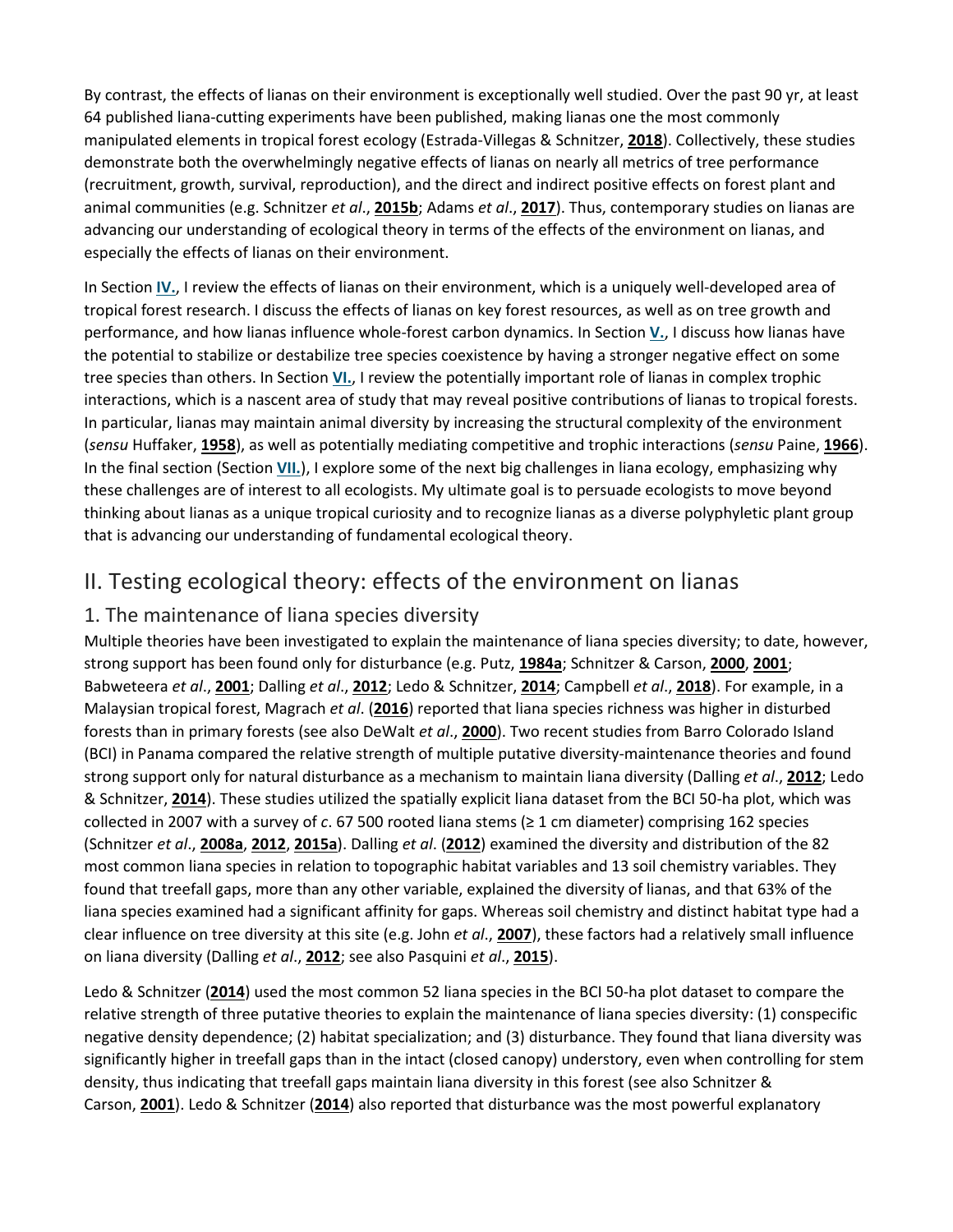variable for the distribution of most liana species, whereas conspecific negative density dependence and habitat specialization (apart from treefall gaps) had only a minor influence (Box **[3](https://nph.onlinelibrary.wiley.com/doi/full/10.1111/nph.15431#nph15431-fea-0003)**).

One of the classic hypotheses for how treefall gaps maintain species diversity is the idea of within-gap resource partitioning (e.g. Ricklefs, **[1977](https://nph.onlinelibrary.wiley.com/doi/full/10.1111/nph.15431#nph15431-bib-0114)**). Although liana species likely vary in their ability to take up resources in gaps, and resource partitioning theoretically could explain liana diversity in gaps, there is not yet compelling evidence that lianas actually partition resources (Schnitzer & Carson, **[2001](https://nph.onlinelibrary.wiley.com/doi/full/10.1111/nph.15431#nph15431-bib-0125)**). In fact, there is little direct empirical evidence that lianas compete with other lianas at all. However, considering their strong negative effect on trees (reviewed by Toledo-Aceves, **[2015](https://nph.onlinelibrary.wiley.com/doi/full/10.1111/nph.15431#nph15431-bib-0143)**; Estrada-Villegas & Schnitzer, **[2018](https://nph.onlinelibrary.wiley.com/doi/full/10.1111/nph.15431#nph15431-bib-0041)**), it would be surprising if lianas did not compete with each other for both light and belowground resources.

Ledo & Schnitzer (**[2014](https://nph.onlinelibrary.wiley.com/doi/full/10.1111/nph.15431#nph15431-bib-0084)**) suggested that treefall gaps provide a resource-rich regeneration niche (*sensu* Grubb, **[1977](https://nph.onlinelibrary.wiley.com/doi/full/10.1111/nph.15431#nph15431-bib-0052)**) for liana establishment and growth. They hypothesized that disturbance may elevate the density of most liana species, allowing them to persist and proliferate until the next disturbance, thus increasing the likelihood that species are retained in the community. Furthermore, by killing their host trees, lianas may serve as niche constructors (Laland *et al*., **[2016](https://nph.onlinelibrary.wiley.com/doi/full/10.1111/nph.15431#nph15431-bib-0079)**), creating the very environment that maintains their abundance and distribution.

Another hypothesis to explain how gaps maintain liana diversity is that the high availability of trellises in gaps, particularly on the gap edge, facilitates liana recruitment, growth, and survival, thus increasing liana diversity in gaps (e.g. Williams-Linera, **[1990](https://nph.onlinelibrary.wiley.com/doi/full/10.1111/nph.15431#nph15431-bib-0151)**; Chittibabu & Parthasarathy, **[2001](https://nph.onlinelibrary.wiley.com/doi/full/10.1111/nph.15431#nph15431-bib-0026)**; Campbell *et al*., **[2015](https://nph.onlinelibrary.wiley.com/doi/full/10.1111/nph.15431#nph15431-bib-0022)**). Putz (**[1984a](https://nph.onlinelibrary.wiley.com/doi/full/10.1111/nph.15431#nph15431-bib-0109)**) found that height growth increased substantially for four of the five liana species examined after they were supplied with trellises, suggesting that the availability of trellises contributes to liana recruitment in gaps. The exact mechanisms that maintain liana diversity following disturbance are still being investigated, but consistently higher liana diversity following disturbance indicates that liana diversity is maintained by disturbance, whereas other mechanisms, including those that maintain tree diversity, appear to have far less influence on liana diversity (Box **[3](https://nph.onlinelibrary.wiley.com/doi/full/10.1111/nph.15431#nph15431-fea-0003)**).

Box 3. Diversity of lianas is maintained by different mechanisms than their host trees Liana diversity appears to be maintained largely by disturbance, but not by either conspecific negative density dependence (CNDD) or soil attributes. For example, Ledo & Schnitzer (**[2014](https://nph.onlinelibrary.wiley.com/doi/full/10.1111/nph.15431#nph15431-bib-0084)**) reported that lianas on Barro Colorado Island (BCI), Panama, had a strong affinity with canopy disturbance. However, 81% of the 52 most common liana species on BCI had a clumped distribution pattern, which is inconsistent with CNDD. Furthermore, habitat specialization explained only a small percentage of liana species diversity (Ledo & Schnitzer, **[2014](https://nph.onlinelibrary.wiley.com/doi/full/10.1111/nph.15431#nph15431-bib-0084)**). Dalling *et al*. (**[2012](https://nph.onlinelibrary.wiley.com/doi/full/10.1111/nph.15431#nph15431-bib-0030)**) reported that only 21% of the most common 82 liana species on BCI were associated with soil chemistry. The ability to produce copious clonal stems may allow many liana species to capitalize effectively on disturbance while resisting disease-causing agents of CNDD and avoiding the need to become soil specialists (Schnitzer *et al*., **[2012](https://nph.onlinelibrary.wiley.com/doi/full/10.1111/nph.15431#nph15431-bib-0129)**; DeWalt *et al*., 2014; Ledo & Schnitzer, **[2014](https://nph.onlinelibrary.wiley.com/doi/full/10.1111/nph.15431#nph15431-bib-0084)**).

By contrast, disturbance may play a much smaller role in maintaining local tree species diversity, despite the enormous amount of literature on the role of treefall gaps in the maintenance of tropical tree diversity (Brokaw & Busing, **[2000](https://nph.onlinelibrary.wiley.com/doi/full/10.1111/nph.15431#nph15431-bib-0015)**; Schnitzer *et al*., 2008b). Instead, tree diversity appears to be maintained by multiple mechanisms. To date, studies have provided empirical evidence to support the maintenance of tree species diversity by both CNDD (e.g. Mangan *et al*., **[2010](https://nph.onlinelibrary.wiley.com/doi/full/10.1111/nph.15431#nph15431-bib-0086)**; Ledo & Schnitzer, **[2014](https://nph.onlinelibrary.wiley.com/doi/full/10.1111/nph.15431#nph15431-bib-0084)**; LaManna *et al*., **[2017](https://nph.onlinelibrary.wiley.com/doi/full/10.1111/nph.15431#nph15431-bib-0080)**) and edaphic characteristics and resource availability (John *et al*., **[2007](https://nph.onlinelibrary.wiley.com/doi/full/10.1111/nph.15431#nph15431-bib-0071)**; Condit *et al*., **[2013](https://nph.onlinelibrary.wiley.com/doi/full/10.1111/nph.15431#nph15431-bib-0029)**; Johnson *et al*., **[2017](https://nph.onlinelibrary.wiley.com/doi/full/10.1111/nph.15431#nph15431-bib-0072)**; Turner *et al*., **[2018](https://nph.onlinelibrary.wiley.com/doi/full/10.1111/nph.15431#nph15431-bib-0145)**). Therefore, liana species diversity appears to be maintained by disturbance, whereas their host trees are maintained largely by the combination of CNDD and habitat specialization.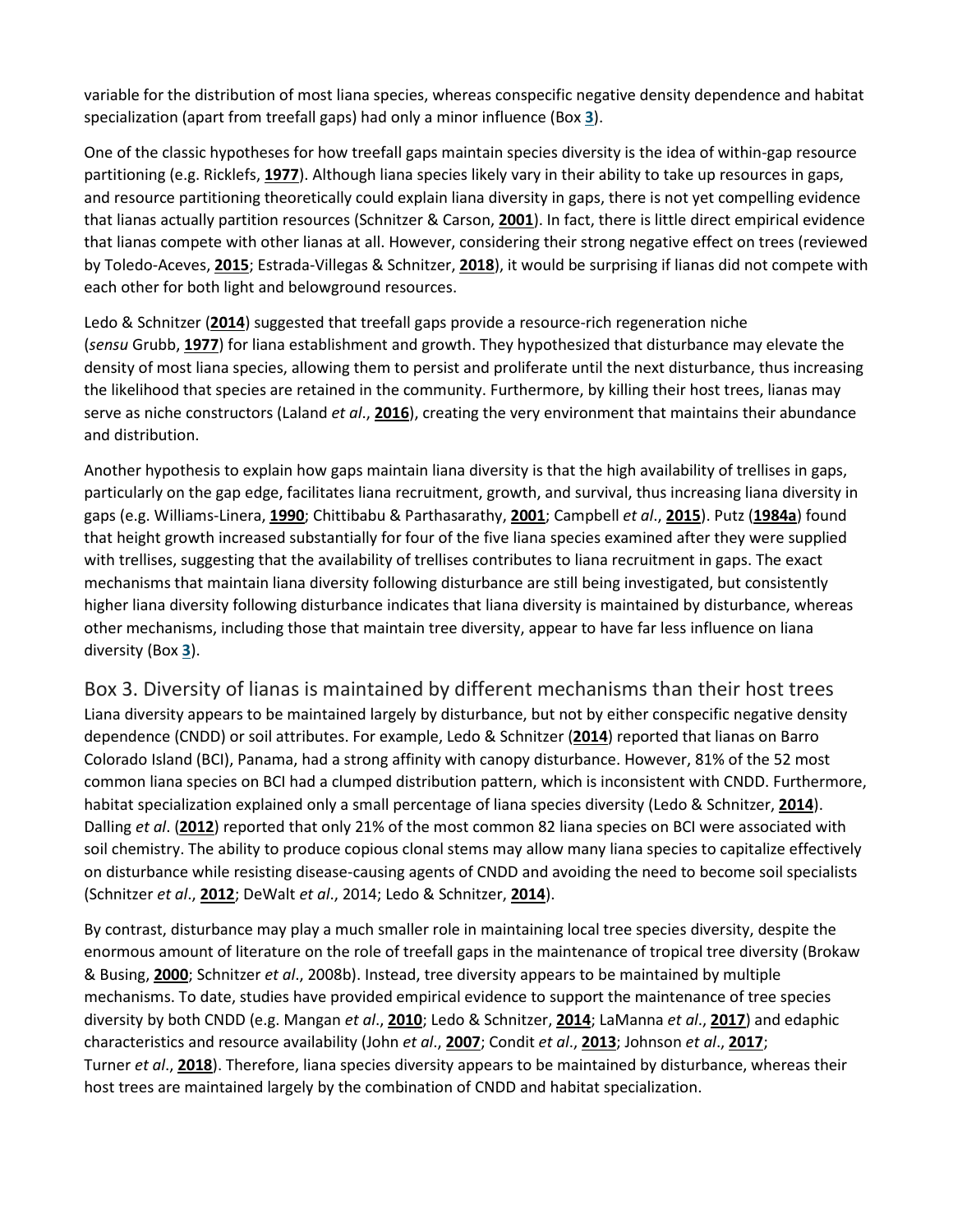### 2. The local, regional, and pantropical distribution of lianas

Within-forest (local) liana distribution (i.e., liana density), similar to liana diversity, is tightly correlated with such disturbance as treefall gaps, forest fragmentation, and young forest regenerating following agriculture or logging (e.g. Putz, **[1984a](https://nph.onlinelibrary.wiley.com/doi/full/10.1111/nph.15431#nph15431-bib-0109)**; DeWalt *et al*., **[2000](https://nph.onlinelibrary.wiley.com/doi/full/10.1111/nph.15431#nph15431-bib-0036)**; Schnitzer *et al*., **[2000](https://nph.onlinelibrary.wiley.com/doi/full/10.1111/nph.15431#nph15431-bib-0127)**; Dalling *et al*., **[2012](https://nph.onlinelibrary.wiley.com/doi/full/10.1111/nph.15431#nph15431-bib-0030)**). For example, Campbell *et al*. (**[2018](https://nph.onlinelibrary.wiley.com/doi/full/10.1111/nph.15431#nph15431-bib-0021)**) reported that liana density was particularly high on tropical forest edges compared with the forest interior (see also Laurance *et al*., **[2001](https://nph.onlinelibrary.wiley.com/doi/full/10.1111/nph.15431#nph15431-bib-0082)**; Londré & Schnitzer **[2006](https://nph.onlinelibrary.wiley.com/doi/full/10.1111/nph.15431#nph15431-bib-3006)**). In young forests that were previously used for agriculture and grazing, lianas can accumulate so rapidly that liana density in forests as young as 5 yr old can exceed the density of lianas in nearby old-growth forests (Barry *et al*., **[2015](https://nph.onlinelibrary.wiley.com/doi/full/10.1111/nph.15431#nph15431-bib-0013)**). In old-growth forests, liana density is far higher in treefall gaps than in adjacent intact (closed-canopy) forest (e.g. Schnitzer & Bongers, **[2002](https://nph.onlinelibrary.wiley.com/doi/full/10.1111/nph.15431#nph15431-bib-0122)**; Schnitzer *et al*., **[2008a](https://nph.onlinelibrary.wiley.com/doi/full/10.1111/nph.15431#nph15431-bib-0133)**,**[b](https://nph.onlinelibrary.wiley.com/doi/full/10.1111/nph.15431#nph15431-bib-0131)**; Dalling *et al*., **[2012](https://nph.onlinelibrary.wiley.com/doi/full/10.1111/nph.15431#nph15431-bib-0030)**). Thus, the link between liana distribution and disturbance at the local level is well supported empirically.

Among tropical forests (regionally and pantropically), liana density increases with decreasing mean annual precipitation and increasing length of the dry season (Schnitzer, **[2005](https://nph.onlinelibrary.wiley.com/doi/full/10.1111/nph.15431#nph15431-bib-0119)**; DeWalt *et al*., **[2010](https://nph.onlinelibrary.wiley.com/doi/full/10.1111/nph.15431#nph15431-bib-0035)**, **[2015](https://nph.onlinelibrary.wiley.com/doi/full/10.1111/nph.15431#nph15431-bib-0034)**). By contrast, trees (and most other organisms) tend to increase in abundance with increasing rainfall (Schnitzer, **[2005](https://nph.onlinelibrary.wiley.com/doi/full/10.1111/nph.15431#nph15431-bib-0119)**, figure 2). Therefore, liana density *relative to trees* increases much faster with decreasing mean annual precipitation than does absolute liana density. Gentry (**[1991](https://nph.onlinelibrary.wiley.com/doi/full/10.1111/nph.15431#nph15431-bib-0045)**) first documented the decrease in liana abundance with increasing rainfall for individuals ≥ 2.5 cm diameter in tropical forests around the world using ten 2 × 50 m2 plots per forest. Schnitzer (**[2005](https://nph.onlinelibrary.wiley.com/doi/full/10.1111/nph.15431#nph15431-bib-0119)**, **[2015a](https://nph.onlinelibrary.wiley.com/doi/full/10.1111/nph.15431#nph15431-bib-0120)**) further documented the pattern across the rainfall gradient along the isthmus of Panama and also pantropically using Gentry's data. DeWalt *et al*. (**[2010](https://nph.onlinelibrary.wiley.com/doi/full/10.1111/nph.15431#nph15431-bib-0035)**, **[2015](https://nph.onlinelibrary.wiley.com/doi/full/10.1111/nph.15431#nph15431-bib-0034)**) confirmed the negative relationship between liana density and mean annual precipitation using a series of large plots distributed across the tropics. Furthermore, DeWalt and colleagues found that liana abundance increased with dry season length, a parameter that may capture the seasonal stress that plants experience better than mean annual rainfall alone. In a recent study across the isthmus of Panama, Manzané-Pinzón *et al*. (**[2018](https://nph.onlinelibrary.wiley.com/doi/full/10.1111/nph.15431#nph15431-bib-0087)**) concluded that soil moisture availability, not mean annual rainfall or seasonality per se, was a stronger driver of liana distribution. Specifically, they found that limestone-soil forests (with low soil moisture-holding capacity) that received relatively high mean annual rainfall had much higher liana density than nearby laterite-soil forests with higher soil moisture. Furthermore, liana density and species composition in high-rainfall limestone-soil forests were more similar to geographically distinct dry forests than to nearby laterite-soil forests. Consequently, within forests, liana abundance tends to be high in disturbed areas, whereas among forests, liana abundance, particularly relative to trees, increases with the intensity of seasonal water stress.

# III. A unified explanation for liana distribution and the maintenance of liana diversity

The distribution of lianas and the maintenance of liana diversity may both be explained by a single, scalable mechanism. Lianas grow particularly well during conditions of high light and severe and prolonged water stress, such as during the dry season in highly seasonal forests and following disturbance. Seasonal droughts can commonly last for 4–5 months, which gives lianas an extended period of high growth each year, which they lack in aseasonal, ever-wet forests. Furthermore, lianas grow far better than competing trees under these stressful conditions. Trees cannot fully take advantage of high dry-season light because they suffer more than lianas from the lack available soil moisture. Over decades, these additional months of high growth each year should result in higher liana abundance (both in absolute terms and relative to trees) in seasonal forests compared with wet, aseasonal forests. That is, both the absolute abundance of lianas and liana abundance relative to trees will be highest in seasonal forests, where lianas have a growth advantage and trees do not, compared with aseasonal, ever-wet forests, where lianas lack a seasonal growth advantage (SGA; Schnitzer, **[2005](https://nph.onlinelibrary.wiley.com/doi/full/10.1111/nph.15431#nph15431-bib-0119)**, **[2015a](https://nph.onlinelibrary.wiley.com/doi/full/10.1111/nph.15431#nph15431-bib-0120)**; Swaine & Grace, **[2007](https://nph.onlinelibrary.wiley.com/doi/full/10.1111/nph.15431#nph15431-bib-0138)**). Therefore, the ability of lianas to grow particularly well (and better than trees) during seasonal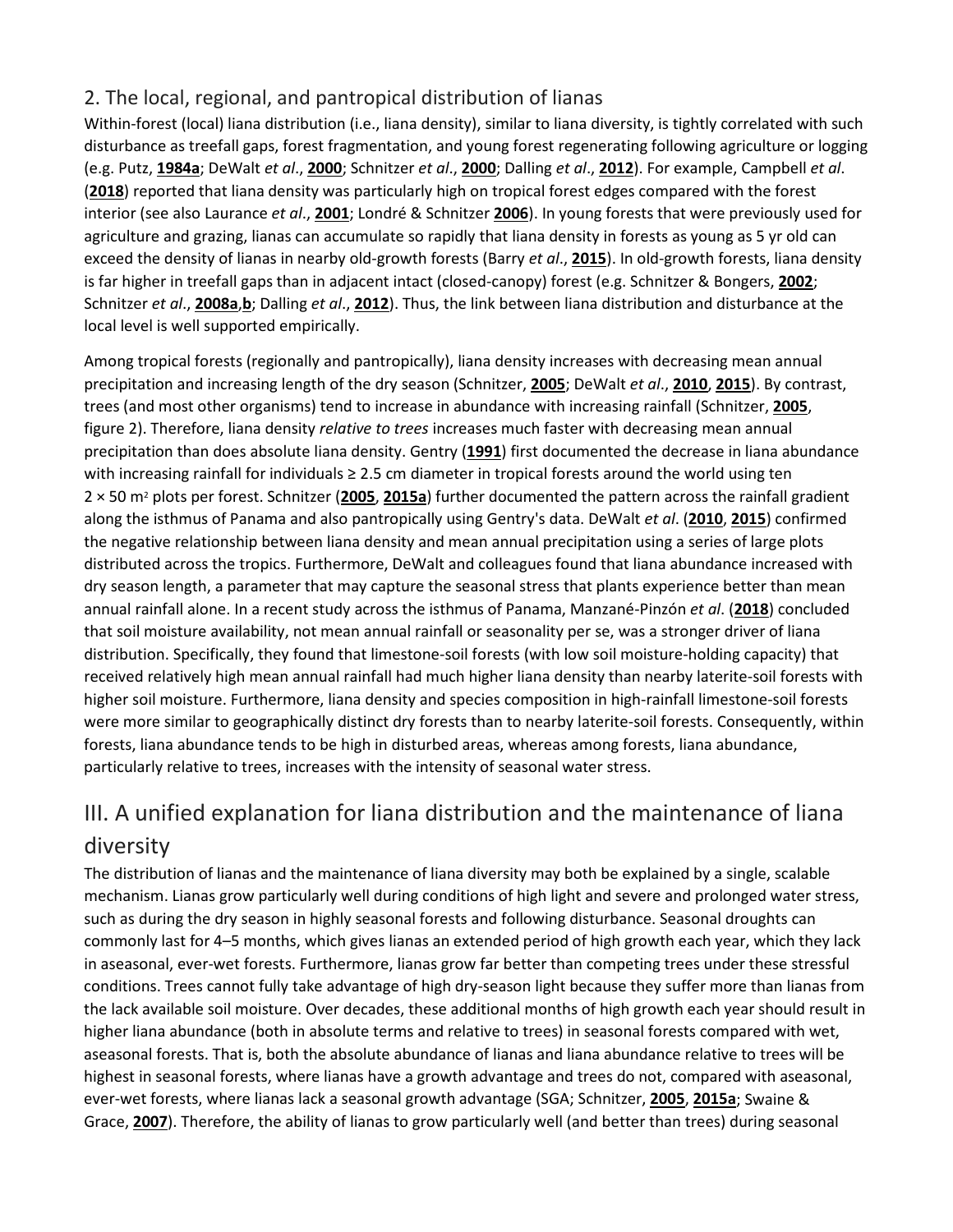drought may explain their distribution regionally and pantropically, as well as with latitude and with altitude (Box **[4](https://nph.onlinelibrary.wiley.com/doi/full/10.1111/nph.15431#nph15431-fea-0004)**).

Box 4. Physiological constraints on the latitudinal and altitudinal distributions of lianas Liana abundance and diversity peak in lowland tropical forests, and both decrease precipitously with increasing altitude and latitude (Schnitzer, **[2005](https://nph.onlinelibrary.wiley.com/doi/full/10.1111/nph.15431#nph15431-bib-0119)**, **[2015a](https://nph.onlinelibrary.wiley.com/doi/full/10.1111/nph.15431#nph15431-bib-0120)**). For example, liana species richness of North and South America was far lower in temperate latitudes than in the tropics (Schnitzler *et al*., **[2016](https://nph.onlinelibrary.wiley.com/doi/full/10.1111/nph.15431#nph15431-bib-0135)**). Liana abundance in both Chile and New Zealand decreased linearly with increasing altitude, from up to 35% of the species at low altitudes to complete absence in high-elevational forests (Jiménez-Castillo *et al*., **[2007](https://nph.onlinelibrary.wiley.com/doi/full/10.1111/nph.15431#nph15431-bib-0070)**).

The same functional characteristics of lianas that are advantageous in seasonal lowland tropical forests may also explain the precipitous decrease in liana density and diversity with increasing latitude and altitude. That is, the large vessels and acquisitive vascular system that give lianas an advantage in seasonal tropical forests become maladaptive in the freezing temperatures associated with higher latitudes and altitudes (Schnitzer, **[2005](https://nph.onlinelibrary.wiley.com/doi/full/10.1111/nph.15431#nph15431-bib-0119)**, **[2015a](https://nph.onlinelibrary.wiley.com/doi/full/10.1111/nph.15431#nph15431-bib-0120)**). If water inside the liana vascular system freezes, lianas can experience freeze–thaw embolism, which forms after the water changes from a solid to a liquid form, resulting in the loss of hydraulic conductivity (Sperry *et al*., **[1987](https://nph.onlinelibrary.wiley.com/doi/full/10.1111/nph.15431#nph15431-bib-0136)**). Jiménez-Castillo & Lusk (**[2013](https://nph.onlinelibrary.wiley.com/doi/full/10.1111/nph.15431#nph15431-bib-0069)**) examined hydraulic performance of lianas and trees in a high-elevation forest in Chile and found that the prevalence of winter freeze–thaw embolism was more than two times higher in lianas than in co-occurring trees. High altitudes in the tropics can present an additional problem: they are often rainy and shrouded in clouds and mist, which, like ever-wet tropical lowland forests, have low light and thus provide disadvantageous conditions for liana proliferation. Thus, the functional characteristics of lianas that are beneficial in seasonal lowland tropics become maladaptive at high altitudes and latitudes, thus explaining why lianas decrease with increasing latitude and altitude.

The SGA hypothesis was invoked initially to explain the unique distribution of lianas across forests regionally and pantropically (Schnitzer, **[2005](https://nph.onlinelibrary.wiley.com/doi/full/10.1111/nph.15431#nph15431-bib-0119)**). However, the SGA hypothesis can be extended to explain the maintenance of liana species diversity by disturbance, as well as local (within-forest) liana distribution. Specifically, at the local scale, treefall gaps, forest edges, and young (post-agricultural and post-grazing) forests provide an environment that is similar to that of seasonal forests: high solar radiation combined with high temperature, and low relative humidity (i.e., high vapor pressure deficit, VPD). Lianas rapidly colonize these disturbed areas via high seed rain (Puerta-Piñero *et al*., **[2013](https://nph.onlinelibrary.wiley.com/doi/full/10.1111/nph.15431#nph15431-bib-0107)**) and by rapidly producing multiple clonal stems in the high-light environment (Schnitzer *et al*., **[2000](https://nph.onlinelibrary.wiley.com/doi/full/10.1111/nph.15431#nph15431-bib-0127)**, **[2012](https://nph.onlinelibrary.wiley.com/doi/full/10.1111/nph.15431#nph15431-bib-0129)**, **[2015a](https://nph.onlinelibrary.wiley.com/doi/full/10.1111/nph.15431#nph15431-bib-0130)**). However, colonization may be only part of the explanation for liana proliferation following disturbance; lianas also appear to have higher rates of photosynthesis and growth than co-occurring trees in post-disturbance conditions (C. Smith-Martin *et al.,* unpublished). The ability of lianas to thrive in the high-light and high-VPD post-disturbance environment may explain the particularly high liana density and diversity in disturbed areas, as well as the local, within-forest distribution of lianas. Thus, this single mechanism may explain the maintenance of liana species diversity within forests and liana distribution at multiple scales.

## 1. Evidence for the SGA hypothesis to explain liana distribution and diversity

#### maintenance

Evidence supporting the SGA hypothesis to explain the distribution of lianas has been accruing over the past decade. The initial indication that lianas were more active during seasonal drought than co-occurring trees were was based on phenological observations. Specifically, in some forests, a much larger proportion of liana species maintained their leaves during the dry season than tree species (Putz & Windsor, **[1987](https://nph.onlinelibrary.wiley.com/doi/full/10.1111/nph.15431#nph15431-bib-0111)**; Kalácska *et al*., **[2005](https://nph.onlinelibrary.wiley.com/doi/full/10.1111/nph.15431#nph15431-bib-0075)**). More recently, direct measurements of gas exchange (photosynthesis) and plant water status (water potential) during both dry and wet seasons revealed that lianas photosynthesize more and maintain better water status during seasonal drought than co-occurring trees. For example, in a seasonal tropical forest in Xishuangbanna,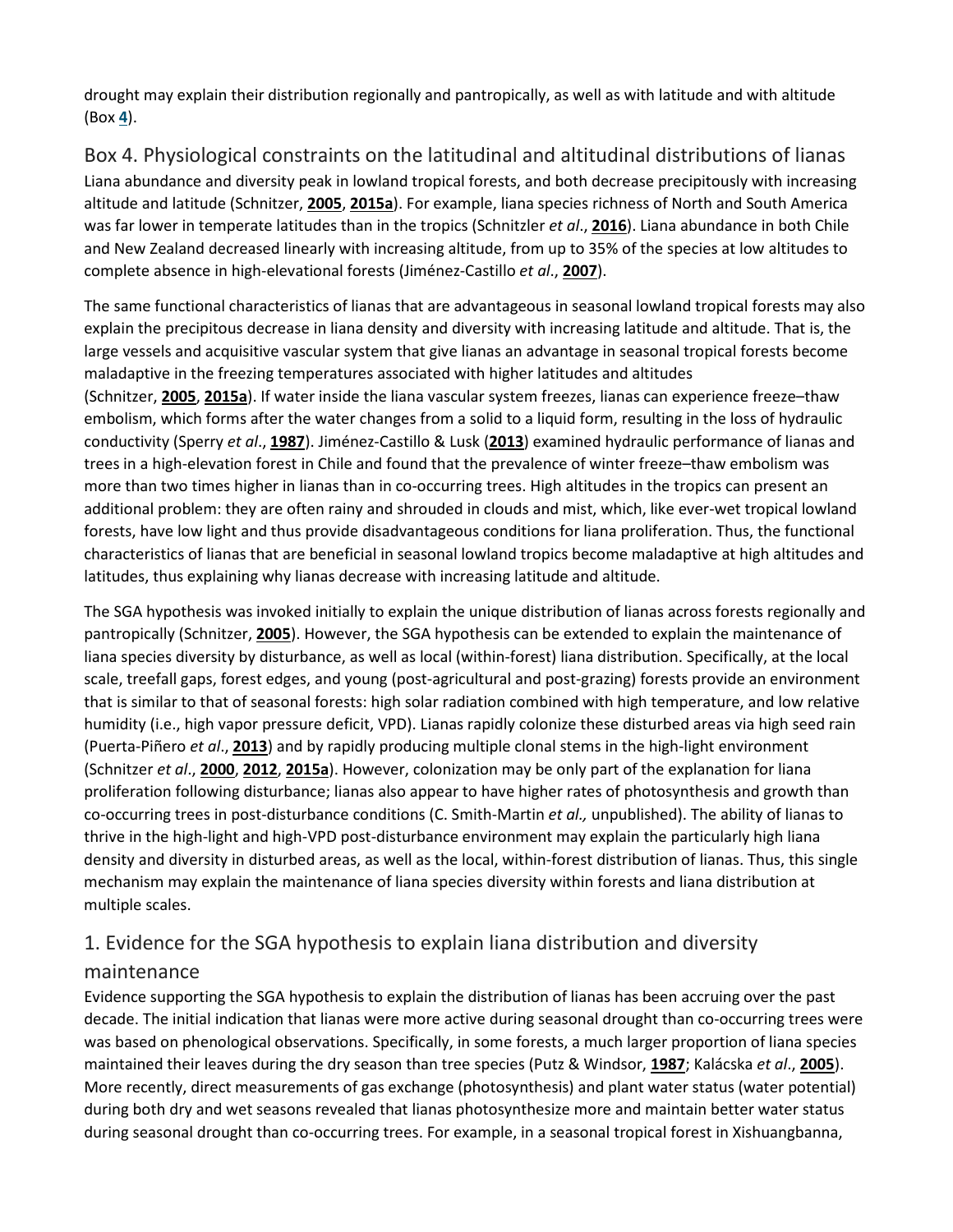China, Cai *et al*. (**[2009](https://nph.onlinelibrary.wiley.com/doi/full/10.1111/nph.15431#nph15431-bib-0019)**) examined photosynthesis and gas exchange in 18 liana species and 16 tree species. They found that lianas were able to fix more carbon than trees did during seasonal drought and did so more efficiently in terms of water and nitrogen use. Also in Xishuangbanna, Zhu & Cao (**[2009](https://nph.onlinelibrary.wiley.com/doi/full/10.1111/nph.15431#nph15431-bib-0156)**) reported that liana species had higher maximum photosynthesis, higher hydraulic conductivity, and higher pre-dawn water potential than trees during seasonal drought, indicating that lianas were able to maximize photosynthesis while maintaining healthy water status during the dry season. In this same region of China, Chen *et al*. (**[2015](https://nph.onlinelibrary.wiley.com/doi/full/10.1111/nph.15431#nph15431-bib-0024)**) reported that liana species exhibited far higher water potential than trees during the dry season in a karst-soil forest that had very low water-holding-capacity soils. In an old-growth forest in French Guiana, Maréchaux *et al*. (**[2017](https://nph.onlinelibrary.wiley.com/doi/full/10.1111/nph.15431#nph15431-bib-0088)**) examined 247 trees and 57 lianas (individuals) and reported that lianas had a stronger seasonal osmotic adjustment than trees, concluding that lianas likely had an advantage in drier conditions.

In an experimental common garden study in Panama, C. Smith-Martin *et al*. (unpublished) found that lianas maintained higher photosynthesis and higher water potential than co-occurring trees did during both wet and dry seasons, with far greater differences during the dry season. The common garden study was located in an open, sunny, high-light, and high-VPD environment that was similar to an abandoned field or a large forest gap, thus supporting the idea that lianas grow better than trees do in stressful post-disturbance environments (see also Chen *et al*., **[2015](https://nph.onlinelibrary.wiley.com/doi/full/10.1111/nph.15431#nph15431-bib-0024)**). Furthermore, these authors also provided supplemental water to lianas and trees during consecutive dry seasons and found that tree growth increased considerably with dry-season irrigation, whereas liana growth did not, concluding that trees suffered far more seasonal water stress than lianas. Collectively, these studies indicate that lianas perform better than co-occurring trees in disturbed areas and during seasonal drought – fundamental requirements of the SGA hypothesis.

While proxies of growth, such as photosynthetic rate and water status, support the SGA hypothesis, a more direct and confirmational measurement of the SGA hypothesis is whether lianas actually grow more than trees during seasonal drought. In central Panama, Schnitzer (**[2005](https://nph.onlinelibrary.wiley.com/doi/full/10.1111/nph.15431#nph15431-bib-0119)**) measured the height growth of saplings of 10 liana species and 12 tree species in the understory of an old-growth forests during consecutive wet and dry seasons and found that lianas grew seven times taller than trees during the dry season, and only two times taller than trees during the wet season. In a recent and more definitive study in a nearby forest in central Panama, S. A. Schnitzer & G. M. F. van der Heijden (unpublished) followed the dry-season and wet-season diameter increment of 648 canopy lianas (> 5 cm diameter) and 1117 canopy trees (> 10 cm diameter) for 5 yr (2011–2016). They found that liana diameter growth rate was far higher during the 4-month dry season than during the wet season, confirming that lianas thrive during drought. In fact, the absolute diameter growth of lianas during the 4-month dry season was as much as the entire 8-month wet season. By contrast, tree diameter growth rate was far higher during the wet season, and absolute dry-season tree growth was only one-quarter of the wet-season growth. Furthermore, during the exceptionally dry el Niño dry season of 2016, trees essentially stopped growing, while liana growth was the same as the previous four, less severe dry seasons (S. A. Schnitzer & G. M. F. van der Heijden, unpublished). These data strongly support the SGA hypothesis to explain the local, regional, and global distribution of lianas, as well as the maintenance of liana species diversity.

#### 2. The mechanisms behind vigorous liana growth in arid conditions

One hypothesis for how lianas grow and maintain healthy water status when water is limiting and VPD is high is that, compared to trees, lianas have well-developed root systems, which allow them to take up water better than co-occurring trees (Holbrook & Putz, **[1996](https://nph.onlinelibrary.wiley.com/doi/full/10.1111/nph.15431#nph15431-bib-0059)**; Tyree & Ewers, **[1996](https://nph.onlinelibrary.wiley.com/doi/full/10.1111/nph.15431#nph15431-bib-0147)**; Schnitzer, **[2005](https://nph.onlinelibrary.wiley.com/doi/full/10.1111/nph.15431#nph15431-bib-0119)**). For example, Chen *et al*. (**[2015](https://nph.onlinelibrary.wiley.com/doi/full/10.1111/nph.15431#nph15431-bib-0024)**) used water isotope ratios in lianas and trees and found that during the dry season, the proportion of deep soil water (151–250 cm depth) that was used by the plants was 43% higher for lianas than for trees, indicating that lianas had the capacity to take up water from deeper soil depths. In a Panamanian tropical forest, Andrade *et al*. (**[2005](https://nph.onlinelibrary.wiley.com/doi/full/10.1111/nph.15431#nph15431-bib-0004)**) used deuterium isotopes to measure the depth at which lianas accessed water during the dry season and reported that lianas were able to access deep soil moisture during the dry season, whereas not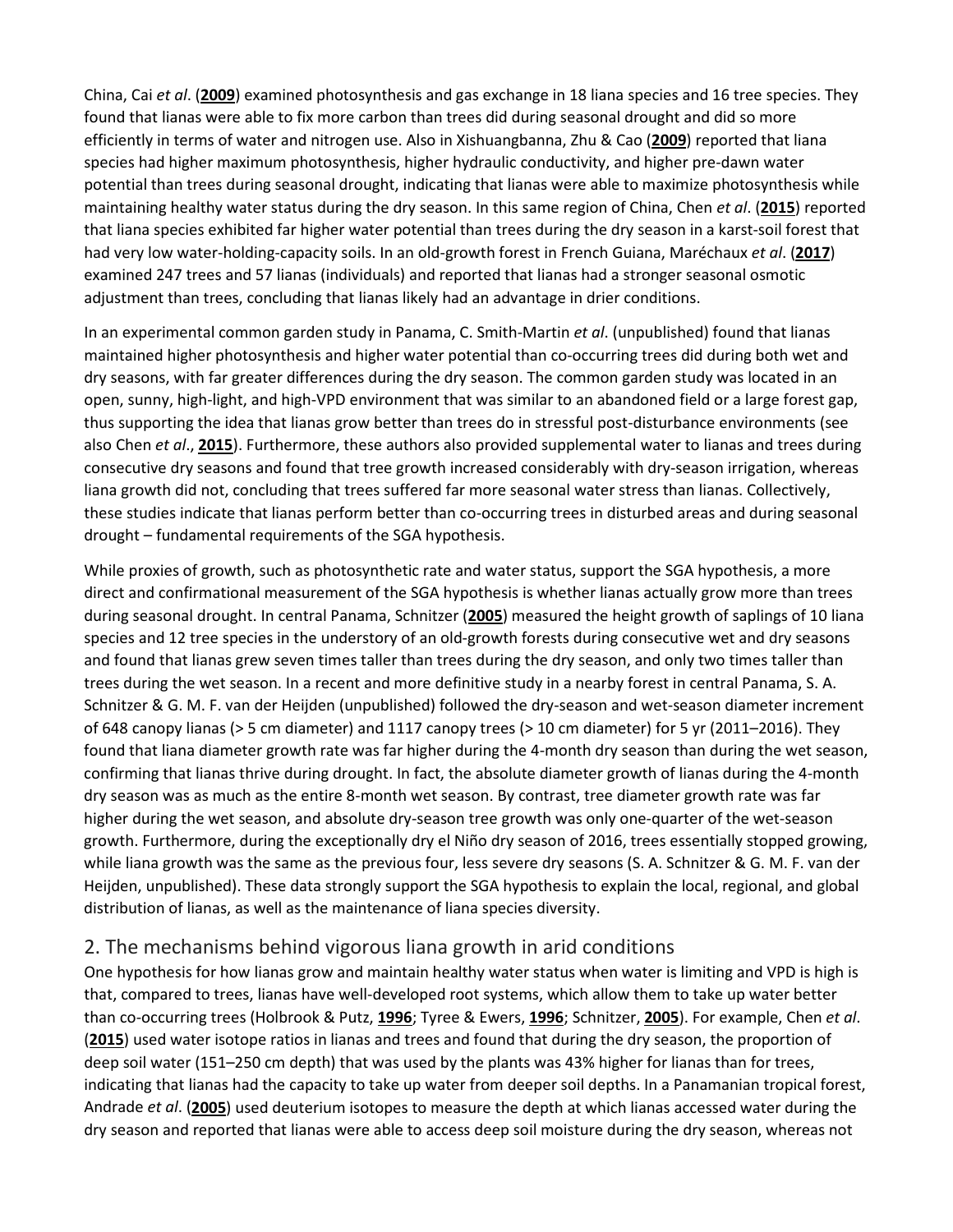all tree species were able to do so (Meinzer *et al*. **[1999](https://nph.onlinelibrary.wiley.com/doi/full/10.1111/nph.15431#nph15431-bib-3004)**). Studies examining liana rooting depth and root hydraulic capacity reported that some liana species are extremely deeply rooted and can have a particularly large root diameter in relation to their stem diameter (Tyree & Ewers, **[1996](https://nph.onlinelibrary.wiley.com/doi/full/10.1111/nph.15431#nph15431-bib-0147)**; Restom & Nepstad, **[2004](https://nph.onlinelibrary.wiley.com/doi/full/10.1111/nph.15431#nph15431-bib-0113)**).

At some level, lianas must have access to water during the dry season, otherwise it would be impossible for them to photosynthesize and grow. However, not all studies found support for the deep root hypothesis. In French Guiana, De Deurwaerder *et al*. (**[2018](https://nph.onlinelibrary.wiley.com/doi/full/10.1111/nph.15431#nph15431-bib-0032)**) used stable water isotopes to evaluate the soil depth at which lianas and trees acquired water and found that lianas used shallow water sources during the dry season, whereas co-occurring trees used deeper water sources. C. Smith-Martin *et al*. (unpublished) harvested liana and tree roots and also did not find support for the deep root hypothesis, even though lianas had better water status during the dry season than trees did. Thus, it remains unclear whether lianas are tapping into deeper sources of water during seasonal drought than trees are. Liana rooting depth may ultimately depend on where soil moisture is most accessible during the dry season, and not solely on deep roots.

A second hypothesis for how lianas maintain vigorous growth during the hot and sunny conditions that are present during seasonal drought and following disturbance is that they can minimize the fundamental trade-off between photosynthesis and water loss (the safety–efficiency trade-off; Gleason *et al*. **[2015](https://nph.onlinelibrary.wiley.com/doi/full/10.1111/nph.15431#nph15431-bib-3001)**; DeGuzman *et al*., **[2017](https://nph.onlinelibrary.wiley.com/doi/full/10.1111/nph.15431#nph15431-bib-0033)**). One strategy to minimize the safety–efficiency trade-off is to have high intrinsic and integrated water use efficiency (WUE), which would maximize carbon assimilation and growth while minimizing water loss through transpiration. C. Smith-Martin *et al*. (unpublished) found that liana intrinsic WUE was 63% higher in lianas than in trees during the dry season, but only 2% higher in the wet season, demonstrating that lianas were assimilating far more carbon per water loss than were trees. Likewise, Cai *et al*. (**[2009](https://nph.onlinelibrary.wiley.com/doi/full/10.1111/nph.15431#nph15431-bib-0019)**) reported that lianas had higher integrated WUE than trees did during both the wet season and particularly during the dry season.

A second strategy to minimize the effects of the safety–efficiency trade-off is by operating at maximum photosynthesis earlier in the day than co-occurring trees. This 'fast and furious' strategy would allow lianas to attain a high rate of photosynthesis with less water loss. Early in the day, the ambient temperature is relatively low and the amount of water in the air is relatively high. As the tropical sun rises, however, temperature increases and humidity decreases, resulting in higher VPD. By quickly reaching maximum photosynthesis early in the day, when VPD is relatively low, and then closing their stomata to prevent excess water loss before VPD becomes high, lianas can maximize photosynthesis while preventing their xylem water tension from becoming dangerously negative. By closing their stomata early in the day, lianas would also have more time to recharge their vascular system before the following day.

There is some evidence to support the fast and furious hypothesis. For example, in a tropical forest on karst soil in Xishuanbanna China, Chen *et al*. (**[2015](https://nph.onlinelibrary.wiley.com/doi/full/10.1111/nph.15431#nph15431-bib-0024)**) reported that lianas reached and sustained maximum sap flux and photosynthesis much earlier in the morning than co-occurring trees did (see also Andrade *et al*., **[2005](https://nph.onlinelibrary.wiley.com/doi/full/10.1111/nph.15431#nph15431-bib-0004)**). **[Chen](https://nph.onlinelibrary.wiley.com/doi/full/10.1111/nph.15431#nph15431-bib-0024)** *et al***.** also (2015) found that lianas were able to respond rapidly to increasing VPD during by quickly closing their stomata before they experienced excessive desiccation (see also Cai *et al*., **[2009](https://nph.onlinelibrary.wiley.com/doi/full/10.1111/nph.15431#nph15431-bib-0019)**). Lianas may be able to rapidly reach high photosynthetic rates because their highly conductive vascular system can transport a large volume of water to their distal branches and leaves (e.g. Meinzer *et al*., **[1995](https://nph.onlinelibrary.wiley.com/doi/full/10.1111/nph.15431#nph15431-bib-0092)**; Santiago *et al*., **[2015](https://nph.onlinelibrary.wiley.com/doi/full/10.1111/nph.15431#nph15431-bib-0117)**), rapidly replacing the water lost due transpiration and possibly delaying a dangerous increase of xylem tension.

Lianas also may use a number of other (nonmutually exclusive) strategies to avoid water stress. Lianas could utilize nonstructural carbohydrates (NSCs) to maintain healthy water balance within the stem and leaves. NSCs within stems and leaves may serve a critical function by allowing plants to efficiently move water within the stem, thus explaining why plants maintain NSCs even when carbon starvation is imminent (O'Brien *et al*., **[2014](https://nph.onlinelibrary.wiley.com/doi/full/10.1111/nph.15431#nph15431-bib-0096)**;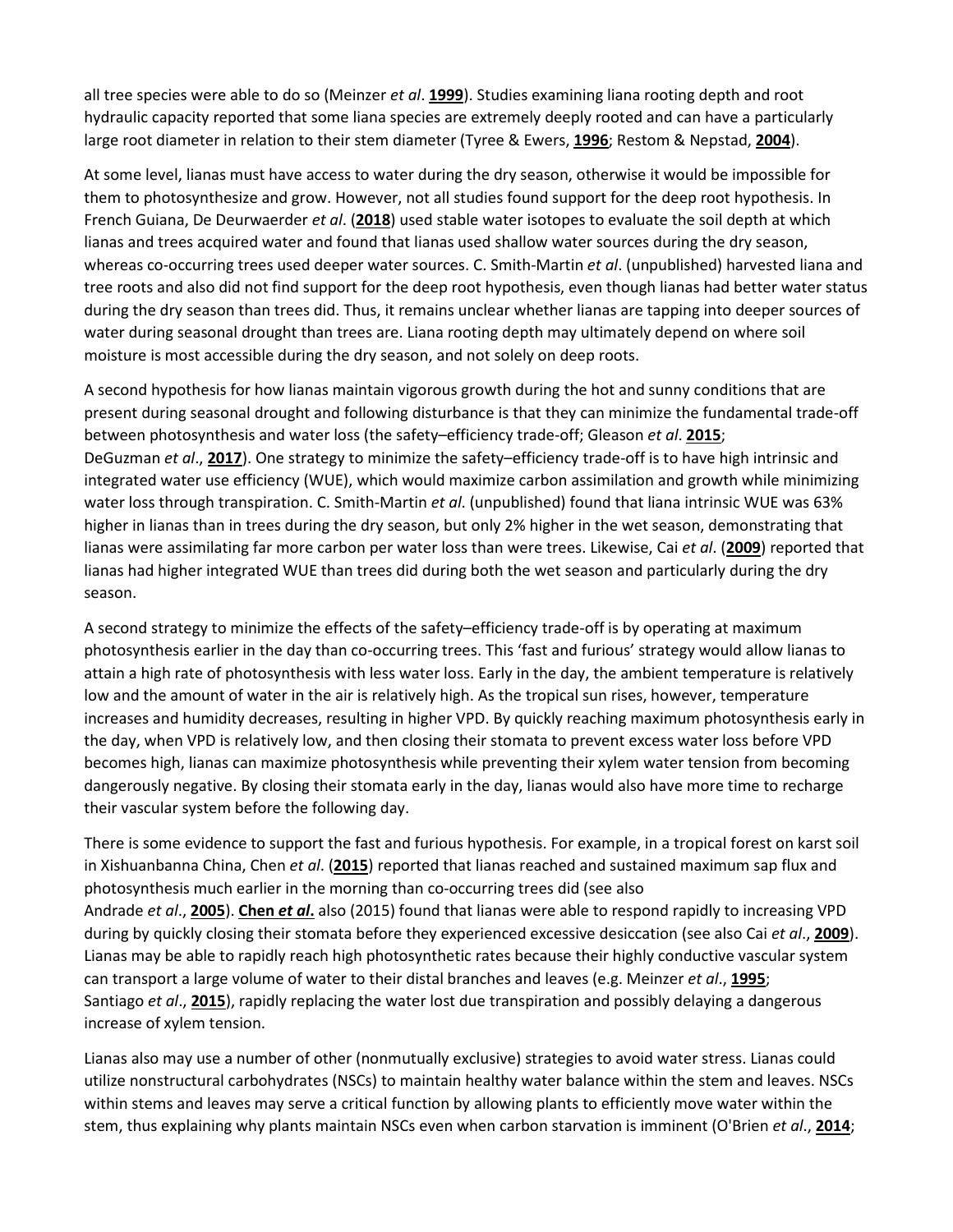Hartmann & Trumbore, **[2016](https://nph.onlinelibrary.wiley.com/doi/full/10.1111/nph.15431#nph15431-bib-0056)**; Martínez-Vilalta *et al*., **[2016](https://nph.onlinelibrary.wiley.com/doi/full/10.1111/nph.15431#nph15431-bib-0091)**). Lianas may also have copious amounts of stored water in their trunks (capacitance), which they can use to minimize negative xylem tension; however, a recent study did not find support for the capacitance hypothesis (DeGuzman *et al*., **[2017](https://nph.onlinelibrary.wiley.com/doi/full/10.1111/nph.15431#nph15431-bib-0033)**). Alternatively, lianas could operate close to the boundaries of the safety–efficiency trade-off and, if embolisms occur, lianas could have the capacity to repair leaf-level embolism (Johnson *et al*., **[2013](https://nph.onlinelibrary.wiley.com/doi/full/10.1111/nph.15431#nph15431-bib-0073)**; DeGuzman *et al*., **[2017](https://nph.onlinelibrary.wiley.com/doi/full/10.1111/nph.15431#nph15431-bib-0033)**). Though these alternative mechanisms are all possible, they are not currently supported by compelling empirical data, and thus remain speculative. Whatever the mechanisms that allow lianas to outperform trees during seasonal drought, the evidence that lianas maintain better water status and grow better than co-occurring trees during seasonal drought and in hot, dry areas (e.g. following disturbance) is compelling, and it supports the SGA hypothesis to explain both liana distribution and the maintenance of liana diversity.

# IV. Testing ecological theory: effects of lianas on the environment

Studying the ecology of lianas by examining their effects on the environment (Elton, **[1927](https://nph.onlinelibrary.wiley.com/doi/full/10.1111/nph.15431#nph15431-bib-0040)**) provides valuable information on liana resource consumption, the intensity of liana competition, the species with which lianas compete, and the effects of lianas on ecosystem processes and plant and animal community diversity. This information can be used to test a number of fundamental ecological theories, such as the keystone species concept (Paine, **[1966](https://nph.onlinelibrary.wiley.com/doi/full/10.1111/nph.15431#nph15431-bib-0098)**), top-down vs bottom-up control of ecosystem processes (Hairston *et al*., **[1960](https://nph.onlinelibrary.wiley.com/doi/full/10.1111/nph.15431#nph15431-bib-0053)**), biodiversity–ecosystem function (e.g. Tilman *et al*., **[2014](https://nph.onlinelibrary.wiley.com/doi/full/10.1111/nph.15431#nph15431-bib-0141)**), the role of ecosystem complexity in mediating species interactions (e.g. Huffaker, **[1958](https://nph.onlinelibrary.wiley.com/doi/full/10.1111/nph.15431#nph15431-bib-0062)**), and the relative roles of competition, parasitism, and facilitation in maintaining species diversity and determining species composition (e.g. Huston, **[1979](https://nph.onlinelibrary.wiley.com/doi/full/10.1111/nph.15431#nph15431-bib-0063)**; Tilman, **[1982](https://nph.onlinelibrary.wiley.com/doi/full/10.1111/nph.15431#nph15431-bib-0140)**; Bruno *et al*., **[2003](https://nph.onlinelibrary.wiley.com/doi/full/10.1111/nph.15431#nph15431-bib-0017)**; Lagrue *et al*., **[2015](https://nph.onlinelibrary.wiley.com/doi/full/10.1111/nph.15431#nph15431-bib-0078)**). Recent experimental studies provide a compelling assessment of the effects of lianas on forest resources (Box **[5](https://nph.onlinelibrary.wiley.com/doi/full/10.1111/nph.15431#nph15431-fea-0005)**), tree growth and physiological performance, whole-forest carbon uptake and storage, and tree reproduction and recruitment.

### Box 5. Effects of lianas on forest resources

Cutting experiments have shown that lianas in tropical forests consume both light and soil moisture. For example, on Gigante Peninsula in Panama, Rodriguez-Ronderos *et al*. (**[2016](https://nph.onlinelibrary.wiley.com/doi/full/10.1111/nph.15431#nph15431-bib-0115)**) reported that 1 yr after cutting lianas the forest canopy intercepted *c*. 20% less light than control plots. In the same forest, Schnitzer & Carson (**[2010](https://nph.onlinelibrary.wiley.com/doi/full/10.1111/nph.15431#nph15431-bib-0126)**) found that lianas attenuated 18% of the light in treefall gaps. The amount of light that lianas consumed in three tropical dry forests in South America was lower than the estimates from Panamanian moist forests, but still substantial: between 4 and 12% (Gerwing, **[2001](https://nph.onlinelibrary.wiley.com/doi/full/10.1111/nph.15431#nph15431-bib-0046)**; Pérez-Salicrup, **[2001](https://nph.onlinelibrary.wiley.com/doi/full/10.1111/nph.15431#nph15431-bib-0103)**; César *et al*., **[2016](https://nph.onlinelibrary.wiley.com/doi/full/10.1111/nph.15431#nph15431-bib-0023)**).

Lianas also reduce soil moisture, competing intensely with trees during seasonal drought when soil moisture becomes limiting (reviewed by Powers, **[2015](https://nph.onlinelibrary.wiley.com/doi/full/10.1111/nph.15431#nph15431-bib-0106)**; Toledo-Aceves, **[2015](https://nph.onlinelibrary.wiley.com/doi/full/10.1111/nph.15431#nph15431-bib-0143)**). For example, on Gigante Peninsula, shallow soils (10 cm deep) dried more slowly over the first 4 months, and deeper soils (40 cm deep) increased by 25% in moisture 3 yr following liana cutting compared with control plots (Reid *et al*., **[2015](https://nph.onlinelibrary.wiley.com/doi/full/10.1111/nph.15431#nph15431-bib-0112)**). Tree sap flow also increased more after removing lianas in the dry season than the wet season, indicating that lianas were competing with trees for shallow to mid-depth soil moisture (Tobin *et al*., **[2012](https://nph.onlinelibrary.wiley.com/doi/full/10.1111/nph.15431#nph15431-bib-0142)**; Alvarez-Cansino *et al*., **[2015](https://nph.onlinelibrary.wiley.com/doi/full/10.1111/nph.15431#nph15431-bib-0002)**). In a glasshouse study, Toledo-Aceves & Swaine (**[2008](https://nph.onlinelibrary.wiley.com/doi/full/10.1111/nph.15431#nph15431-bib-0144)**) reported that belowground competition from lianas had a large negative effect on tree relative growth rate. In a liana-removal study in the understory of an African tropical forest, Schnitzer *et al*. (**[2005](https://nph.onlinelibrary.wiley.com/doi/full/10.1111/nph.15431#nph15431-bib-0128)**) reported that lianas had the largest negative effects on tree saplings via competition for belowground resources, probably for soil moisture, and that light competition played a relatively small role. Ultimately, lianas are adept at capturing both light and soil resources (moisture and nutrients), and the strength of their competitive effect on trees likely depends on which of these resources is most limiting.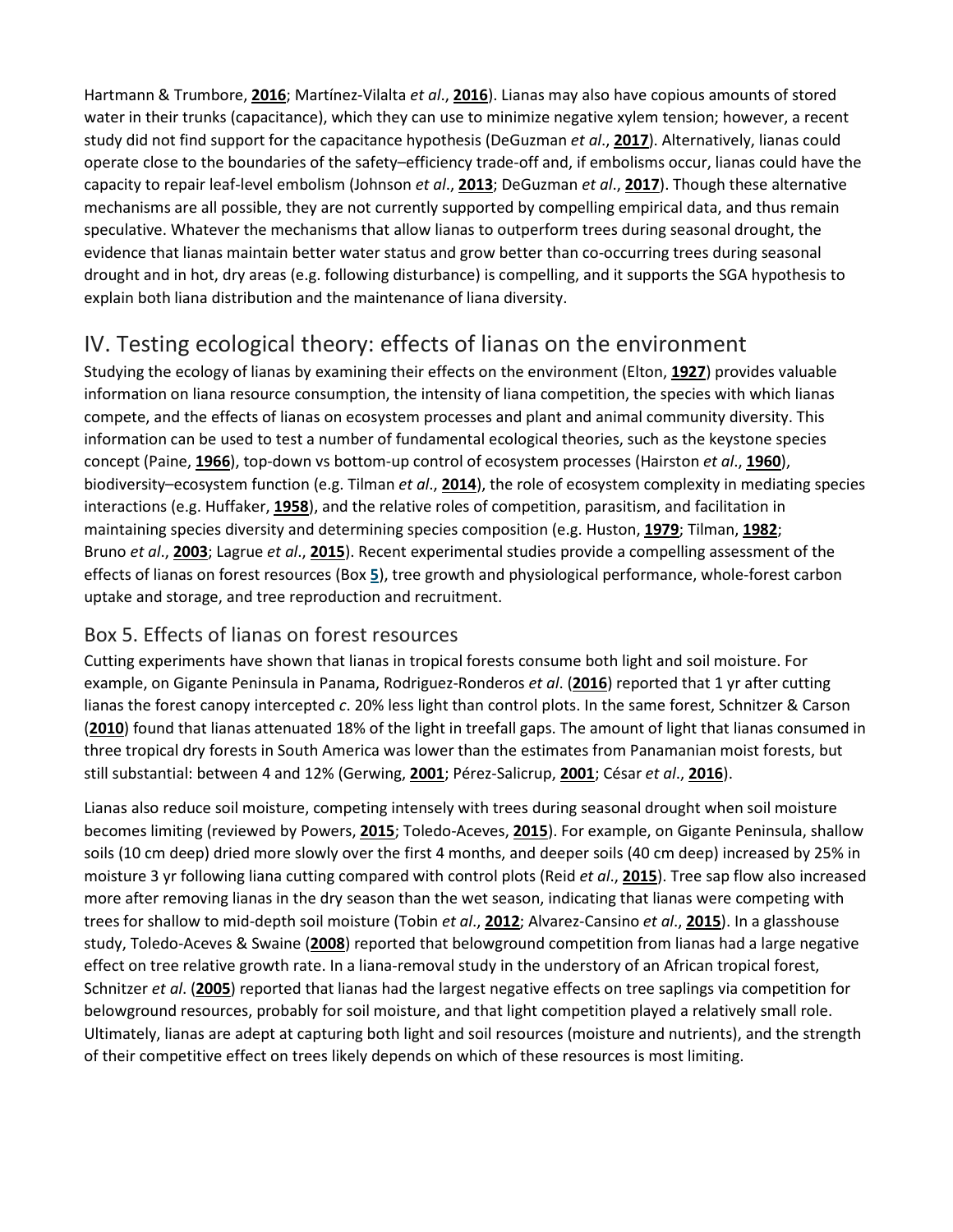### 1. Lianas and tree growth and physiological performance

Dozens of liana-cutting experiments over the past 90 yr provide compelling evidence of strong negative effects of lianas on tree performance (Estrada-Villegas & Schnitzer, **[2018](https://nph.onlinelibrary.wiley.com/doi/full/10.1111/nph.15431#nph15431-bib-0041)**). For example, in a seasonally inundated mature forest in the Darien region of Panama, Grauel & Putz (**[2004](https://nph.onlinelibrary.wiley.com/doi/full/10.1111/nph.15431#nph15431-bib-0050)**) found that the mean annual growth of *Prioria copaifera* canopy trees had doubled in the 5 yr following liana cutting compared with control plots. Similarly, in a semi-deciduous, subtropical forest in Argentina, liana cutting increased the growth rates of three of the four tree species studied (Campanello *et al*., **[2007](https://nph.onlinelibrary.wiley.com/doi/full/10.1111/nph.15431#nph15431-bib-0020)**).

In a series of liana-cutting experiments on the Gigante Peninsula, a 60-yr-old seasonal forest in central Panama, which is part of the Barro Colorado Nature Monument (hereafter Gigante Peninsula), lianas substantially reduced tree growth and physiological performance in both treefall gaps (Schnitzer & Carson, **[2010](https://nph.onlinelibrary.wiley.com/doi/full/10.1111/nph.15431#nph15431-bib-0126)**; Schnitzer *et al*., **[2014](https://nph.onlinelibrary.wiley.com/doi/full/10.1111/nph.15431#nph15431-bib-0134)**) and in nongap, closed-canopy forest (Tobin *et al*., **[2012](https://nph.onlinelibrary.wiley.com/doi/full/10.1111/nph.15431#nph15431-bib-0142)**; Alvarez-Cansino *et al*., **[2015](https://nph.onlinelibrary.wiley.com/doi/full/10.1111/nph.15431#nph15431-bib-0002)**; Wright *et al*., **[2015](https://nph.onlinelibrary.wiley.com/doi/full/10.1111/nph.15431#nph15431-bib-0152)**; Martínez-Izquierdo *et al*., **[2016](https://nph.onlinelibrary.wiley.com/doi/full/10.1111/nph.15431#nph15431-bib-0090)**). Cutting lianas in treefall gaps for 8 yr resulted in a 55% increase in tree growth rate and a 46% increase in tree recruitment compared with control gaps, where lianas were present (Schnitzer & Carson, **[2010](https://nph.onlinelibrary.wiley.com/doi/full/10.1111/nph.15431#nph15431-bib-0126)**). In closed-canopy forest, lianas substantially reduced tree sap flow velocity (a measure of short-term performance) and longer term growth rates, indicating that lianas place a heavy competitive burden on trees (Tobin *et al*., **[2012](https://nph.onlinelibrary.wiley.com/doi/full/10.1111/nph.15431#nph15431-bib-0142)**). Alvarez-Cansino *et al*. (**[2015](https://nph.onlinelibrary.wiley.com/doi/full/10.1111/nph.15431#nph15431-bib-0002)**) measured sap velocity for 92 canopy trees of seven species and found that sap velocity was 60% greater immediately after cutting lianas compared with control trees. This result was remarkable given that the treatment occurred near the end of the dry season when sap flow in the trees had been decreasing steadily due to the prolonged lack of rainfall (see also Tobin *et al*., **[2012](https://nph.onlinelibrary.wiley.com/doi/full/10.1111/nph.15431#nph15431-bib-0142)**). Tree diameter growth in that study was 25% greater 1 yr following liana cutting compared with control plots (Alvarez-Cansino *et al*., **[2015](https://nph.onlinelibrary.wiley.com/doi/full/10.1111/nph.15431#nph15431-bib-0002)**). Thus, lianas have a clear negative effect on tree growth and sap velocity. Furthermore, the strength of liana–tree competition may exceed that of tree–tree competition (Box **[6](https://nph.onlinelibrary.wiley.com/doi/full/10.1111/nph.15431#nph15431-fea-0006)**) because of the unique form of competition imposed by lianas (Box **[7](https://nph.onlinelibrary.wiley.com/doi/full/10.1111/nph.15431#nph15431-fea-0007)**).

### Box 6. Explaining the strong negative effects of lianas on trees

Lianas have a uniquely strong negative effect on canopy trees for five main reasons. First, by growing into the canopy of their host trees, lianas deploy their leaves directly above those of their hosts, and proportionately displace their host's leaves (Kira & Ogawa, **[1971](https://nph.onlinelibrary.wiley.com/doi/full/10.1111/nph.15431#nph15431-bib-3005)**). This strategy differs from tree–-tree competition in the canopy, where crowns often do not overlap, and may explain why lianas have a particularly strong negative effect on host tree growth and survival (Estrada-Villegas & Schnitzer, **[2018](https://nph.onlinelibrary.wiley.com/doi/full/10.1111/nph.15431#nph15431-bib-0041)**). Second, once established in the canopy, lianas allocate more carbon to leaves than to stems compared with their host trees (Wyka *et al*., **[2013](https://nph.onlinelibrary.wiley.com/doi/full/10.1111/nph.15431#nph15431-bib-0153)**; van der Heijden *et al*., **[2015](https://nph.onlinelibrary.wiley.com/doi/full/10.1111/nph.15431#nph15431-bib-0057)**). Thus, even a relatively small liana can deploy a large area of leaves above the crown of its host tree. Moreover, a large liana can completely cover the crowns of multiple adjacent host trees (Putz, **[1984a](https://nph.onlinelibrary.wiley.com/doi/full/10.1111/nph.15431#nph15431-bib-0109)**; Fig. **[1](https://nph.onlinelibrary.wiley.com/doi/full/10.1111/nph.15431#nph15431-fig-0001)**b). Third, even relatively thin lianas can reach the forest canopy, where they displace tree leaves and, concomitantly, compete for soil resources. In a study along the isthmus of Panama, Kurzel *et al*. (**[2006](https://nph.onlinelibrary.wiley.com/doi/full/10.1111/nph.15431#nph15431-bib-0077)**) reported that lianas as small as 2.5 cm diameter had a 90% probability of being in the forest canopy. This means that even though lianas constitute only one-quarter of the woody stems, in many forests there may be far more canopy lianas than canopy trees, and these canopy lianas have an exceptionally strong negative competitive effect on their trees hosts. Fourth, the weight of lianas draping off of the top of a tree may impose considerable structural stress on trees (Schnitzer & Bongers, **[2002](https://nph.onlinelibrary.wiley.com/doi/full/10.1111/nph.15431#nph15431-bib-0122)**), forcing trees to invest more in stem thickness and density at the expense of height and leaf production. Fifth, lianas compete intensely with trees for belowground resources, particularly in areas where light is available (Schnitzer *et al*., **[2005](https://nph.onlinelibrary.wiley.com/doi/full/10.1111/nph.15431#nph15431-bib-0128)**; Toledo-Aceves, **[2015](https://nph.onlinelibrary.wiley.com/doi/full/10.1111/nph.15431#nph15431-bib-0143)**). Collectively, these unique characteristics of lianas result in a particularly intense form of competition with trees.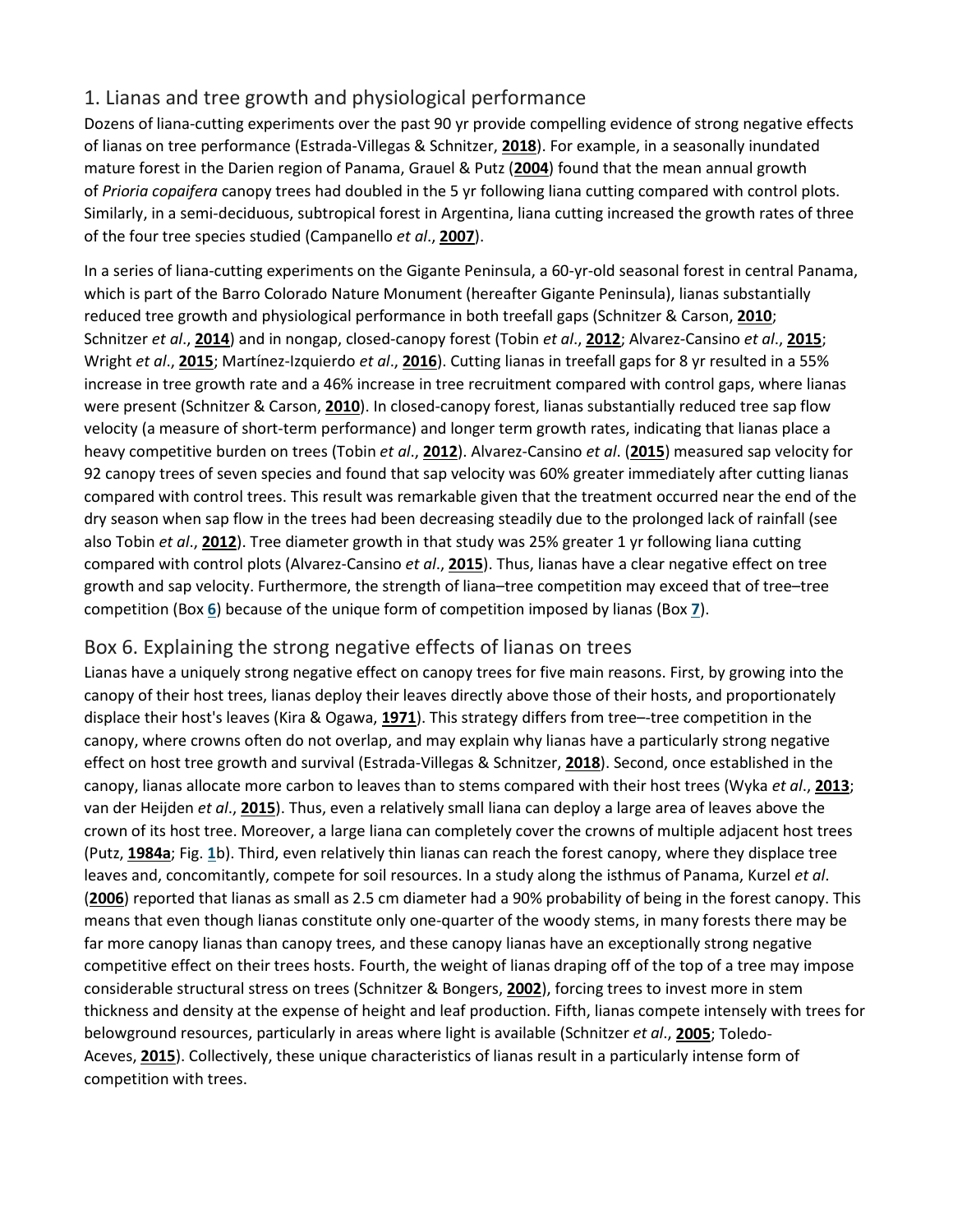### Box 7. Unique effects of lianas in tropical forests

Liana removal experiments have helped to quantify the strong negative effects of lianas on their tree hosts and on many different forest processes (Toledo-Aceves, **[2015](https://nph.onlinelibrary.wiley.com/doi/full/10.1111/nph.15431#nph15431-bib-0143)**; Estrada-Villegas & Schnitzer, **[2018](https://nph.onlinelibrary.wiley.com/doi/full/10.1111/nph.15431#nph15431-bib-0041)**). However, typical liana removal experiments have an obvious flaw: they cannot distinguish the unique negative effect of lianas on trees from the competitive release gained by the removal of any nearby vegetation. Several lines of evidence now indicate that lianas have a uniquely strong negative effect on trees and that lianas themselves cannot compensate for their negative effects on trees. For example, Tobin *et al*. (**[2012](https://nph.onlinelibrary.wiley.com/doi/full/10.1111/nph.15431#nph15431-bib-0142)**) conducted the first direct *in situ* comparison of the strength of liana and tree competition by comparing the effects of liana removal vs that of tree removal on canopy trees (controlling for the amount of biomass removed). They found that liana removal resulted in a strong increase in canopy tree sap velocity and growth. Removing the same biomass of nearby trees, however, had no detectable effect on tree sap velocity or growth.

The unique effect of lianas on canopy trees is also supported by the evidence that lianas have a much greater effect on canopy tree growth and biomass accumulation than would be predicted by their biomass. Schnitzer *et al*. (**[2014](https://nph.onlinelibrary.wiley.com/doi/full/10.1111/nph.15431#nph15431-bib-0134)**) reported that liana growth replaced only *c*. 25% of the biomass uptake that those lianas displaced in trees. That is, lianas significantly reduced tree biomass uptake, but those same lianas accumulated only one-quarter of the biomass that they displaced in trees (see also van der Heijden *et al*., **[2015](https://nph.onlinelibrary.wiley.com/doi/full/10.1111/nph.15431#nph15431-bib-0057)**). Lianas also significantly suppressed canopy tree reproduction; however, lianas themselves could not compensate for the amount of fruit production that they displaced in trees (García León *et al*., **[2018](https://nph.onlinelibrary.wiley.com/doi/full/10.1111/nph.15431#nph15431-bib-0043)**). Therefore, lianas have a uniquely strong negative effect on trees, and lianas often cannot compensate for the negative effects that they have on their host trees.

### 2. Lianas and forest biomass and carbon dynamics

The ability of lianas to reduce tree growth and survival results in a uniquely strong negative effect on forest-level biomass storage and uptake (Durán & Gianoli, 2013; van der Heijden *et al*., **[2015](https://nph.onlinelibrary.wiley.com/doi/full/10.1111/nph.15431#nph15431-bib-0057)**; Ledo *et al*., **[2016](https://nph.onlinelibrary.wiley.com/doi/full/10.1111/nph.15431#nph15431-bib-0083)**). In an experimental study on Gigante Peninsula, Schnitzer *et al*. (**[2014](https://nph.onlinelibrary.wiley.com/doi/full/10.1111/nph.15431#nph15431-bib-0134)**) removed all lianas in eight of 17 gaps for a period of 8 yr and found that tree biomass accumulation in liana-free gaps was 180% higher than in the control gaps (2.47 kg m−<sup>2</sup> vs 0.88 kg m−2, respectively). Also on Gigante Peninsula, van der Heijden *et al*. (**[2015](https://nph.onlinelibrary.wiley.com/doi/full/10.1111/nph.15431#nph15431-bib-0057)**) used a long-term liana removal experiment in large plots in closed-canopy forest and found that lianas decreased annual forest biomass accumulation by *c*. 75%, while concomitantly increasing carbon turnover. Specifically, in plots where lianas were present, leaves contributed 32% more and stems 34% less to aboveground net primary productivity than in plots where lianas had been removed (leaves: 53% vs 40%, respectively; stems: 29% vs 44%, respectively). Because leaves turn over (and thus release their carbon) much faster than stems, lianas substantially increase forest-level carbon cycling. In a forest fragment in Brazil, César *et al*. (**[2016](https://nph.onlinelibrary.wiley.com/doi/full/10.1111/nph.15431#nph15431-bib-0023)**) found that tree sapling biomass increased by 50% 1 yr after cutting lianas. In a small-scale liana cutting trial in areas of particularly high liana infestation in the intact understory of a Tanzanian forest, lianas reduced the biomass increase in sapling trees (1–5 cm diameter) by more than 10-fold (Marshall *et al*., **[2017](https://nph.onlinelibrary.wiley.com/doi/full/10.1111/nph.15431#nph15431-bib-0089)**). Though the magnitude of the effects of lianas will vary with forest age, forest type, and liana abundance, the empirical data demonstrate that lianas substantially decrease annual carbon uptake and storage, as well as increase rates of carbon cycling in tropical forests.

### 3. Lianas and tree reproduction, seedling recruitment, and seedling survival

Reproduction and recruitment are critical processes in population demography (Harper, **[1977](https://nph.onlinelibrary.wiley.com/doi/full/10.1111/nph.15431#nph15431-bib-0055)**). Recent studies have shown that lianas substantially reduce tree reproduction and recruitment. For example, Kainer *et al*. (**[2014](https://nph.onlinelibrary.wiley.com/doi/full/10.1111/nph.15431#nph15431-bib-0074)**) reported that the reproduction of 78 Brazil nut trees (*Bertholletia excela*) in a forest reserve in Acre, Brazil, was 77% higher 10 yr after removing lianas than withcontrol trees (with lianas). On Gigante Peninsula, Panama, García León *et al*. (**[2018](https://nph.onlinelibrary.wiley.com/doi/full/10.1111/nph.15431#nph15431-bib-0043)**) examined the effect of lianas on tree community-level reproduction using 576 trees of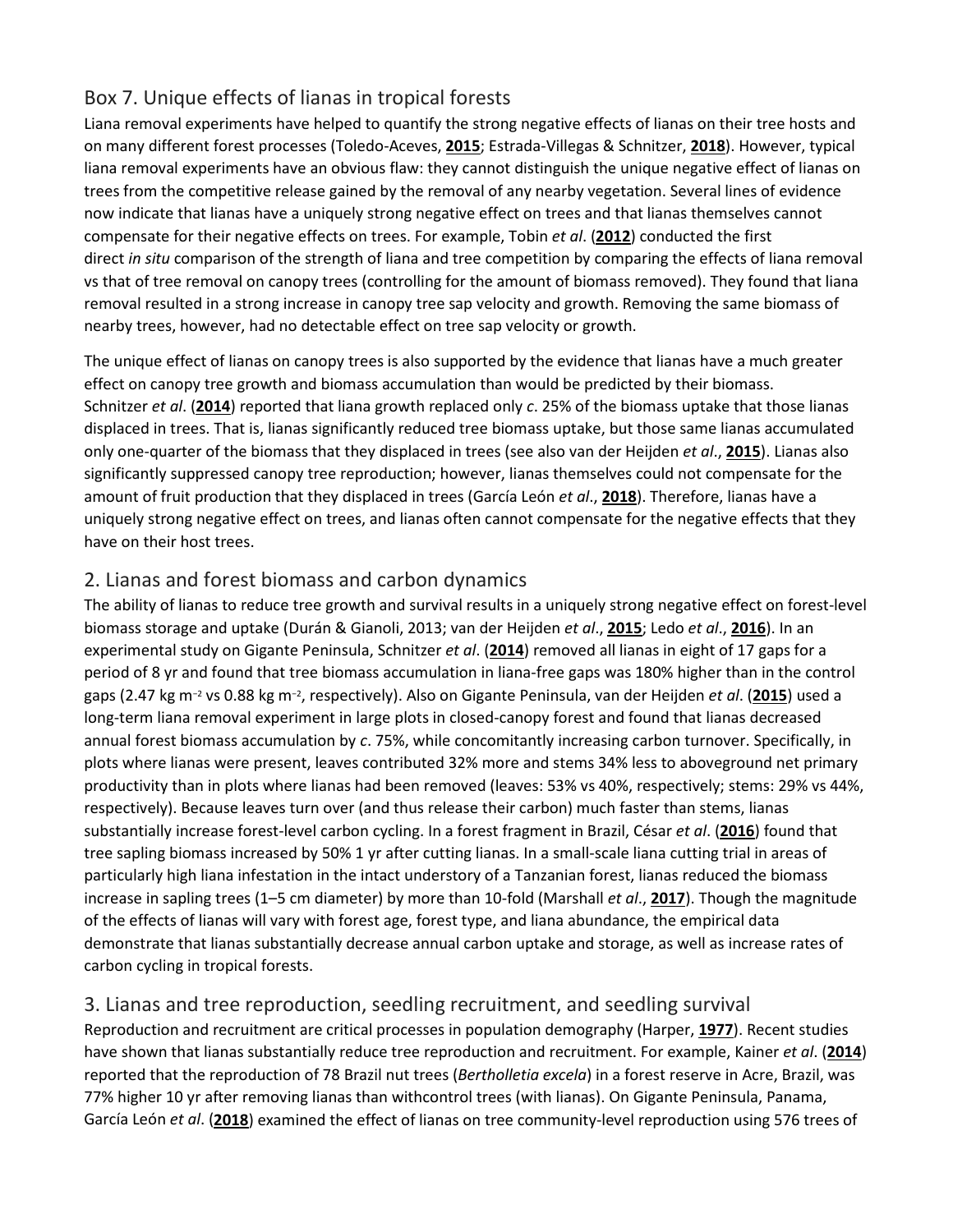65 species and found that liana removal at the plot level resulted in 150% more canopy trees with fruits and 109% more canopy species with fruits. In addition, fruiting trees had 31% more of their canopy covered by fruits in the removal plots compared with trees in the control plots.

Lianas not only reduce tree reproduction, they also reduce seedling recruitment survival and diversity. In the Darien region of Panama, the mean seedling density of *P. copaifera* was nearly four times higher in plots where lianas had been cut than in control plots (Grauel & Putz, **[2004](https://nph.onlinelibrary.wiley.com/doi/full/10.1111/nph.15431#nph15431-bib-0050)**). Comparing tree recruitment in treefall gaps where lianas had been removed with control gaps where lianas were present on Gigante Peninsula, Schnitzer & Carson (**[2010](https://nph.onlinelibrary.wiley.com/doi/full/10.1111/nph.15431#nph15431-bib-0126)**) found that tree recruitment density and diversity were, respectively, 46% and 65% higher where lianas had been removed. They concluded that lianas may reduce niche competition among trees in gaps by limiting the number of species that regenerate. Martínez-Izquierdo *et al*. (**[2016](https://nph.onlinelibrary.wiley.com/doi/full/10.1111/nph.15431#nph15431-bib-0090)**) planted > 3000 replicate seedlings of 14 species into the eight liana-removal and eight control plots on Gigante Peninsula. They found that, 2 yr following liana removal, tree seedling survival was 75% greater, seedlings grew 300% taller, and seedling biomass was two times higher than in the control plots. Consequently, lianas reduce tree recruitment, growth, reproduction, survival, and diversity.

# V. Theoretical effects of lianas on forest diversity

Lianas may have important effects on tree species diversity and coexistence (Magrach *et al*., **[2016](https://nph.onlinelibrary.wiley.com/doi/full/10.1111/nph.15431#nph15431-bib-0085)**; Visser *et al*., **[2018b](https://nph.onlinelibrary.wiley.com/doi/full/10.1111/nph.15431#nph15431-bib-0148)**). Specifically, lianas could stabilize or destabilize tree species coexistence depending on the relative strength of the negative effects of lianas on different tree species. Lianas could stabilize tree species coexistence by having a strong negative effect on competitively dominant tree species (*sensu* Tilman, **[1982](https://nph.onlinelibrary.wiley.com/doi/full/10.1111/nph.15431#nph15431-bib-0140)**), which prevents the dominant species from displacing competitively subordinate tree species. For example, by killing competitively dominant shade-tolerant trees, lianas may reduce the amount of competitive pressure on subordinate (less shade-tolerant) pioneer trees. Lianas may also increase gap formation, which creates regeneration sites for less-competitive pioneer tree species. Thus, lianas may serve as a keystone group (*sensu* Paine, **[1966](https://nph.onlinelibrary.wiley.com/doi/full/10.1111/nph.15431#nph15431-bib-0098)**, **[1969](https://nph.onlinelibrary.wiley.com/doi/full/10.1111/nph.15431#nph15431-bib-0099)**) because lianas would maintain community diversity by suppressing the competitive dominant, while directly contributing only a small fraction (< 5%) of the total plant biomass in tropical forests (Putz, **[1983](https://nph.onlinelibrary.wiley.com/doi/full/10.1111/nph.15431#nph15431-bib-0108)**; DeWalt & Chave, **[2004](https://nph.onlinelibrary.wiley.com/doi/full/10.1111/nph.15431#nph15431-bib-3003)**; Wyka *et al*., **[2013](https://nph.onlinelibrary.wiley.com/doi/full/10.1111/nph.15431#nph15431-bib-0153)**). The presence of lianas could therefore be a stabilizing factor for tree community diversity and composition, ultimately contributing to the maintenance of tree species diversity.

By contrast, lianas could decrease tree diversity if lianas have a stronger negative effect on competitively subordinate tree species, further disadvantaging these species relative to competitively dominant species. Under this scenario, the combination of pressure from lianas and from competitively dominant tree species would reduce the density of subordinate tree species, decreasing species evenness and species richness, ultimately decreasing tree diversity. Additionally, if lianas have a similarly strong negative effect on all tree species then lianas may decrease species richness by depressing tree density, which would lead to a greater chance of eliminating rare species from the local species pool.

A third possibility is that lianas could help maintain diversity by suppressing competition among all tree species (*sensu* Huston, **[1979](https://nph.onlinelibrary.wiley.com/doi/full/10.1111/nph.15431#nph15431-bib-0063)**). By reducing the ability of trees to uptake resources and thus reducing tree growth rates, lianas may reduce the speed at which trees displace each other, thus allowing tree species to coexist for much longer periods (Huston, **[1979](https://nph.onlinelibrary.wiley.com/doi/full/10.1111/nph.15431#nph15431-bib-0063)**). Because there is now overwhelming evidence that lianas have a substantial negative effect on tree performance (Toledo-Aceves, **[2015](https://nph.onlinelibrary.wiley.com/doi/full/10.1111/nph.15431#nph15431-bib-0143)**; Estrada-Villegas & Schnitzer, **[2018](https://nph.onlinelibrary.wiley.com/doi/full/10.1111/nph.15431#nph15431-bib-0041)**), these contrasting theoretical alternatives for how lianas can influence tree community composition and diversity emphasize the importance of determining whether the negative effects of lianas vary with tree species identity.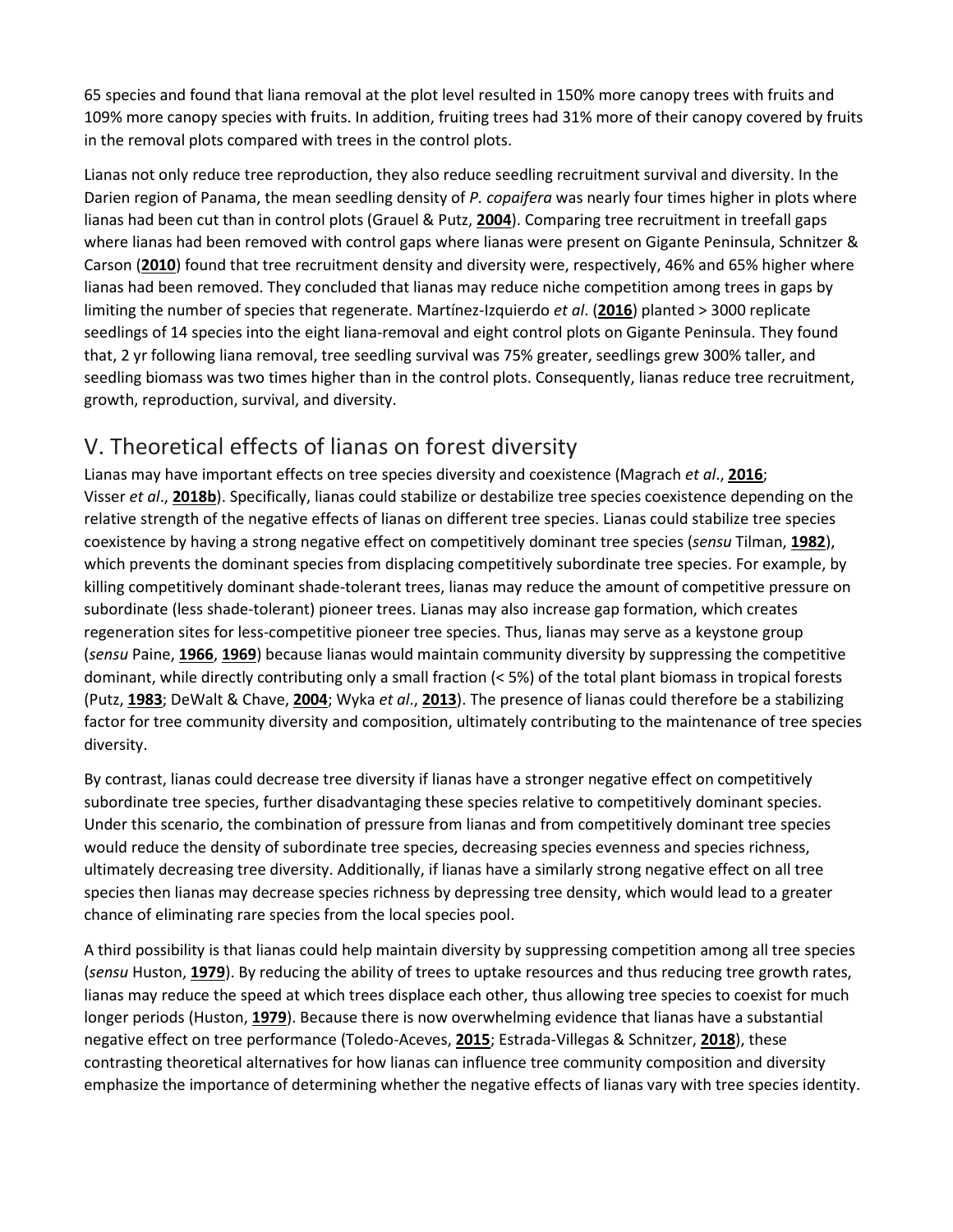### 1. Do the effects of lianas on trees vary with tree species diversity?

Whether lianas have a stronger negative effect on some tree species than others remains controversial. Some studies have found that lianas have a similar negative effect on tree growth and survival regardless of the tree species examined. For example, on Gigante Pensinsula, Martínez-Izquierdo *et al*. (**[2016](https://nph.onlinelibrary.wiley.com/doi/full/10.1111/nph.15431#nph15431-bib-0090)**) reported that cutting lianas increased the mean growth and survival of 3136 seedlings comprising 14 tree species, but that species did not differ significantly in their responses to liana removal. In this same experiment, Alvarez-Cansino *et al*. (**[2015](https://nph.onlinelibrary.wiley.com/doi/full/10.1111/nph.15431#nph15431-bib-0002)**) examined the response of 92 canopy trees of seven species to liana removal and found that all species responded similarly and positively to liana removal.

By contrast, other studies have reported that the negative effect of lianas varied with tree species identity (Pérez-Salicrup & Barker, **[2000](https://nph.onlinelibrary.wiley.com/doi/full/10.1111/nph.15431#nph15431-bib-0104)**; Barker & Pérez-Salicrup, **[2001](https://nph.onlinelibrary.wiley.com/doi/full/10.1111/nph.15431#nph15431-bib-0011)**; Campanello *et al*., **[2007](https://nph.onlinelibrary.wiley.com/doi/full/10.1111/nph.15431#nph15431-bib-0020)**; Wright *et al*., **[2015](https://nph.onlinelibrary.wiley.com/doi/full/10.1111/nph.15431#nph15431-bib-0152)**). For example, studies have suggested that lianas have a stronger negative effect on shade-tolerant tree growth and survival than on shade-intolerant trees (Putz, **[1984a](https://nph.onlinelibrary.wiley.com/doi/full/10.1111/nph.15431#nph15431-bib-0109)**; Clark & Clark, **[1990](https://nph.onlinelibrary.wiley.com/doi/full/10.1111/nph.15431#nph15431-bib-0027)**; Schnitzer *et al*., **[2000](https://nph.onlinelibrary.wiley.com/doi/full/10.1111/nph.15431#nph15431-bib-0127)**; van der Heijden *et al*. **[2008](https://nph.onlinelibrary.wiley.com/doi/full/10.1111/nph.15431#nph15431-bib-3002)**), thus explaining why shade-intolerant tree species are often found growing without lianas. Shade-intolerant trees, these authors argued, could escape liana infestation by outgrowing lianas, minimizing the amount of lateral branching to prevent liana anchoring, and by producing large leaves that, when shed, could dislodge climbing lianas (Putz, **[1984b](https://nph.onlinelibrary.wiley.com/doi/full/10.1111/nph.15431#nph15431-bib-0110)**; Clark & Clark, **[1990](https://nph.onlinelibrary.wiley.com/doi/full/10.1111/nph.15431#nph15431-bib-0027)**).

Recent studies by Visser *et al*. (**[2018a](https://nph.onlinelibrary.wiley.com/doi/full/10.1111/nph.15431#nph15431-bib-0149)**,**[b](https://nph.onlinelibrary.wiley.com/doi/full/10.1111/nph.15431#nph15431-bib-0148)**) came to a different conclusion. Visser *et al*. used several long-term datasets from BCI on dozens of tree species and reported that the negative effect of lianas on tree species' population growth rates actually decreased with increasing tree shade tolerance. They argued that whereas shade-intolerant trees may indeed shed lianas, the shade-intolerant trees when infested suffer high mortality, and thus only shade-intolerant species without lianas survive. The presence of uninfested trees, therefore, may have led to the previously incorrect conclusion that shade-intolerant trees were resistant to liana infestation. The studies by Visser *et al*. (**[2018a](https://nph.onlinelibrary.wiley.com/doi/full/10.1111/nph.15431#nph15431-bib-0149)**,**[b](https://nph.onlinelibrary.wiley.com/doi/full/10.1111/nph.15431#nph15431-bib-0148)**) are insightful because they examined trees over a much longer period than did previous studies and they followed tree species population demography rather than tree growth rates. Nonetheless, whether lianas actually stabilize or destabilize tree species diversity and community structure remains an open question that is critical for understanding the effects of lianas on forest species diversity.

# VI. Lianas and trophic interactions in forests

Lianas can provide critical resources to insects, birds, and mammals, thus enriching the animal community. High liana diversity may support a host of specialist insect species (e.g. Janzen, **[1970](https://nph.onlinelibrary.wiley.com/doi/full/10.1111/nph.15431#nph15431-bib-0068)**; Ødegaard, **[2000](https://nph.onlinelibrary.wiley.com/doi/full/10.1111/nph.15431#nph15431-bib-0097)**). For example, in a highly seasonal forest in central Panama, Ødegaard (**[2000](https://nph.onlinelibrary.wiley.com/doi/full/10.1111/nph.15431#nph15431-bib-0097)**) reported that an average of 47 beetle species were specialized on each liana species, and that beetle specialization was significantly higher for lianas than for trees in this forest. In a comprehensive review of 43 studies on liana–primate interactions, Arroyo-Rodriguez *et al*. (**[2015](https://nph.onlinelibrary.wiley.com/doi/full/10.1111/nph.15431#nph15431-bib-0007)**) reported that lianas can constitute more than 20% of the primate diet, and that primates utilized lianas mostly for fruits and leaves, but that they also ate liana flowers, nectar, stem, bark, and buds. Additionally, many liana species produce leaves, flowers, and fruits during the dry season, when their host trees do not, thus providing important seasonal resources for many animal species (Dunn *et al*., **[2013](https://nph.onlinelibrary.wiley.com/doi/full/10.1111/nph.15431#nph15431-bib-0038)**; Yanoviak & Schnitzer, **[2013](https://nph.onlinelibrary.wiley.com/doi/full/10.1111/nph.15431#nph15431-bib-0155)**; Arroyo-Rodriguez *et al*., **[2015](https://nph.onlinelibrary.wiley.com/doi/full/10.1111/nph.15431#nph15431-bib-0007)**).

Theoretically, more structural complexity in an ecosystem can increase diversity by stabilizing species interactions, such as predator–prey cycles (e.g. Huffaker, **[1958](https://nph.onlinelibrary.wiley.com/doi/full/10.1111/nph.15431#nph15431-bib-0062)**). The twisting and curling liana stems (Fig. **[1](https://nph.onlinelibrary.wiley.com/doi/full/10.1111/nph.15431#nph15431-fig-0001)**) may increase the structural complexity of tropical forests, providing perches, nesting opportunities, and enemy-free sites for many animal species (Kilgore *et al*., **[2010](https://nph.onlinelibrary.wiley.com/doi/full/10.1111/nph.15431#nph15431-bib-0076)**; Lambert & Halsey, **[2015](https://nph.onlinelibrary.wiley.com/doi/full/10.1111/nph.15431#nph15431-bib-0081)**; Michel *et al*., **[2015](https://nph.onlinelibrary.wiley.com/doi/full/10.1111/nph.15431#nph15431-bib-0093)**; Yanoviak, **[2015](https://nph.onlinelibrary.wiley.com/doi/full/10.1111/nph.15431#nph15431-bib-0154)**), as well as linking together the canopy of multiple trees (Putz, **[1984a](https://nph.onlinelibrary.wiley.com/doi/full/10.1111/nph.15431#nph15431-bib-0109)**,**[b](https://nph.onlinelibrary.wiley.com/doi/full/10.1111/nph.15431#nph15431-bib-0110)**; Garrido-Pérez *et al*., **[2008](https://nph.onlinelibrary.wiley.com/doi/full/10.1111/nph.15431#nph15431-bib-0044)**). To nonvolant animals, particularly invertebrates, an isolated tree that is not connected to other trees by lianas can be analogous to an island, because it is difficult to move to nearby trees over the ground (Ng, **[1977](https://nph.onlinelibrary.wiley.com/doi/full/10.1111/nph.15431#nph15431-bib-0095)**;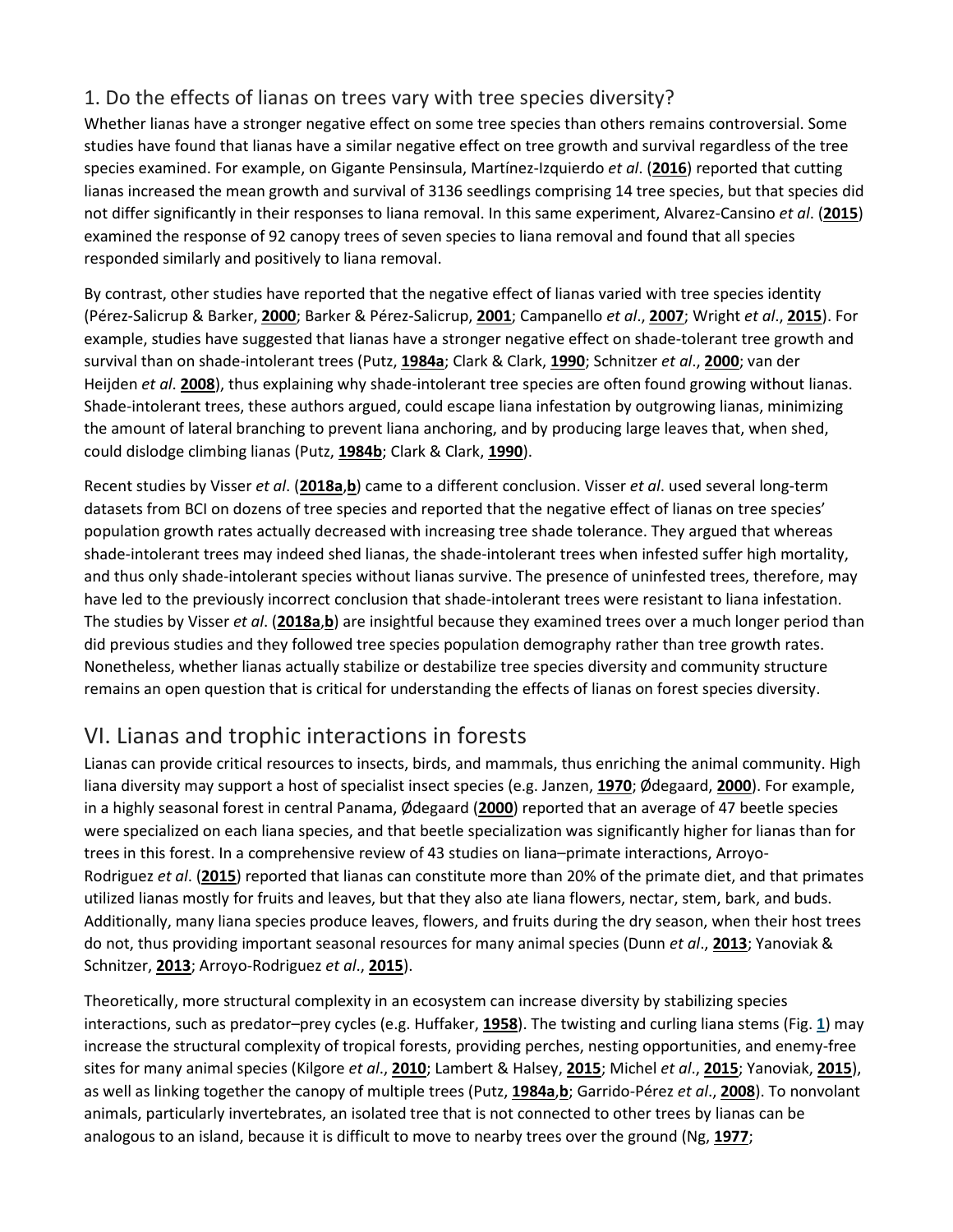Yanoviak, **[2015](https://nph.onlinelibrary.wiley.com/doi/full/10.1111/nph.15431#nph15431-bib-0154)**). Isolated trees tend to have lower invertebrate diversity, presumably because there are fewer resources and a single aggressive species can easily displace other species (Yanoviak, **[2015](https://nph.onlinelibrary.wiley.com/doi/full/10.1111/nph.15431#nph15431-bib-0154)**; Adams *et al*., **[2017](https://nph.onlinelibrary.wiley.com/doi/full/10.1111/nph.15431#nph15431-bib-0001)**). However, lianas growing into multiple tree crowns can add a more diverse set of resources to those tree crowns, as well as effectively link the forest canopy together, which provides aerial pathways that are utilized by many animal species (Arroyo-Rodriguez *et al*., **[2015](https://nph.onlinelibrary.wiley.com/doi/full/10.1111/nph.15431#nph15431-bib-0007)**; Yanoviak, **[2015](https://nph.onlinelibrary.wiley.com/doi/full/10.1111/nph.15431#nph15431-bib-0154)**). For example, Adams *et al*. (**[2017](https://nph.onlinelibrary.wiley.com/doi/full/10.1111/nph.15431#nph15431-bib-0001)**) examined trees with and without connectivity from lianas and found that trees with lianas had 27% more ant species richness than liana-free trees did.

Lianas also may contribute to complex trophic interactions in tropical forests. The interaction between animals and trees may be mediated, to some degree, through the effects of lianas. For example, Neotropical forest trees commonly produce animal-dispersed seeds, whereas Neotropical lianas more commonly produce winddispersed seeds. By suppressing the production of larger and more nutritious animal-dispersed tree fruits and replacing them with relatively small and nutrient-poor wind-dispersed seeds (García León *et al*., **[2018](https://nph.onlinelibrary.wiley.com/doi/full/10.1111/nph.15431#nph15431-bib-0043)**), lianas may reduce food availability to many frugivores, possibly altering the relative importance of bottom-up and topdown control (*sensu* Hairston *et al*., **[1960](https://nph.onlinelibrary.wiley.com/doi/full/10.1111/nph.15431#nph15431-bib-0053)**), and thus influencing trophic interactions. Consequently, lianas may have an enormous effect on animal communities and on trophic interactions, and recent studies are now beginning to elucidate these effects.

# VII. Unresolved challenges in liana ecology

The study of liana ecology has advanced our understanding of ecological theory. We now have compelling evidence that disturbance strongly influences the maintenance of liana species diversity, and that mechanisms that are important for tree diversity appear to have only a relatively small influence on lianas themselves. Treefall gaps and other forms of disturbance may provide a regeneration niche for lianas due to the ability of lianas to proliferate in hot, dry environments (Ledo & Schnitzer, **[2014](https://nph.onlinelibrary.wiley.com/doi/full/10.1111/nph.15431#nph15431-bib-0084)**). However, whether liana species compete to the level where they partition resources in gaps (or in the intact forest) is unknown and is a critical missing component in determining the effects of the environment on the maintenance of liana species diversity. Furthermore, whether disturbance maintains lianas in all forest types also remains an open question. The majority of the tests of the maintenance of liana species diversity have been conducted in seasonal tropical forests. However, the liana species that excel in highly seasonal forests may be pre-adapted to respond to disturbance, and the degree to which lianas in wet and dry forests respond to disturbance is not well understood.

There is now ample empirical support for the SGA hypothesis to explain the distribution of lianas. However, various details about the mechanisms responsible for liana distribution remain poorly understood. Recent studies have shown that lianas maintain healthy water status during seasonal drought, but how lianas find sufficient amounts of water to accomplish this feat remains unclear. Do lianas tap into deep sources of water, as has been hypothesized previously (Schnitzer, **[2005](https://nph.onlinelibrary.wiley.com/doi/full/10.1111/nph.15431#nph15431-bib-0119)**; Chen *et al*., **[2015](https://nph.onlinelibrary.wiley.com/doi/full/10.1111/nph.15431#nph15431-bib-0024)**), or do they explore a larger volume of the shallow soil surface (e.g. De Deurwaerder *et al*., **[2018](https://nph.onlinelibrary.wiley.com/doi/full/10.1111/nph.15431#nph15431-bib-0032)**)? Are lianas employing a strategy of early-morning photosynthesis combined with strong stomatal control that allows them to avoid excessive dehydration (e.g. the fast and furious hypothesis)? Do lianas frequently embolize and then clear these embolisms using a combination of positive root pressure and NSCs (Johnson *et al*., **[2013](https://nph.onlinelibrary.wiley.com/doi/full/10.1111/nph.15431#nph15431-bib-0073)**)? These hypotheses are intriguing, but they have yet to be rigorously tested in multiple environments.

In terms of the effects of lianas on the environment, there is no doubt that lianas have an overwhelmingly negative effect on nearly every metric of tree performance. However, we know little about how different liana species vary in their functional traits and their ability to compete with trees (Ichihashi & Tateno, **[2011](https://nph.onlinelibrary.wiley.com/doi/full/10.1111/nph.15431#nph15431-bib-0064)**). Whether some liana species have a stronger competitive effect on trees than others is an important issue, because we currently have no estimate of 'virulence' of individual liana species, and thus the effects of lianas have to be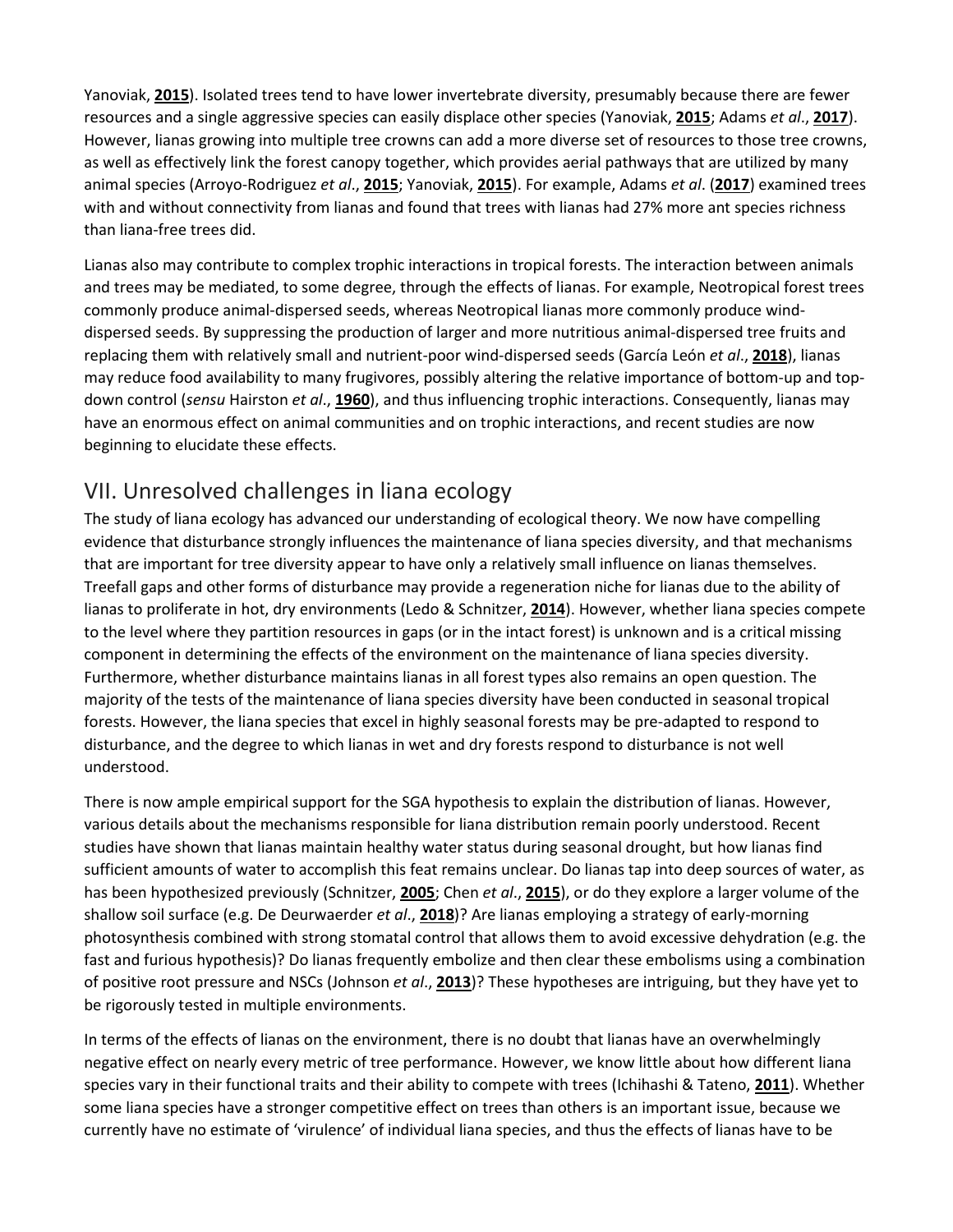modeled as if all liana species have a similarly negative effect on trees (Muller-Landau & Pacala, **[2018](https://nph.onlinelibrary.wiley.com/doi/full/10.1111/nph.15431#nph15431-bib-0094)**; Visser *et al*., **[2018b](https://nph.onlinelibrary.wiley.com/doi/full/10.1111/nph.15431#nph15431-bib-0148)**), which is likely to be an unrealistic assumption. Furthermore, studies on the effects of lianas on their environment have only recently begun to establish a rigorous link to fundamental ecological theory.

Quantifying how the effects of lianas vary with tree identity and functional characteristics remains an important open area of investigation. The theoretical predictions for the effects of lianas on tree community diversity and functioning may depend on whether the strength of the effects of lianas varies with tree species identity. Negative effects of lianas may vary predictably with tree species shade tolerance (Putz, **[1984b](https://nph.onlinelibrary.wiley.com/doi/full/10.1111/nph.15431#nph15431-bib-0110)**; Visser *et al*., **[2018a](https://nph.onlinelibrary.wiley.com/doi/full/10.1111/nph.15431#nph15431-bib-0149)**); however, the negative effects of lianas may also vary with other tree traits and life-history strategies, a topic that has not yet been thoroughly investigated. Furthermore, whether the effects of lianas actually stabilize or destabilize tree species diversity and community structure remains an important and yet unresolved question.

While many studies commonly refer to lianas as intense competitors with trees, we have very little information on whether trees actually compete with lianas. If not, the liana–tree interaction may be more appropriately considered to be parasitism rather than competition (Stewart & Schnitzer, **[2017](https://nph.onlinelibrary.wiley.com/doi/full/10.1111/nph.15431#nph15431-bib-0137)**). Whether lianas are better described as competitors or parasites of trees will ultimately depend on the reciprocal net negative populationlevel effects of lianas and trees on each other (Stewart & Schnitzer, **[2017](https://nph.onlinelibrary.wiley.com/doi/full/10.1111/nph.15431#nph15431-bib-0137)**). Because the theoretically predicted outcomes of competition and parasitism can be fundamentally different, and because lianas have a large negative effect on trees, understanding whether lianas are truly competitors or parasites of trees remains an important open question.

Lianas clearly influence certain animal groups (e.g. Michel *et al*., **[2015](https://nph.onlinelibrary.wiley.com/doi/full/10.1111/nph.15431#nph15431-bib-0093)**; Adams *et al*., **[2017](https://nph.onlinelibrary.wiley.com/doi/full/10.1111/nph.15431#nph15431-bib-0001)**); however, the net effects of lianas on most animal communities is still largely unknown. Additional research is necessary to determine whether lianas have net positive or negative effects on animal communities, how the effects of lianas vary among animal species, and how these effects vary with forest type and geographic location. Do lianas provide a fundamental service to the forest by providing a seasonal resource base to animals, which then serve to pollinate trees and other plant groups? Do the twisting and curving tangles of lianas in the forest understory and in the forest canopy provide a critical habitat for many forest-dwelling animals, or do lianas suppress animal populations by reducing canopy tree fruit production? The role of lianas in trophic interactions is a potentially exciting yet largely unexplored frontier, which could reveal a host of new ideas for how forest connectivity and complexity can maintain diversity and influence ecosystem functioning.

### VIII. Conclusions

Over the past three decades, the study of lianas has moved from a largely natural history focus to one of testing fundamental ecological theory. These studies have demonstrated that both liana distribution and diversity may be maintained by a single, scalable mechanism. Tropical lianas are able to grow better than co-occurring trees when light is abundant and water stress prolonged – conditions associated with both seasonal drought and disturbance. The ability to grow better than competing species under stressful conditions gives lianas an advantage that, over time, results in an increase in their relative abundance compared with co-occurring trees. Fundamental differences in anatomy, physiology, and life-history strategies between lianas and trees have led to very different mechanisms that maintain their diversity and control their distribution across spatial scales.

Many studies have documented the effects of lianas on their environment, which has led to the understanding that lianas have both negative and positive effects on co-occurring plant and animal communities. Whereas the majority of liana manipulations have emphasized the strong negative effect on trees, a more nuanced interpretation includes the possibility that lianas may stabilize or destabilize interactions among competing trees, thus contributing to the maintenance of tree species diversity. Lianas also add a considerable amount of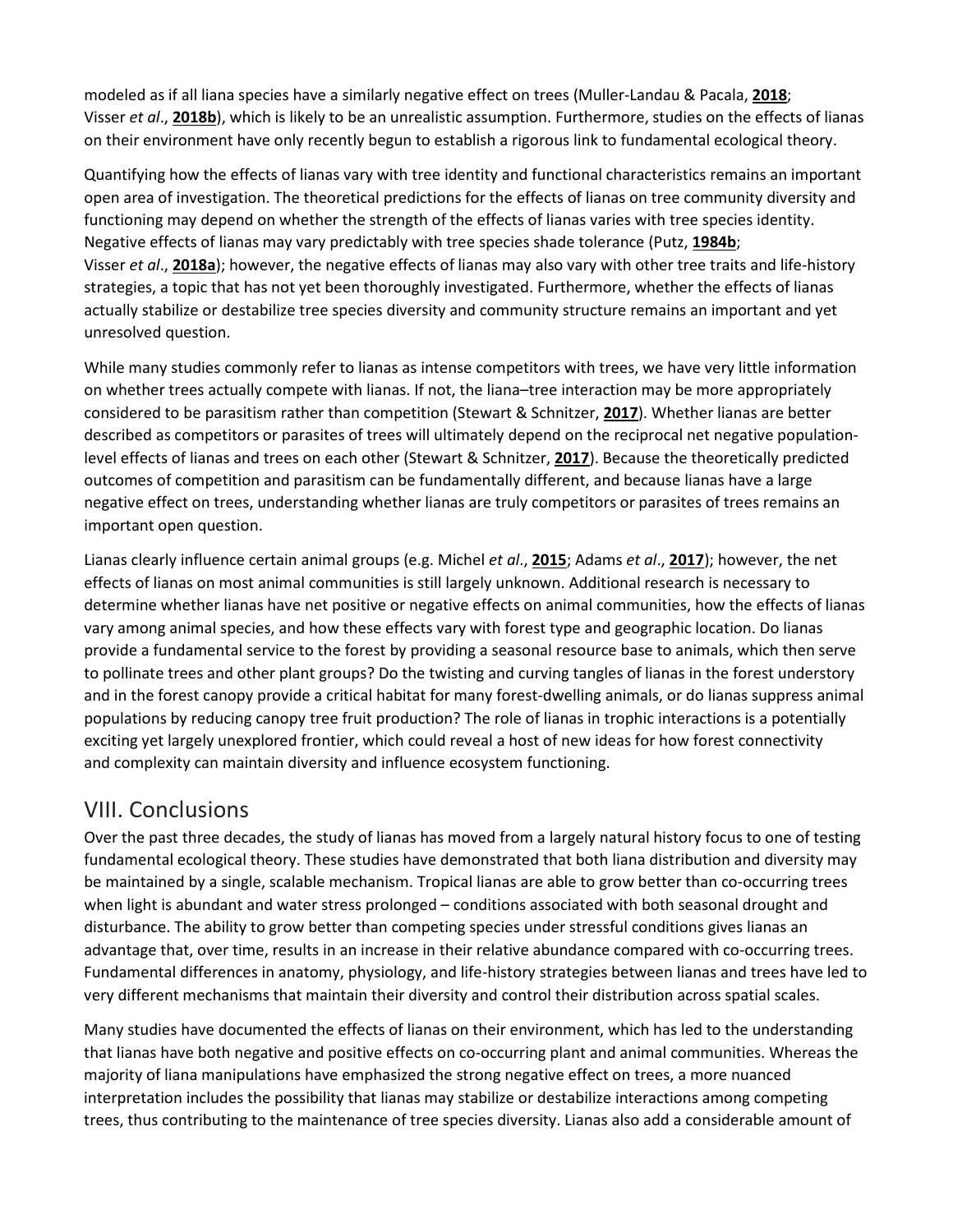resources and structural complexity to forests, which enhances animal diversity. Lianas may influence trophic interactions by altering the resource base for many animal species, and lianas may provide critical resources for forest animals, which ultimately may influence multiple trophic interactions (e.g. pollination, competition, and predation). Consequently, lianas are an integral component of tropical forests, and understanding their ecology is critical for understanding the ecology of tropical forests. More important, the study of lianas is no longer restricted to tropical forest ecology; such study is now providing novel insights into fundamental ecological theory.

### Acknowledgements

I thank F. Bongers, S. DeWalt, A. Ercoli, S. Isnard, D. Johnson, and two anonymous reviewers for helpful comments on the manuscript. I thank R. Norby for encouraging me to write this synthesis. Financial support was provided by NSF-DEB 0845071, NSF-DEB 1019436, NSF-IOS 1558093, NSF-DEB 1822473, and Marquette University.

#### **References**

- Adams BJ, Schnitzer SA, Yanoviak SP. 2017. Trees as islands: canopy ant species richness increases with the size of liana-free trees in a Neotropical forest. *Ecography* **40**: 1067– 1075.
- Alvarez-Cansino L, Schnitzer SA, Reid J, Powers JS. 2015. Liana competition with tropical trees varies with seasonal rainfall and soil moisture, but not tree species identity. *Ecology* **96**: 39– 45.
- Anderson-Teixeira KJ, Davies SJ, Bennett AC, Gonzalez-Akre EB, Muller-Landau HC, Wright SJ, Abu Salim K, Almeyda Zambrano AM, Alonso A, Baltzer JA *et al*. 2015. CTFS-ForestGEO: a worldwide network monitoring forests in an era of global change. *Global Change Biology* **21**: 528– 549.
- Andrade JL, Meinzer FC, Goldstein G, Schnitzer SA. 2005. Water uptake and transport in lianas and co-occurring trees of a seasonally dry tropical forest. *Trees – Structure & Function* **19**: 282– 289.
- Andrewartha HG, Birch LC. 1954. *Distribution and abundance of animals*. Chicago, IL, USA: University of Chicago Press.
- Angyalossy V, Pace M, Lima AC. 2015. Liana anatomy: a broad perspective on structural evolution of the vascular system. In: SA Schnitzer, F Bongers, RJ Burnham, FE Putz, eds. *Ecology of lianas*. Oxford, UK: Wiley-Blackwell, 253– 287.
- Arroyo-Rodriguez V, Asensio N, Dunn JC, Cristobal-Azkarate J, Gonzalez-Zamora A. 2015. Use of lianas by primates: more than a food source. In: SA Schnitzer, F Bongers, RJ Burnham, FE Putz, eds. *Ecology of lianas*. Oxford, UK: Wiley-Blackwell, 407– 426.
- Asner GP, Martin RE. 2015. Canopy chemistry expresses the life-history strategies of lianas and trees. In: SA Schnitzer, F Bongers, RJ Burnham, FE Putz, eds. *Ecology of lianas*. Oxford, UK: Wiley-Blackwell, 299– 308.
- Avalos G, Mulkey SS. 1999. Seasonal changes in liana cover in the upper canopy of a neotropical dry forest. *Biotropica* **31**: 186– 192.
- Babweteera F, Plumptre A, Obua J. 2001. Effect of gap size and age on climber abundance and diversity in Budongo Forest Reserve, Uganda. *African Journal of Ecology* **38**: 230– 237.
- Barker MG, Pérez-Salicrup D. 2001. Comparative water relations of mature mahogany (*Swietenia macrophylla*) trees with and without lianas in a subhumid, seasonally dry forest in Bolivia. *Tree Physiology* **20**: 1167– 1174.
- Barry KE, Schnitzer SA. 2016. Maintenance of plant species diversity in forest ecosystems. In AA Ansari, SS Gill, ZK Abbas, M Naeem, eds. *Plant biodiversity: monitoring, assessment, and conservation*. Wallingford, UK: CAB International, 71– 82.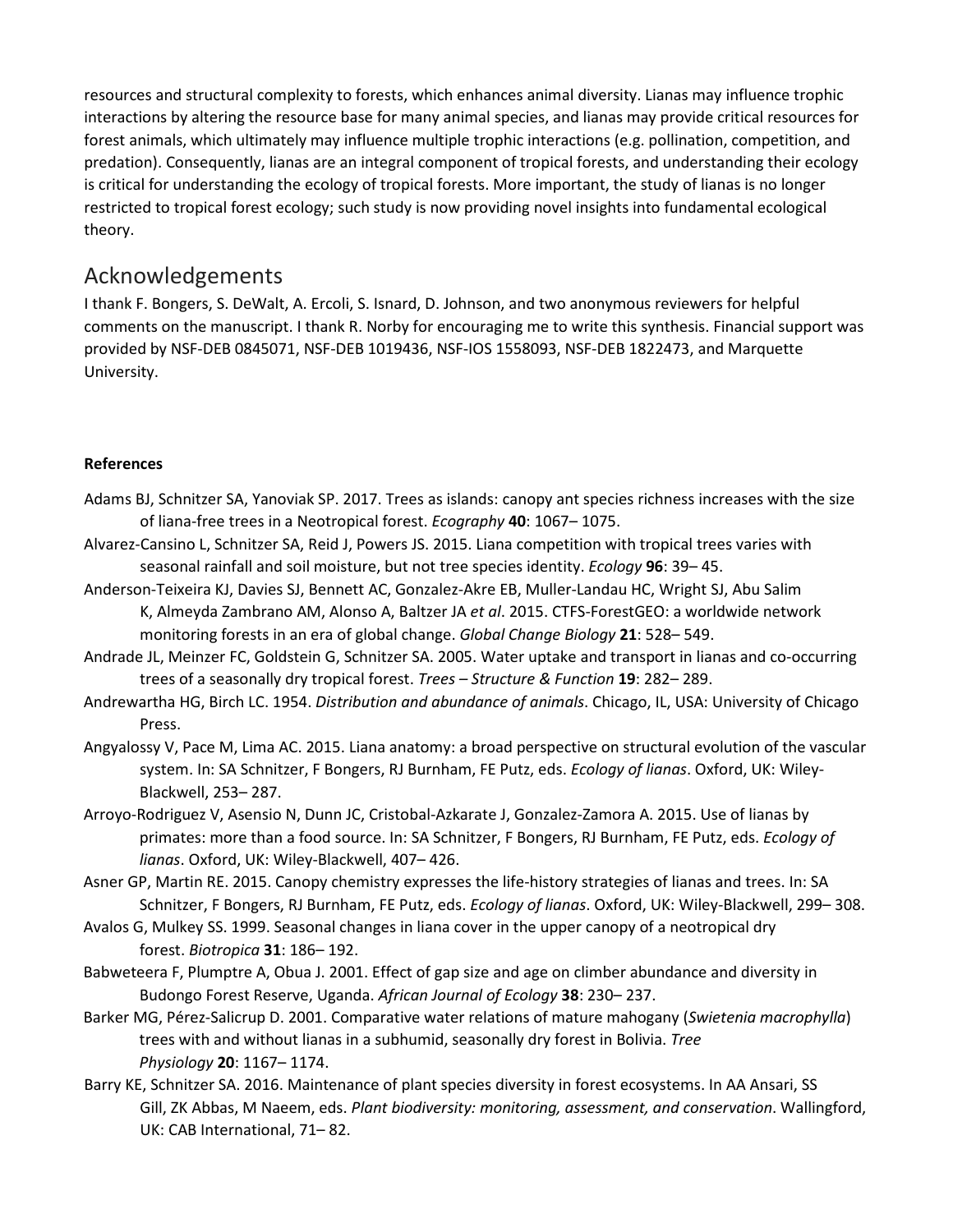- Barry KE, Schnitzer SA, van Bruegal M, Hall JS. 2015. Rapid liana colonization and community development along a secondary forest chronosequence. *Biotropica* **47**: 672– 680.
- Bongers F, Ewango CEN. 2015. Dynamics of lianas in DR Congo. In: SA Schnitzer, F Bongers, RJ Burnham, FE Putz, eds. *Ecology of lianas*. Oxford, UK: Wiley-Blackwell, 23– 35.
- Brokaw NVL, Busing RT. 2000. Niche versus chance and tree diversity in forest gaps. *Trends in Ecology and Evolution* **15**: 183– 188.
- Brown JH. 1984. On the relationship between abundance and distribution of species. *American Naturalist* **124**: 255– 279.
- Bruno JF, Stachowicz JJ, Bertness MD. 2003. Inclusion of facilitation into ecological theory. *Trends in Ecology and Evolution* **18**: 119– 125.
- Burnham RJ, Romero-Saltos HG. 2015. Diversity and distribution of lianas in Yasuni, Ecuador. In: SA Schnitzer, F Bongers, RJ Burnham, FE Putz, eds. *Ecology of lianas*. Oxford, UK: John Wiley & Sons, 50– 64, 23-35.
- Cai ZQ, Schnitzer SA, Bongers F. 2009. Seasonal differences in leaf-level physiology give lianas a competitive advantage over trees in a tropical forest. *Oecologia* **161**: 25– 33.
- Campanello PI, Garibaldi JF, Gatti MG, Goldstein G. 2007. Lianas in a subtropical Atlantic Forest: host preference and tree growth. *Forest Ecology and Management* **242**: 250– 259.
- Campbell M, Laurance WF, Magrach A. 2015. Ecological effects of lianas in fragmented forests. In: SA Schnitzer, F Bongers, RJ Burnham, FE Putz, eds. *Ecology of lianas*. Oxford, UK: Wiley-Blackwell Publishing, 443– 450.
- Campbell MJ, Edwards W, Magrach A, Alamgir M, Porolak G, Mohandass D, Laurance WF. 2018. Edge disturbance drives liana abundance increase and alteration of liana–host tree interactions in tropical forest fragments. *Ecology and Evolution* **8**: 4237– 4251.
- César RG, Holl KD, Girão VJ, Mello FNA, Vidal E, Alves MC, Brancalion PHS. 2016. Evaluating climber cutting as a strategy to restore degraded tropical forests. *Biological Conservation* **201**: 309– 313.
- Chen L, Comita LS, Wright SJ, Swenson NG, Zimmerman JK, Mi X, Hao Z, Ye S, Hubbell SP, Kress WJ *et al*. 2018. Forest tree neighborhoods are structured more by negative conspecific density dependence than by interactions among closely related species. *Ecography* **41**: 1114– 1123.
- Chen Y-J, Cao K-F, Schnitzer SA, Fan Z-X, Zhang J-L, Bongers F. 2015. Water-use advantage of lianas over trees in seasonal tropical forests. *New Phytologist* **205**: 128– 136.
- Chittibabu CV, Parthasarathy N. 2001. Liana diversity and host relationships in a tropical evergreen forest in the Indian Eastern Ghats. *Ecological Research* **16**: 519– 529.
- Clark AT, Detto M, Muller-Landau HC, Schnitzer SA, Wright SJ. 2018. Functional traits of tropical trees and lianas influence spatial aggregation at multiple scales. *Journal of Ecology* **106**: 795– 806.
- Clark DB, Clark DA. 1990. Distribution and effects on tree growth of lianas and woody hemiepiphytes in a Costa Rican tropical wet forest. *Journal of Tropical Ecology* **6**: 321– 331.
- Condit R, Engelbrecht BMJ, Pino D, Perez R, Turner BL. 2013. Species distributions in response to individual soil nutrients and seasonal drought across a community of tropical trees. *Proceedings of the National Academy of Sciences, USA* **110**: 5064– 5068.
- Dalling JW, Schnitzer SA, Baldeck C, Harms K, John R, Mangan SA, Lobo E, Yavitt JB, Hubbell SP. 2012. Resourcebased habitat associations in a Neotropical liana community. *Journal of Ecology* **100**: 1174– 1182.
- De Deurwaerder H, Hervé-Fernández P, Stahl C, Burban B, Petronelli P, Hoffman B, Bonal D, Boeckx P, Verbeeck H. 2018. Liana and tree below-ground water competition – evidence for water resource partitioning during the dry season. *Tree Physiology* **38**: 1071– 1083.
- DeGuzman ME, Santiago LS, Schnitzer SA, Alvarez-Cansino L. 2017. Trade-offs between water transport capacity and drought resistance in Neotropical canopy liana and tree species. *Tree Physiology* **37**: 1404– 1414.
- DeWalt SJ, Chave J. 2004. Structure and biomass of four lowland Neotropical forests. *Biotropica* **36**: 7– 19.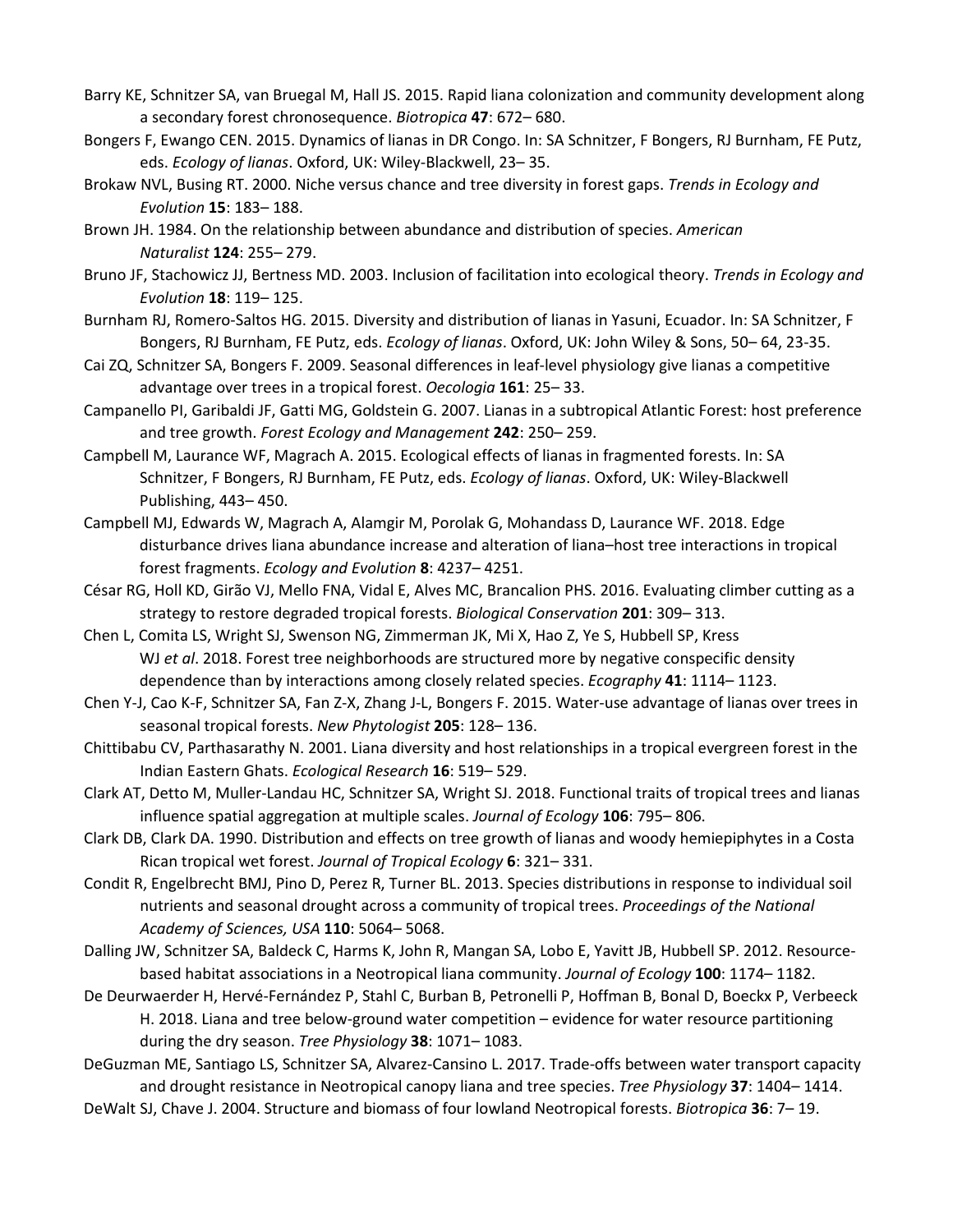- DeWalt SJ, Schnitzer SA, Añves Ñ-F, Bongers F, Burnham RJ, Cai Z, Carson WP, Chave J, Chuyong JB, Costa FRC *et al*. 2015. Biogeographical patterns of liana abundance and diversity. In: SA Schnitzer, F Bongers, RJ Burnham, FE Putz, eds. *Ecology of lianas*. Oxford, UK: Wiley-Blackwell, 131– 146.
- DeWalt SJ, Schnitzer SA, Chave J, Bongers F, Burnham FJ, Cai Z-Q, Chuyong G, Clark DB, Ewango CEN, Gerwing JJ *et al*. 2010. Annual rainfall and seasonality predict pan-tropical patterns of liana density and basal area. *Biotropica* **42**: 309– 317.
- DeWalt SJ, Schnitzer SA, Denslow JS. 2000. Density and diversity of lianas along a chronosequence in a central Panamanian tropical forest. *Journal of Tropical Ecology* **16**: 1– 19.
- DeWalt SJ, Tylor BN, Ikes K. 2014. Density-dependent survival in seedlings differs among woody life-forms in tropical wet forests of a Caribbean island. *Biotropica* **47**: 310– 319.
- Dunn JC, Asensio N, Arroyo-Rodríguez V, Schnitzer SA, Cristobal-Azkarate J. 2013. The ranging costs of a fallback food: liana consumption supplements diet but increases foraging effort in howler monkeys. *Biotropica* **44**: 704– 714.
- Durán SM, Gianoli E. 2013. Carbon stocks in tropical forests decrease with liana density. *Biology Letters* **9**: 20130301.
- Elton CS. 1927. *Animal ecology*. London, UK: Sidgwick & Jackson.
- Estrada-Villegas S, Schnitzer SA. 2018. A comprehensive synthesis of liana removal experiments in tropical forests. *Biotropica*. doi: [10.1111/btp.12571.](https://doi.org/10.1111/btp.12571)
- García León MM, Martínez Izquierdo L, Powers JS, Schnitzer SA. 2018. Lianas reduce community-level canopy tree reproduction in a Panamanian forest. *Journal of Ecology* **106**: 737– 745.
- Garrido-Pérez EI, Dupuy JM, Durán-García R, Gerold G, Schnitzer SA, Ucan-May M. 2008. Structural effects of lianas and Hurricane Wilma on trees in Yucatan peninsula, Mexico. *Journal of Tropical Ecology* **24**: 559– 562.
- Gentry AH. 1991. The distribution and evolution of climbing plants. In: FE Putz, HA Mooney, eds. *The biology of vines*. Cambridge, UK: Cambridge University Press, 3– 49.
- Gerwing JJ. 2001. Testing liana cutting and controlled burning as silvicultural treatments for a logged forest in the eastern Amazon. *Journal of Applied Ecology* **38**: 1264– 1276.
- Gianoli E. 2004. Evolution of a climbing habit promotes diversification in flowering plants. *Proceedings of the Royal Society B* **271**: 2011– 2015.
- Gianoli E. 2015. Evolutionary implications of the climbing habit in plants. In: SA Schnitzer, F Bongers, RJ Burnham, FE Putz, eds. *Ecology of lianas*. Oxford, UK: Wiley-Blackwell Publishing, 239– 250.
- Gilbert B, Wright SJ, Muller-Landau HC, Kitajima K, Hernandez A. 2006. Life history trade-offs in tropical trees and lianas. *Ecology* **87**: 1281– 1288.
- Gleason SM, Westoby M, Jansen S, Choat B, Hacke UG, Pratt RB *et al*. 2015. Weak tradeoff between xylem safety and xylem-specific hydraulic efficiency across the world's woody plant species. *New Phytologist* **209**: 123– 136.
- Grauel WT, Putz FE. 2004. Effects of lianas on growth and regeneration of *Prioria copaifera* in Darien, Panama. *Forest Ecology and Management* **190**: 99– 108.
- Grinnell J. 1917. The niche-relationships of the California thrasher. *Auk* **34**: 427– 433.
- Grubb PJ. 1977. The maintenance of species-richness in plant communities: the importance of the regeneration niche. *Biological Reviews* **52**: 107– 145.
- Hairston NG, Smith FE, Slobodkin LB. 1960. Community structure, population control, and competition. *American Naturalist* **94**: 421– 425.
- Harms KE, Condit R, Hubbell SP, Foster RB. 2001. Habitat associations of trees and shrubs in a 50-ha neotropical forest plot. *Journal of Ecology* **89**: 947– 959.
- Harper JL. 1977. *Population biology of plants*. London, UK: Academic Press.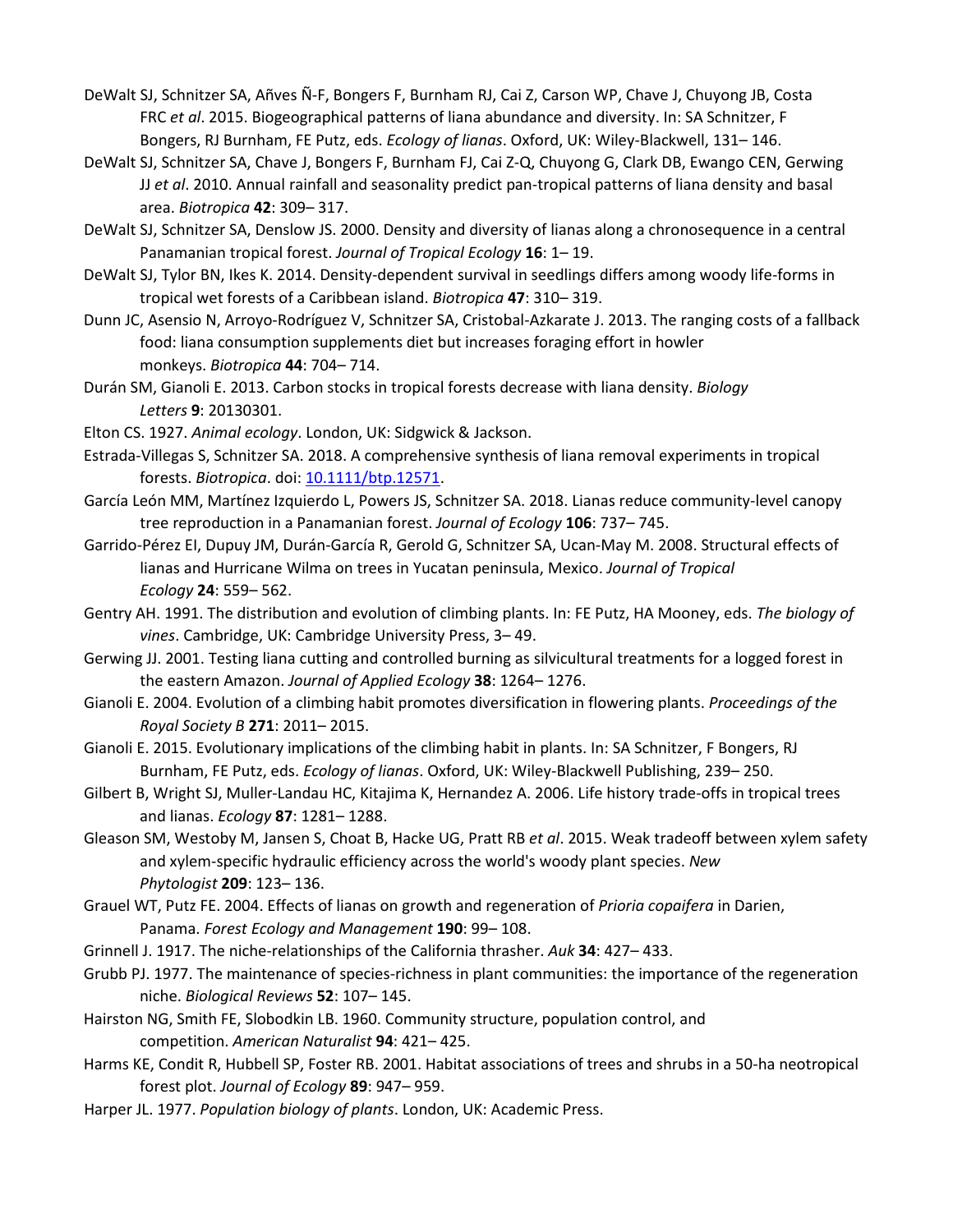- Hartmann H, Trumbore S. 2016. Understanding the roles of nonstructural carbohydrates in forest trees from what we can measure to what we want to know. *New Phytologist* **211**: 386– 403.
- van der Heijden GMF, Healey JR, Phillips OL. 2008. Infestation of trees by lianas in a tropical forest in Amazonian Peru. *Journal of Vegetation Science* **19**: 747– 756.
- van der Heijden GMF, Powers SJ, Schnitzer SA. 2015. Lianas reduce carbon accumulation in tropical forests. *Proceedings of the National Academy of Sciences, USA* **112**: 13267– 13271.
- van der Heijden GMF, Schnitzer SA, Powers SJ, Phillips OL. 2013. Liana impacts on carbon cycling, storage and sequestration in tropical forests. *Biotropica* **45**: 682– 692.
- Holbrook NM, Putz FE. 1996. Physiology of tropical vines and hemiepiphytes: plants that climb up and plants that climb down. In: SS Mulkey, RL Chazdon, AP Smith, eds. *Tropical forest plant ecophysiology*. New York, NY, USA: Chapman & Hall, 363– 394.
- Huffaker CB. 1958. Experimental studies on predation: dispersion factors and predator–prey oscillations. *Hilgardia* **27**: 343– 383.
- Huston M. 1979. A general hypothesis of species diversity. *American Naturalist* **113**: 81– 101.
- Ichihashi R, Tateno M. 2011. Strategies to balance between light acquisition and the risk of falls of four temperate liana species: to overtop host canopies or not? *Journal of Ecology* **99**: 1071– 1080.
- Isnard S, Feild TS. 2015. The evolution of angiosperm lianescence: a perspective from xylem structure–function. In: SA Schnitzer, F Bongers, RJ Burnham, FE Putz, eds. *Ecology of lianas*. Oxford, UK: Wiley-Blackwell, 221– 238.
- Isnard S, Silk WK. 2009. Moving with climbing plants from Charles Darwin's time into the 21st century. *American Journal of Botany* **96**: 1205– 1221.
- Janzen DH. 1970. Herbivores and the number of tree species in tropical forests. *American Naturalist* **104**: 501– 529.
- Jiménez-Castillo M, Lusk CH. 2013. Vascular performance of woody plants in a temperate rain forest: lianas suffer higher levels of freeze–thaw embolism than associated trees. *Functional Ecology* **27**: 403– 412.
- Jiménez-Castillo M, Wiser SK, Lusk CH. 2007. Elevational parallels of latitudinal variation in the proportion of lianas in woody floras. *Journal of Biogeography* **34**: 163– 168.
- John R, Dalling JW, Harms KE, Yavitt JB, Stallard RF, Mirabello M, Hubbell SP, Valencia R, Navarrete H, Vallejo M *et al*. 2007. Soil nutrients influence spatial distributions of tropical tree species. *Proceedings of the National Academy of Sciences, USA* **104**: 864– 869.
- Johnson DJ, Condit R, Hubbell SP, Comita LS. 2017. Abiotic niche partitioning and negative density dependence drive tree seedling survival in a tropical forest. *Proceedings of the Royal Society B: Biological Sciences* **284**: e20172210.
- Johnson DM, Domec J, Woodruff DR, McCulloh KA, Meinzer FC. 2013. Contrasting hydraulic strategies in two tropical lianas and their host trees. *American Journal of Botany* **100**: 374– 383.
- Kainer KA, Wadt LHO, Staudhammer CL. 2014. Testing a silvicultural recommendation: Brazil nut responses 10 years after liana cutting. *Journal of Applied Ecology* **51**: 655– 663.
- Kalácska M, Calvo-Alvarado JC, Sánchez-Azofeifa GA. 2005. Calibration and assessment of seasonal changes in leaf area index of a tropical dry forest in different stages of succession. *Tree Physiology* **25**: 733– 744.
- Kilgore A, Lambers TD, Adler GH. 2010. Lianas influence fruit and seed use by rodents in a tropical forest. *Tropical Ecology* **51**: 265– 271.
- Kira T, Ogawa H. 1971. Assessment of primary production in tropical and equatorial forests. In: P Duvigneaud, ed. *Productivity of forest ecosystems*. Paris: UNESCO, 309– 321.
- Kurzel BP, Schnitzer SA, Carson WP. 2006. Predicting liana crown location from stem diameter in three Panamanian forests. *Biotropica* **38**: 262– 266.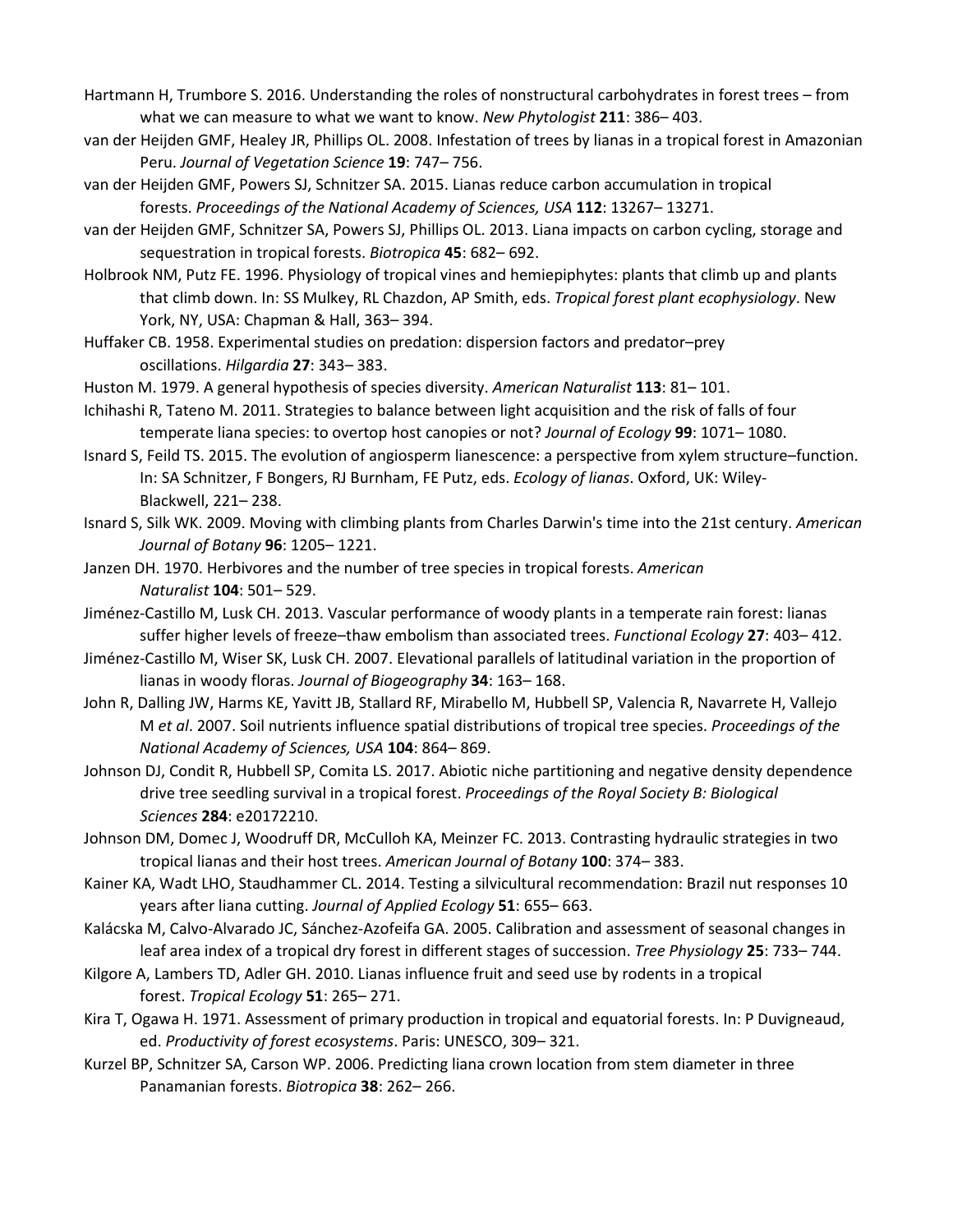- Lagrue C, Poulin R, Cohen JE. 2015. Parasitism alters three power laws of scaling in a metazoan community: Taylor's law, density–mass allometry, and variance–mass allometry. *Proceedings of the National Academy of Sciences, USA* **112**: 1791– 1796.
- Laland K, Mathews B, Feldman MW. 2016. An introduction to niche construction theory. *Evolutionary Ecology* **30**: 191– 202.
- LaManna JA, Mangan SA, Alonso A, Bourg NA, Brockelman WY, Bunyavejchewin S, Chang L-W, Chiang J-M, Chuyong GB, Clay K *et al*. 2017. Plant diversity increases with the strength of negative density dependence at the global scale. *Science* **356**: 1389– 1392.
- Lambert TD, Halsey MK. 2015. Relationship between lianas and arboreal mammals: examining the Emmons– Gentry hypothesis. In: SA Schnitzer, F Bongers, RJ Burnham, FE Putz, eds. *Ecology of lianas*. Oxford, UK: Wiley-Blackwell, 398– 406.
- Laurance WF, Pérez-Salicrup D, Delamonica P, Fearnside PM, DoAngelo S, Jerozolinski A, Pohl L, Lovejoy TE. 2001. Rain forest fragmentation and the structure of Amazonian liana communities. *Ecology* **82**: 105– 116.
- Ledo A, Illian JB, Schnitzer SA, Wright SJ, Dalling JW, Burslem DFRP. 2016. Prediction of fine-scale distribution of above-ground biomass in a tropical moist forest. *Journal of Ecology* **104**: 1819– 1828.
- Ledo A, Schnitzer SA. 2014. Disturbance and clonal reproduction determine liana distribution and maintain liana diversity in a tropical forest. *Ecology* **95**: 2169– 2178.
- Londré RA, Schnitzer SA. 2006. The distribution of lianas and their change in abundance in temperate forests over the past 45 years. *Ecology* **87**: 2973– 2978.
- Magrach A, Senior R, Rogers A, Nurdin D, Benedick S, Laurance WF, Santamaria L, Edwards DP. 2016. Selective logging in tropical forests decreases the robustness of liana–tree interaction networks to the loss of host tree species. *Proceedings of the Royal Society B* **283**: e20153008.
- Mangan SA, Schnitzer SA, Herre EA, Mack K, Valencia M, Sanchez E, Bever JD. 2010. Negative plant–soil feedback predicts relative species abundance in a tropical forest. *Nature* **466**: 752– 756.
- Manzané-Pinzón E, Goldstein G, Schnitzer SA. 2018. Does soil moisture availability explain liana seedling distribution across a tropical rainfall gradient. *Biotropica* **50**: 215– 224.
- Maréchaux I, Bartlett MK, Iribar A, Sack L, Chave J. 2017. Stronger seasonal adjustment in leaf turgor loss point in lianas than trees in an Amazonian forest. *Biology Letters* **13**: e20160819. doi: [10.1098/rsbl.2016.0819.](https://doi.org/10.1098/rsbl.2016.0819)
- Marshall AR, Coates MA, Archer J, Kivambe E, Mnendendo H, Mtoka S, Mwakisoma R, de Figueiredo S, Njilima FM. 2017. Liana cutting for restoring tropical forests: a rare palaeotropical trial. *African Journal of Ecology* **55**: 282– 297.
- Martínez-Izquierdo L, Garcia-Leon MM, Powers JS, Schnitzer SA. 2016. Lianas suppress seedling growth and survival of 14 tree species in a Panamanian tropical forest. *Ecology* **97**: 215– 224.

Martínez-Vilalta J, Sala A, Asensio D, Galiano L, Hoch G, Palacio S, Piper FI, Lloret F. 2016. Dynamics of nonstructural carbohydrates in terrestrial plants: a global synthesis. *Ecological Monographs* **86**: 495– 516.

- Meinzer FC, Andrade JL, Goldstien G, Holbrook NM, Cavelier J, Wright SJ. 1999. Partitioning of soil water among canopy trees in a seasonal dry tropical forest. *Oecologia* **121**: 293– 301.
- Meinzer FC, Goldstein G, Jackson P, Holbrook NM, Gutiérrez MV, Cavelier J. 1995. Environmental and physiological regulation of transpiration in tropical forest gap species: the influence of boundary layer and hydraulic properties. *Oecologia* **101**: 514– 522.
- Michel N, Robinson WD, Sherry TW. 2015. Liana–bird relationships: a review. In: SA Schnitzer, F Bongers, RJ Burnham, FE Putz, eds. *Ecology of lianas*. Oxford, UK: Wiley-Blackwell Publishing, 362– 397.
- Muller-Landau HC, Pacala SW. 2018. What determines the abundance of lianas? In: A Dobson, D Tilman, R Holt, eds. *Unsolved problems in ecology*. Princeton, NJ, USA: Princeton University Press.
- Ng FSP. 1977. Shyness in trees. *Nature Malaysiana* **2**: 35– 37.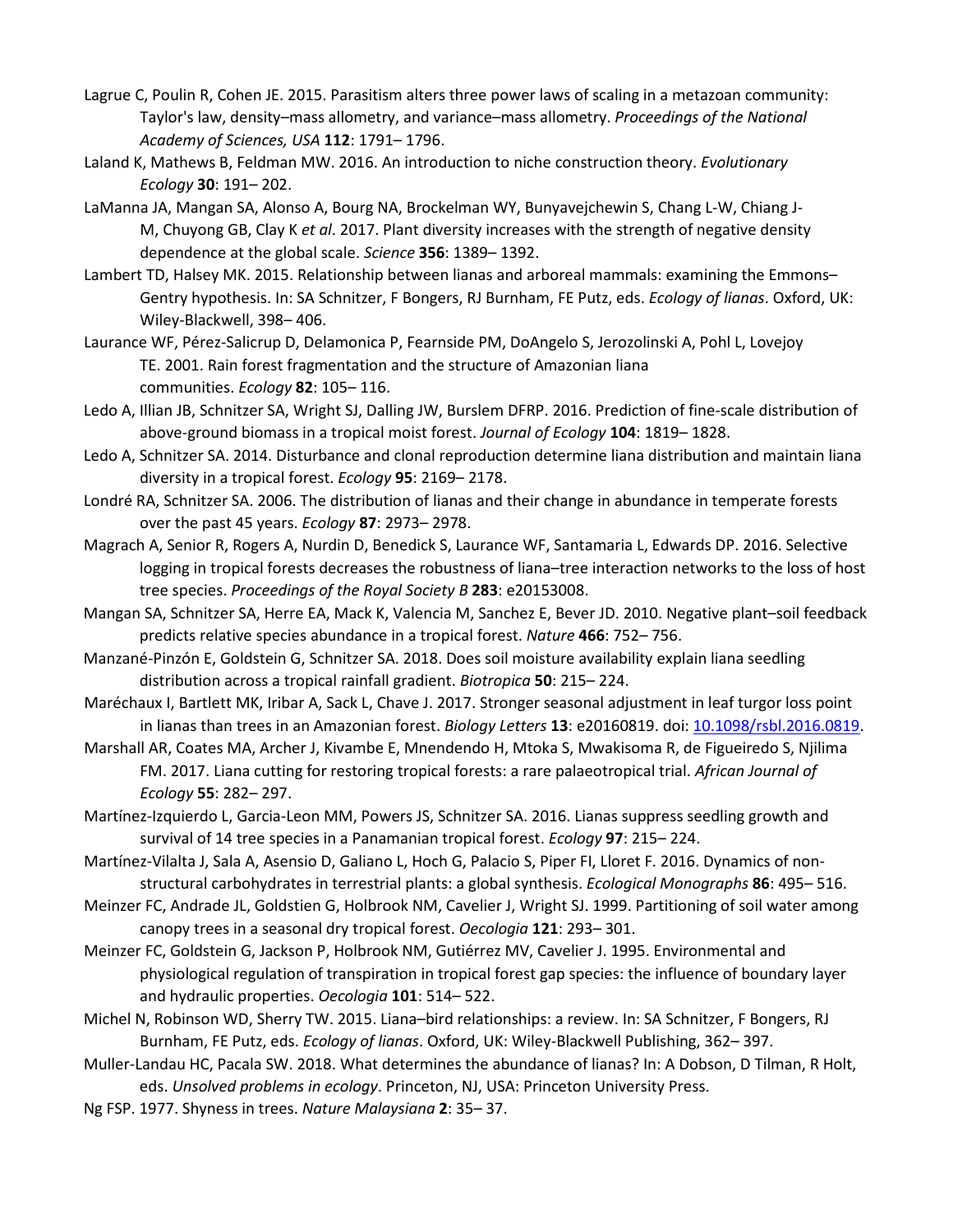- O'Brien MJ, Leuzinger S, Philipson CD, Tay J, Hector A. 2014. Drought survival of tropical tree seedlings enhanced by non-structural carbohydrate level. *Nature Climate Change* **4**: 710– 714.
- Ødegaard F. 2000. The relative importance of trees versus lianas as hosts for phytophagous beetles in tropical forests. *Journal of Biogeography* **27**: 283– 296.
- Paine RT. 1966. Food web complexity and species diversity. *American Naturalist* **100**: 65– 75.
- Paine RT. 1969. A note on trophic complexity and community stability. *American Naturalist* **103**: 91– 93.
- Pasquini SC, Wright SJ, Santiago LS. 2015. Lianas always outperform tree seedlings regardless of soil nutrients: results from a long-term fertilization experiment. *Ecology* **96**: 1866– 1876.
- Paul GS, Yavitt JB. 2011. Tropical vine growth and the effects on forest succession: a review of the ecology and management of tropical climbing plants. *Botanical Review* **77**: 11– 30.
- Pérez-Salicrup DR. 2001. Effect of liana cutting on tree regeneration in a liana forest in Amazonian Bolivia. *Ecology* **82**: 389– 396.
- Pérez-Salicrup DR, Barker MG. 2000. Effect of liana cutting on water potential and growth of *Senna multijuga* (Caesalpiniodeae) trees in a Bolivian tropical forest. *Oecologia* **124**: 369– 475.
- Potts MD, Davies SJ, Bossert WH, Tan S, Nur Supardi MN. 2004. Habitat heterogeneity and niche structure of trees in two tropical rain forests. *Oecologia* **139**: 446– 453.
- Powers JS. 2015. Reciprocal interactions between lianas and forest soils. In: SA Schnitzer, F Bongers, RJ Burnham, FE Putz, eds. *Ecology of lianas*. Oxford, UK: Wiley-Blackwell Publishing, 175– 187.
- Puerta-Piñero C, Muller-Landau HC, Calderón O, Wright SJ. 2013. Seed arrival in tropical forest tree fall gaps. *Ecology* **94**: 1552– 1562.
- Putz FE. 1983. Liana biomass and leaf area of a "tierra firme" forest in the Rio Negro Basin, Venezuela. *Biotropica* **15**: 185– 189.
- Putz FE. 1984a. The natural history of lianas on Barro Colorado Island, Panama. *Ecology* **65**: 1713– 1724.
- Putz FE. 1984b. How trees avoid and shed lianas. *Biotropica* **16**: 19– 23.
- Putz FE, Windsor DM. 1987. Liana phenology on Barro Colorado Island, Panama. *Biotropica* **19**: 334– 341.
- Reid JP, Schnitzer SA, Powers JS. 2015. Soil moisture variation after liana removal in a seasonally moist, lowland tropical forest. *PLoS ONE* **10**: e0141891.
- Restom TG, Nepstad DC. 2004. Seedling growth dynamics of a deeply-rooting liana in a secondary forest in eastern Amazonia. *Forest Ecology and Management* **190**: 109– 118.
- Ricklefs RE. 1977. Environmental heterogeneity and plant species diversity: a hypothesis. *American Naturalist* **111**: 376– 381.
- Rodriguez-Ronderos ME, Bohrer G, Sanchez-Azofeifa A, Powers JS, Schnitzer JS. 2016. Contribution of lianas to plant area index and structure in a Panamanian forest. *Ecology* **97**: 3271– 3277.
- Rowe NP, Speck T. 2015. Stem biomechanics, strength of attachment, and developmental plasticity of vines and lianas. In: SA Schnitzer, F Bongers, RJ Burnham, FE Putz, eds. *Ecology of lianas*. Oxford, UK: Wiley-Blackwell Publishing, 323– 343.
- Santiago LS, Pasquini SC, De Guzman ME. 2015. Physiological implications of the liana growth form. In: SA Schnitzer, F Bongers, RJ Burnham, FE Putz, eds. *Ecology of lianas*. Oxford, UK: Wiley-Blackwell Publishing, 288– 298.
- Schnitzer SA. 2005. A mechanistic explanation for global patterns of liana abundance and distribution. *American Naturalist* **166**: 262– 276.
- Schnitzer SA. 2015a. The ecology of lianas in forest ecosystems. In: K Peh, R Corlett, Y Bergeron, eds. *Handbook of ecology*. New York, NY, USA: Routledge Publishing, 185– 197.
- Schnitzer SA. 2015b. Increasing liana abundance and biomass in neotropical forests: causes and consequences. In: SA Schnitzer, F Bongers, RJ Burnham, FE Putz, eds. *Ecology of lianas*. Oxford, UK: Wiley-Blackwell Publishing, 451– 464.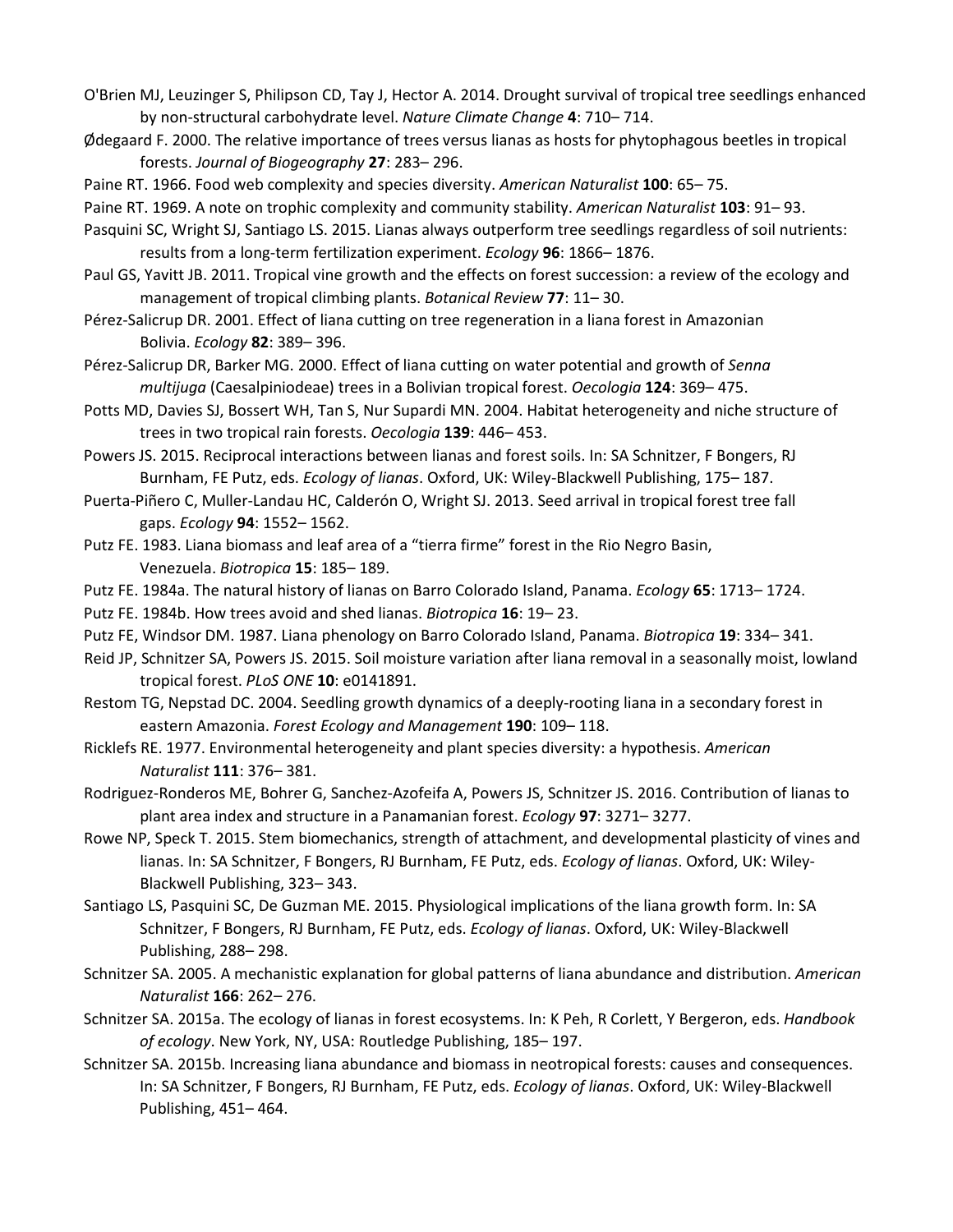Schnitzer SA, Bongers F. 2002. The ecology of lianas and their role in forests. *Trends in Ecology & Evolution* **17**: 223– 230.

Schnitzer SA, Bongers F, Burnham RJ, Putz FE. 2015c. *Ecology of lianas*. Oxford, UK: Wiley-Blackwell.

Schnitzer SA, Carson WP. 2000. Have we missed the forest because of the trees? *Trends in Ecology and Evolution* **15**: 376– 377.

- Schnitzer SA, Carson WP. 2001. Treefall gaps and the maintenance of species diversity in a tropical forest. *Ecology* **82**: 913– 919.
- Schnitzer SA, Carson WP. 2010. Lianas suppress tree regeneration and diversity in treefall gaps. *Ecology Letters* **13**: 849– 857.
- Schnitzer SA, Dalling JW, Carson WP. 2000. The impact of lianas on tree regeneration in tropical forest canopy gaps: evidence for an alternative pathway of gap-phase regeneration. *Journal of Ecology* **88**: 655– 666.
- Schnitzer SA, Kuzee M, Bongers F. 2005. Disentangling above- and below-ground competition between lianas and trees in a tropical forest. *Journal of Ecology* **93**: 1115– 1125.
- Schnitzer SA, Mangan SA, Dalling JW, Baldeck C, Hubbell SP, Ledo A, Muller-Landau H, Tobin M, Aguilar S, Brassfield D *et al*. 2012. Liana abundance, diversity, and distribution on Barro Colorado Island, Panama. *PLoS ONE* **7**: e52114.
- Schnitzer SA, Mangan SA, Hubbell SP. 2015a. The lianas of Barro Colorado Island, Panama. In: SA Schnitzer, F Bongers, RJ Burnham, FE Putz, eds. *Ecology of lianas*. Oxford, UK: Wiley-Blackwell Publishing, 76– 90.
- Schnitzer SA, Mascaro J, Carson WP. 2008b. Treefall gaps and the maintenance of species diversity in tropical forests. In: WP Carson, SA Schnitzer, eds. *Tropical forest community ecology*. Oxford, UK: Blackwell Publishing, 196– 209.
- Schnitzer SA, Putz FE, Bongers F, Kroening K. 2015b. The past present and potential future of liana ecology. In: SA Schnitzer, F Bongers, RJ Burnham, FE Putz, eds. *Ecology of lianas*. Oxford, UK: Wiley-Blackwell Publishing, 3– 10.
- Schnitzer SA, Rutishauser S, Aguilar S. 2008a. Supplemental protocol for liana censuses. *Forest Ecology and Management* **255**: 1044– 1049.
- Schnitzer SA, van der Heijden GMF, Mascaro J, Carson WP. 2014. Lianas in gaps reduce carbon accumulation in a tropical forest. *Ecology* **95**: 3008– 3017.
- Schnitzler A, Amigo J, Hale B, Schnitzler C. 2016. Patterns of climber distribution in temperate forests of the Americas. *Journal of Plant Ecology* **9**: 724– 733.
- Sperry JS, Holbrook NM, Zimmerman MH, Tyree MT. 1987. Spring filling of xylem vessels in wild grapevine. *Plant Physiology* **83**: 414– 417.
- Stewart TE, Schnitzer SA. 2017. Blurred lines between competition and parasitism. *Biotropica* **49**: 433– 438.
- Swaine MD, Grace J. 2007. Lianas may be favoured by low rainfall: evidence from Ghana. *Plant Ecology* **192**: 271– 276.
- Thomas D, Burnham RJ, Chuyong G, Kenfack D, Sainge MN. 2015. Liana abundance and diversity in Cameroon's Korup National Park. In: SA Schnitzer, F Bongers, RJ Burnham, FE Putz, eds. *Ecology of lianas*. Oxford, UK: Wiley-Blackwell, 11– 22.
- Tilman D. 1982. *Resource competition and community structure*. Princeton, NJ, USA: Princeton University Press.
- Tilman D, Isbell F, Cowles JM. 2014. Biodiversity and ecosystem functioning. *Annual Review of Ecology, Evolution, and Systematics* **45**: 471– 493.
- Tobin MF, Wright AJ, Mangan SA, Schnitzer SA. 2012. Lianas have a greater competitive effect than trees of similar biomass on tropical canopy trees. *Ecosphere* **3**: 1– 11.
- Toledo-Aceves T. 2015. Above- and belowground competition between lianas and trees. In: SA Schnitzer, F Bongers, RJ Burnham, FE Putz, eds. *Ecology of lianas*. Oxford, UK: Wiley-Blackwell Publishing, 147– 163.
- Toledo-Aceves T, Swaine MD. 2008. Above- and below-ground competition between the liana *Acacia kamerunensis* and tree seedlings in contrasting light environments. *Plant Ecology* **196**: 233– 244.